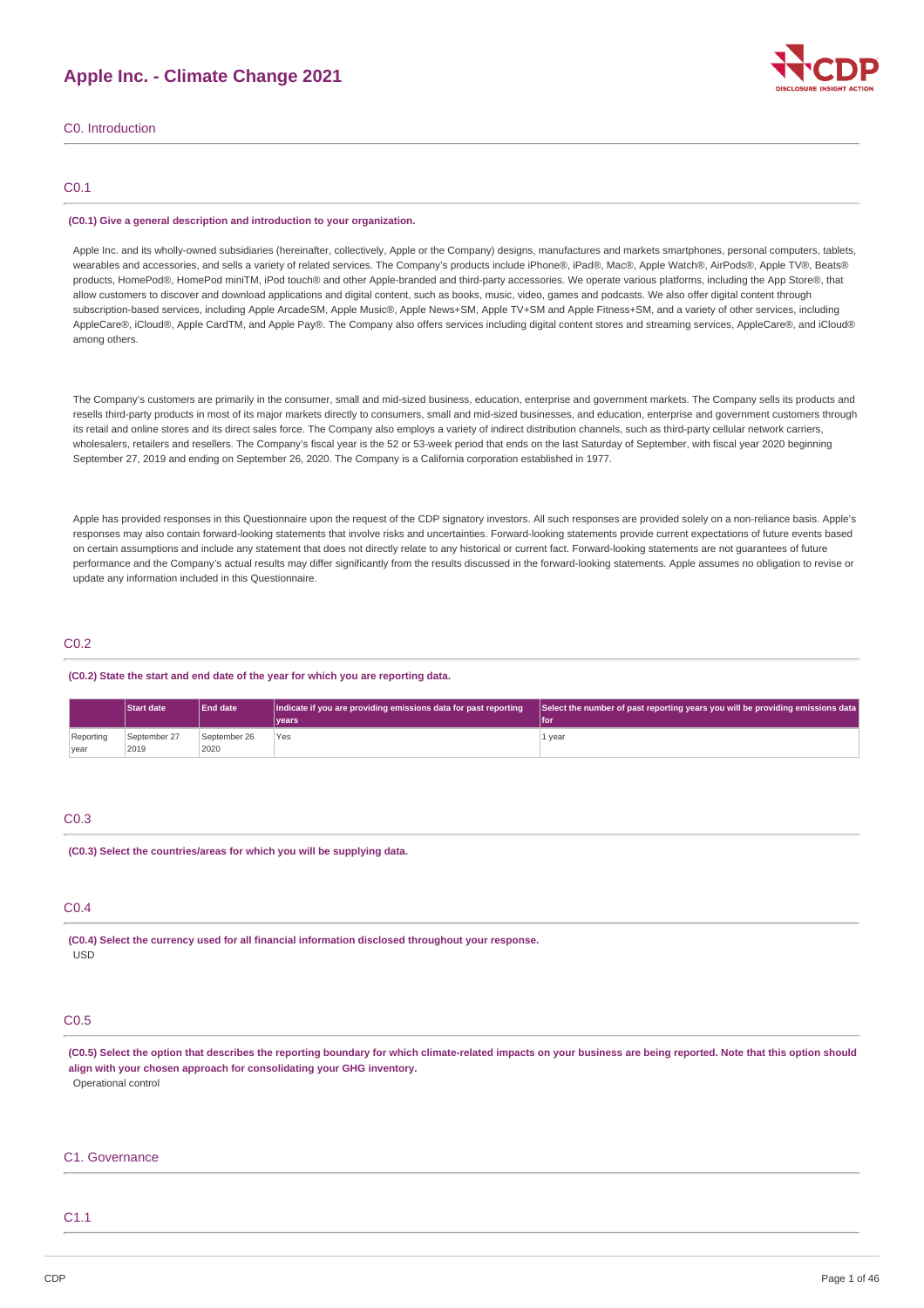### C1.1a

#### (C1.1a) Identify the position(s) (do not include any names) of the individual(s) on the board with responsibility for climate-related issues.

| individual(s) | Position of Please explain                                                                                                                                                                            |
|---------------|-------------------------------------------------------------------------------------------------------------------------------------------------------------------------------------------------------|
| Director on   | Apple's Board of Directors (Board) acts collectively and receives briefings on a range of social and environmental topics, including climate-related issues. Apple values accessibility, education,   |
| board         | environment, inclusion and diversity, privacy and supplier responsibility, and believes that oversight of these values, due to their importance to the Company, is best suited to both executives and |
|               | the Board. Apple's Board regularly meets with management to exercise oversight and provide quidance on strategic objectives of importance to the Company. Materials are generally distributed to      |
|               | the Board in advance and certain items may be brought for formal Board approval, while other items are presented to the Board for their analysis, debate and discussion amongst all members of the    |
|               | board. Given that the Board provides input on and exercises oversight of strategy, the Company's environmental strategy, including climate-related issues, fall within this purview. An example of a  |
|               | climate-related Board decision was the approval, in December 2014, of a 25-year, 130-megawatt power purchase agreement for the California Flats solar project. The project, which came online in      |
|               | 2017, supplies renewable energy through Direct Access to Apple's facilities in northern California, like our Apple Park headquarters.                                                                 |

### C1.1b

#### **(C1.1b) Provide further details on the board's oversight of climate-related issues.**

| <b>Frequency with</b><br>I which climate-<br>related issues are a which climate-<br>scheduled agenda related issues are<br>l item | <b>Governance</b><br>Imechanisms into<br> integrated                                      | board-<br>l level<br>  oversight | <b>Scope of Please explain</b>                                                                                                                                                                                                                                                                                                                                                                                                                                                                                                                                                                         |
|-----------------------------------------------------------------------------------------------------------------------------------|-------------------------------------------------------------------------------------------|----------------------------------|--------------------------------------------------------------------------------------------------------------------------------------------------------------------------------------------------------------------------------------------------------------------------------------------------------------------------------------------------------------------------------------------------------------------------------------------------------------------------------------------------------------------------------------------------------------------------------------------------------|
| Scheduled - some<br>meetings                                                                                                      | Reviewing and<br>quiding strategy<br>Reviewing and<br>quiding risk<br>management policies | $<$ Not<br>l e>                  | The Vice President of Environment, Policy, and Social Initiatives briefs Apple's Board on a range of social and environmental topics, including climate-<br>Applicabl related issues as a regularly scheduled agenda item. Regular communications from the VP ensure that the Board has insight into and oversight over the<br>Company's risks, strategy, and initiatives relating to Apple's efforts to address climate change. These governance mechanisms ensure that climate risks,<br>opportunities, and strategies reach the highest levels of governance within Apple for review and oversight. |

### C1.2

#### **(C1.2) Provide the highest management-level position(s) or committee(s) with responsibility for climate-related issues.**

| Name of the position(s) and/or     |                        | Reporting line Responsibility<br>Coverage of                           |                           | <b>Frequency of reporting to the board on climate-related</b> |  |
|------------------------------------|------------------------|------------------------------------------------------------------------|---------------------------|---------------------------------------------------------------|--|
| committee(s)                       |                        |                                                                        | <b>Tresponsibility</b>    | lissues                                                       |  |
| Chief Sustainability Officer (CSO) | $<$ Not<br>Applicable> | Both assessing and managing climate-related risks and<br>opportunities | <not applicable=""></not> | Annually                                                      |  |

### C1.2a

### (C1.2a) Describe where in the organizational structure this/these position(s) and/or committees lie, what their associated responsibilities are, and how climate**related issues are monitored (do not include the names of individuals).**

i. Lisa Jackson is Apple's Vice President of Environment, Policy and Social Initiatives. Her responsibilities include those of a Chief Sustainability Officer and she reports directly to Apple's CEO, Tim Cook. Lisa Jackson, who previously was the Administrator of the U.S. Environmental Protection Agency from 2009 to 2013, oversees Apple's environmental program, including climate-related activities, as well as social initiatives and Apple's global Government Affairs team. Reporting directly to Apple's CEO, Tim Cook, Ms. Jackson is the most senior individual below the Board with direct oversight of climate-related activities.

ii. In this capacity, Ms. Jackson briefs the Board on Apple's climate change strategy and progress, while also addressing a variety of other environment and social issues. These briefings are scheduled annually and as important matters arise. Ms. Jackson established a centralized environment team that works with senior leaders and their teams across Apple (such as Industrial Design, Product Design, Operations, Energy, and Hardware Engineering, among others) to set climate strategy, monitor progress, engage external stakeholders, including non-governmental organizations (NGOs), and policymakers, and communicate progress on environmental issues. Strategy is set by leveraging Apple's comprehensive carbon footprint (CCF), which is based on lifecycle carbon assessment (LCA) data that quantifies the lifecycle impacts of Apple's products, as well as facilities. The CCF identifies hot spots and areas to focus Apple's emissions reduction efforts. Most recently, Apple, with the approval of Company leadership, announced an ambitious plan to reach net zero emissions for its entire CCF by 2030. This goal includes an emissions reduction target of 75 percent compared to 2015, with investment in carbon removal projects to address the remaining 25 percent of unavoidable emissions. Our footprint has decreased by 40 percent, marking steady progress toward our 2030 target. And we avoided more than 15 million metric tons of emissions through initiatives to use low-carbon materials, drive energy efficiency, and switch to clean energy—carbon reduction efforts that separated a rise in sales from increases in our carbon footprint. Progress is tracked through annual LCAs as well as by monitoring growth in renewable energy capacity at our own facilities and in our supply chain. Progress is communicated internally to employees and externally to our customers by engaging with communications teams, such as the Marketing Communications, Corporate Communications, and Employee Communications teams.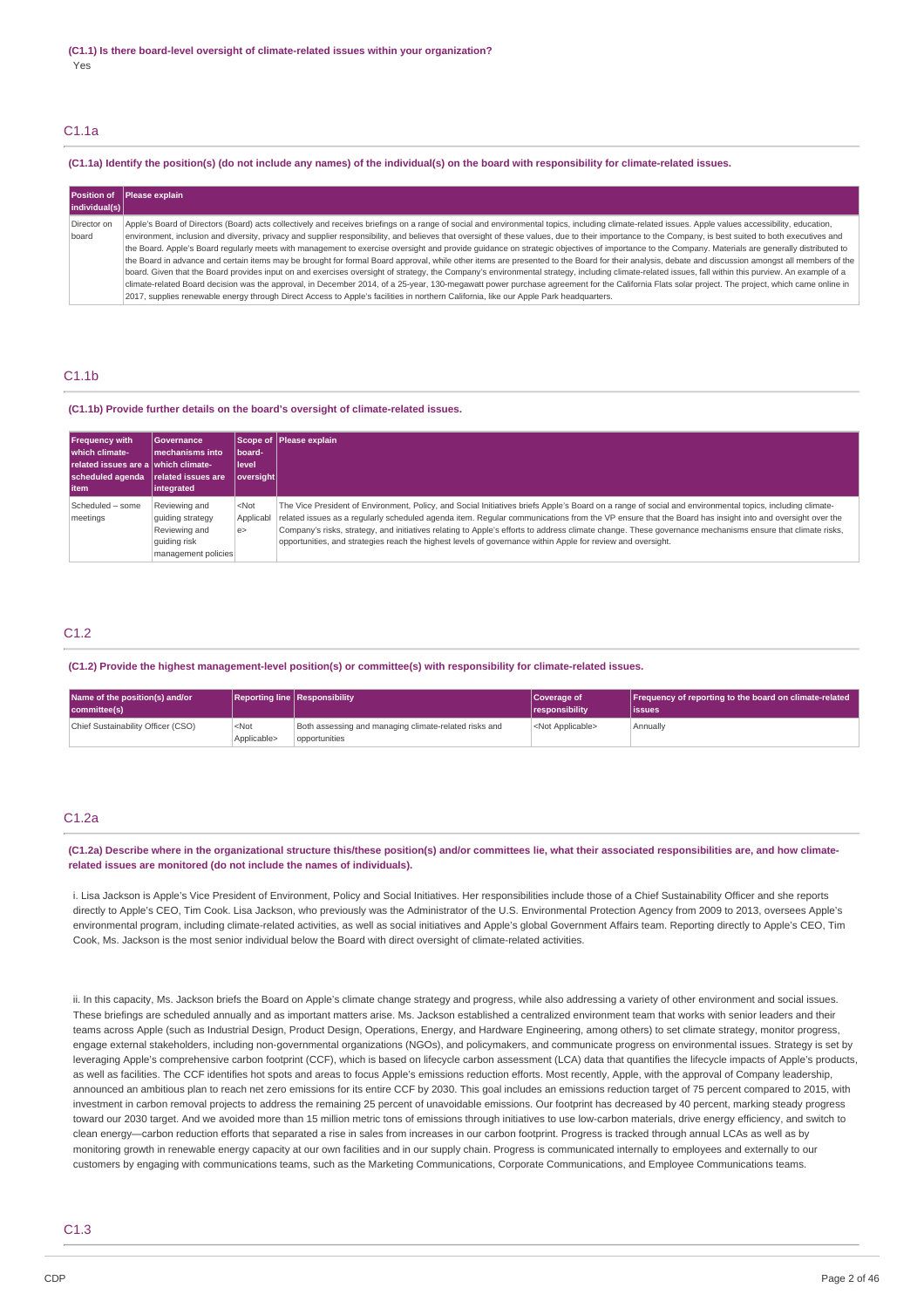|       | <b>Provide incentives for the management of climate-related issues</b> | comment |
|-------|------------------------------------------------------------------------|---------|
| Row 1 | 'Yes                                                                   |         |

# C1.3a

### (C1.3a) Provide further details on the incentives provided for the management of climate-related issues (do not include the names of individuals).

| <b>Entitled to incentive</b>                                 | <b>Type of</b>             | <b>Activity</b><br>incentive inventivized                           | Comment                                                                                                                                                                                                                                                                                                                                                                                                                                                                                                                                                                                                                                                          |
|--------------------------------------------------------------|----------------------------|---------------------------------------------------------------------|------------------------------------------------------------------------------------------------------------------------------------------------------------------------------------------------------------------------------------------------------------------------------------------------------------------------------------------------------------------------------------------------------------------------------------------------------------------------------------------------------------------------------------------------------------------------------------------------------------------------------------------------------------------|
| Chief Sustainability Officer   Monetary   Emissions<br>(CSO) | reward                     | reduction<br>project<br>Emissions<br>reduction<br>target            | Lisa Jackson is Apple's Vice President of Environment, Policy and Social Initiatives. In this capacity, her responsibilities include those of a Chief Sustainability<br>Officer for Apple, reporting directly to Apple's CEO, Tim Cook. She is expected to advance Apple's environmental and social initiatives. Her annual<br>performance review and compensation components, including restricted stock units and annual salary adjustments, are tied to Apple's success in these areas,<br>including work to minimize Apple's contribution to climate change.                                                                                                 |
| Facilities manager                                           | Monetary<br>reward         | Energy<br>reduction<br>project                                      | Our Data Center, Environment and Energy teams drive the efficiency and sustainability of their facilities, including designing green buildings and reducing<br>energy efficiency at new and existing facilities. Apple now has a number of public-facing climate goals, including maintaining 100 percent renewable energy<br>for its facilities, as part of Apple's broader goal of reaching carbon neutrality by 2030. Implementing these goals falls on the facilities managers, and their<br>performance directly influences their monetary compensation.                                                                                                    |
| All employees                                                | Non-<br>monetary<br>reward | Emissions<br>reduction<br>project                                   | All employees at Apple are expected to uphold the values of the Company in their work and everyday activities. Apple's CEO Tim Cook has openly stated that<br>the company must leave the world better than we found it. Accordingly, Apple employees are expected to create products that benefit people as well as the<br>environment. Significant achievements toward environmental goals that include using recycled or renewable materials, less packaging and reducing<br>emissions from our facilities and supply chain are recognized in Apple's annual environmental report, internal companywide communications, and individual<br>performance reviews. |
| Procurement manager                                          | Monetary<br>reward         | criteria<br>included in<br>purchases<br>Supply chain<br>engagement  | Environmental Apple has a procurement team dedicated to the consideration of environmental criteria in purchasing decisions. These criteria include supplier commitments<br>and progress toward using 100 percent renewable energy for Apple production, as well as the procurement of recycled or renewable materials for use in the<br>production of Apple products. Both of these actions have the potential to significantly reduce the carbon footprint of Apple products. Factors in determining<br>monetary rewards for employees include performance and progress toward meeting their environmental procurement goals.                                  |
| Environment/Sustainability   Monetary<br>manager             | reward                     | Emissions<br>reduction<br>project<br>Energy<br>reduction<br>project | Our Environmental Technologies team in Hardware Engineering tracks compliance with energy efficiency programs for product use such as Energy Star and<br>the California Energy Commission requirements. Energy efficiency is rewarded amongst other criteria for Apple products in accordance with product<br>sustainability standards (IEEE 1680.1 and UL110). Implementing product energy efficiency goals in collaboration with product design teams is key to the<br>success of the Environmental Technologies manager, whose performance directly influences monetary compensation.                                                                         |

### C2. Risks and opportunities

# C2.1

(C2.1) Does your organization have a process for identifying, assessing, and responding to climate-related risks and opportunities? Yes

# C2.1a

### **(C2.1a) How does your organization define short-, medium- and long-term time horizons?**

|                  | <b>From</b>     | <b>To</b> | <b>Comment</b>                                                                                                                                                                                                                                                                           |
|------------------|-----------------|-----------|------------------------------------------------------------------------------------------------------------------------------------------------------------------------------------------------------------------------------------------------------------------------------------------|
|                  | (vears) (vears) |           |                                                                                                                                                                                                                                                                                          |
| Short-<br>term   |                 |           | For environmental and climate-related initiatives, we consider short-term horizon to be between 0 to 1 year, medium-term between 1 to 10 years, and long term to be greater than 10<br>years. These timeframes help us best plan for risks and opportunities relating to climate change. |
| Medium-1<br>term |                 | 10        | For environmental and climate-related initiatives, we consider medium-term horizon to be between 1 to 10 years.                                                                                                                                                                          |
| Long-<br>term    | 10              | 30        | For example, some of Apple's power purchase agreements are 25 -30 years.                                                                                                                                                                                                                 |

# C2.1b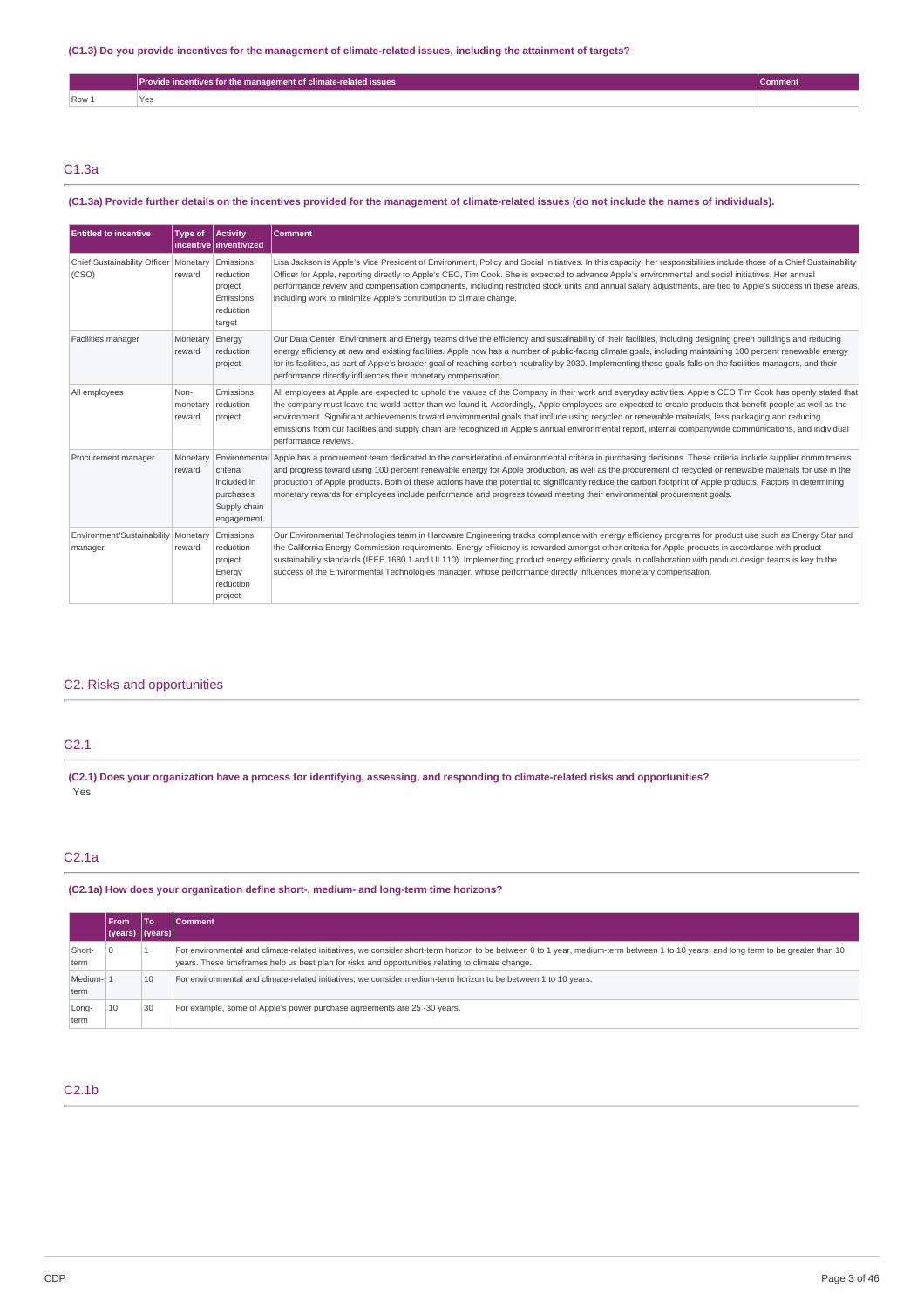#### **(C2.1b) How does your organization define substantive financial or strategic impact on your business?**

i. In determining a "substantive financial or strategic impact", Apple considers whether the impact would be "material", where "material" means that there is a substantial likelihood that a reasonable investor would attach importance to it in determining whether to buy or sell shares. We consider the impact of climate change to be a potential risk that could make it difficult or impossible for the Company to manufacture and deliver products, create delays and inefficiencies in the Company's supply and manufacturing chain, and result in slowdowns and outages to the Company's service offerings.

In 2017, for example, Hurricane Harvey temporarily displaced Apple employees located in/around Houston, Texas and caused us to close several stores in the Houston area for a limited time. We responded to this crisis by helping our employees secure temporary housing, donating \$5 million to the Hand in Hand relief effort, and creating a simple mechanism for our customers to donate to the cause through iTunes. While these events did not have a substantive financial or strategic impact on Apple, these kinds of acute physical risks are regularly assessed.

ii. Regardless of the significance of climate change's potential financial impact on the Company, Apple strongly believes it has a responsibility to reduce its impact on climate change and consider climate change in how it plans for the future. Apple identifies the potential size and scope of climate risks and opportunities relative to other business risks and opportunities, considering the proportion of business units affected, the significance of those business units, and redundancies we've already built into our business to minimize impacts. In 2019, Apple announced a goal of becoming carbon neutral for its operations as well as the entire product lifecycle by 2030. To help meet this goal, we are leveraging Apple's USD\$2.2 billion green bond issued in November 2019

### C<sub>2.2</sub>

**(C2.2) Describe your process(es) for identifying, assessing and responding to climate-related risks and opportunities.**

**Value chain stage(s) covered** Direct operations Upstream Downstream

**Risk management process**

Integrated into multi-disciplinary company-wide risk management process

**Frequency of assessment** More than once a year

**Time horizon(s) covered**

Short-term Medium-term Long-term

#### **Description of process**

Climate-related risks and opportunities for Apple are identified and assessed on an ongoing basis (more frequently than every 6 months), as part of Apple's broader climate strategy. As mentioned in 2.1b, Apple strongly believes it has a responsibility to reduce its impact on climate change regardless of the financial materiality of climate impacts. Apple recently announced a goal of becoming carbon neutral for its operations as well as the entire product lifecycle by 2030. This presents a tremendous opportunity for Apple to continue to demonstrate meaningful leadership on climate. To reach this goal, Apple has adopted a broad climate strategy that was developed by a cross-functional working group of teams across the company that meets multiple times each year to discuss risks and opportunities. For regulatory transition risks, for example. Apple has global governmental affairs and environmental teams that monitor climate-related policies (like those relating to carbon pricing or renewable energy) at different stages of development. The significance of these policies is determined by their alignment to our strategic climate goals, such as whether a policy would enable or prevent market access to renewable energy. When teams consider that a proposed policy or regulation could affect our strategic goals and priorities, the proposed policy or regulation is escalated within the Company. Apple continually identifies potential policy or regulatory changes that raised concerns relating to advancing our climate strategy and prompted Apple to advocate accordingly. For example, in March of 2019, Apple participated in the UN Environmental Assembly and conducted bilateral discussions with a number of countries to advocate for policies that enable a circular economy and bold action on climate. And in December 2020, our CEO Tim Cook addressed the United Nations' Climate Ambition Summit resoundingly reinforcing our commitment to transition to a carbon neutral economy and create inclusive opportunities. Apple has a full-time energy policy advisor who tracks and advises environmental, product and operations teams across Apple on risks and opportunities from proposed or recently enacted energy-related policies at the national and state level in regions where Apple has operations. These teams work together to assess if energy policy changes will: (i) interfere with our market access to robust renewable energy options or to well-priced electric power, or (ii) create a financial impact by increasing/decreasing the cost of renewables or the tariff rate for electricity. To assess the significance of the impacts, we weigh Apple's exposure to the significance of the policy. Any action taken in response to energy policy changes is coordinated through the Vice President of Environment, Policy and Social Initiatives. Climate-related physical risks are identified and assessed at an asset level on an ongoing basis. For example, we regularly conduct water risk analyses to understand facilities that are vulnerable to existing as well as future climate-related water stress. Tools like the World Wildlife Fund (WWF) Risk Filter and the World Resources Institute (WRI) Water Risk Atlas provide us detailed profiles of geographically specific water use and water-related risks that inform our local strategy. We evaluate the risk based on the size and significance of our operations as well as the magnitude of water stress—then prioritize our actions accordingly. And we take action according to the type and significance—with material risks escalated within the company. Where we have facilities located in areas of high water stress, we seek to minimize use of freshwater through rainwater capture, onsite wastewater recycling, or use of third-party-provided recycled water. Additionally, we invest further in building out alternative water sources for our non-potable needs. For example, we've expanded our recycled water use at our offices in Santa Clara Valley and Elk Grove, California; Singapore; India; and Taiwan; as well as at two of our three largest colocated data centers. We partnered with local water agencies and municipalities in Santa Clara Valley to bring recycled water to our new Apple Park and Wolfe campuses, and in 2019 those systems came online, replacing 11 million gallons of potable freshwater with recycled water. We saved 111 million gallons of freshwater in fiscal year 2020 due to efficiency projects implemented since 2017, including 11 million gallons due to new improvements made this year. At one of our locations in Santa Clara Valley, equipment upgrades—including an improved cooling system—resulted in almost 1 million gallons of water savings per year.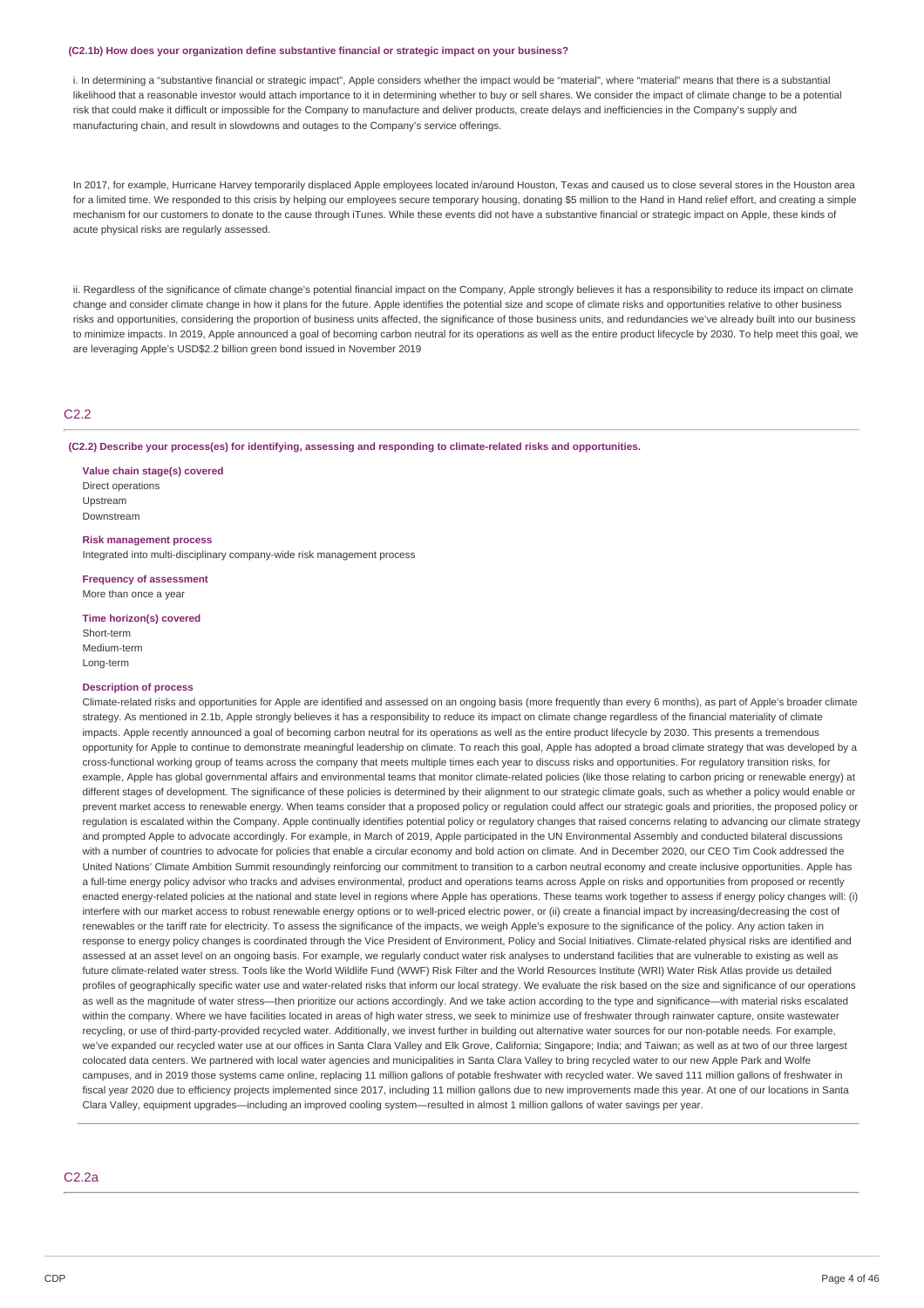### **(C2.2a) Which risk types are considered in your organization's climate-related risk assessments?**

|                        |                                    | Relevance Please explain                                                                                                                                                                                                                                                                                                                                                                                                                                                                                                                                                                                                                                                                                                                                                                                                                                                                                                                                                                                                                                                                                                                                                                                                                                                                                                                                                                                                                                                                                                                                                                                                                                                                                                                                                                                                                   |
|------------------------|------------------------------------|--------------------------------------------------------------------------------------------------------------------------------------------------------------------------------------------------------------------------------------------------------------------------------------------------------------------------------------------------------------------------------------------------------------------------------------------------------------------------------------------------------------------------------------------------------------------------------------------------------------------------------------------------------------------------------------------------------------------------------------------------------------------------------------------------------------------------------------------------------------------------------------------------------------------------------------------------------------------------------------------------------------------------------------------------------------------------------------------------------------------------------------------------------------------------------------------------------------------------------------------------------------------------------------------------------------------------------------------------------------------------------------------------------------------------------------------------------------------------------------------------------------------------------------------------------------------------------------------------------------------------------------------------------------------------------------------------------------------------------------------------------------------------------------------------------------------------------------------|
|                        | &<br>inclusion                     |                                                                                                                                                                                                                                                                                                                                                                                                                                                                                                                                                                                                                                                                                                                                                                                                                                                                                                                                                                                                                                                                                                                                                                                                                                                                                                                                                                                                                                                                                                                                                                                                                                                                                                                                                                                                                                            |
| Current<br>regulation  | Relevant.<br>always<br>included    | We consider existing regulation and climate policies, as well as areas where regulations are lacking, when assessing climate-related risks for the Company, as both can impact Apple. For<br>regulatory risks, Apple has a global governmental affairs and environmental teams monitor existing climate-related policies (such as those relating to carbon pricing or renewable energy)<br>at different stages of implementation. The significance of these policies is determined based on their alignment to our strategic climate goals-for example, whether a renewable energy<br>policy would enable or prevent market access to renewable energy. For example, in fiscal year 2017, Apple joined other tech companies in signing a statement backing the renewable<br>energy policies that the current U.S. Administration had recently taken steps to reverse: "We believe that strong clean energy and climate policies, like the Clean Power Plan, can make<br>renewable energy supplies more robust and address the serious threat of climate change while also supporting American competitiveness, innovation, and job growth." The U.S.<br>Administration's action to reverse clean energy policy poses a risk to all organizations exposed to the negative impacts of climate change. Our response to this action was elevated within<br>our risk assessment process and involved coordination between our governmental affairs and environmental teams. The fact that Apple signed on to a formal statement with other<br>companies demonstrates how significant risks with respect to current climate-related policies are elevated within the Company.                                                                                                                                                                    |
| Emerging<br>regulation | Relevant,<br>always<br>included    | We consider emerging regulation, such as regulation that enables investments in renewable energy, as critical to our climate strategy, and therefore both monitor and support emerging<br>requlation in this area. Apple's global governmental affairs and environment teams monitor emerging climate-related policies at different stages of development. The significance of these<br>policies is determined based on their alignment to our strategic climate goals-for example, whether a renewable energy policy would enable or prevent market access to renewable<br>energy. For example, in January 2018, Apple filed comments to the Federal Energy Regulatory Commission (FERC), urging it not to finalize a rule that would subsidize fossil fuels, which<br>would limit the ability of renewables to compete in the electricity market. FERC chose not to finalize that rule. Identifying relevant emerging regulations early in the process is important to<br>advancing Apple's climate-related goals, and opposing emerging regulations that make achieving such goals more difficult, such as where regulations may limit the financial<br>competitiveness of renewable energy, is equally important.                                                                                                                                                                                                                                                                                                                                                                                                                                                                                                                                                                                                                      |
| Technology             | Relevant,<br>always<br>included    | Technology creates both risks and opportunities in a number of ways. Apple is a technology company that delivers products to our customers. These products have a carbon footprint,<br>which we calculate through a carbon life cycle assessment (LCA) process. This carbon footprint, if not otherwise addressed, would constitute a risk to Apple, as it represents scope 3<br>emissions that Apple takes responsibility for as part of its comprehensive carbon footprint. Having committed to carbon neutrality by 2030, failure to address product-related emissions<br>could represent a reputational risk to Apple. Product-related emissions also represent an opportunity for Apple to demonstrate leadership and drive down emissions. In particular, we<br>leverage the LCA data in order to identify opportunities to reduce emissions associated with our products throughout their lifecycle. For example, aluminum makes up a large portion of our<br>manufacturing carbon footprint, as it's a key material in many of Apple's products, and, for more than 130 years, it's been produced through a carbon-intensive process. Through a<br>partnership with aluminum manufacturers Alcoa Corporation and Rio Tinto Aluminum, announced in May 2018, that's changing. The joint venture between Alcoa and Rio Tinto will<br>commercialize patented technology that eliminates direct greenhouse gas emissions from the traditional smelting process, a key step in aluminum production. Apple believes that this is a<br>revolutionary advancement in the manufacturing of one of the world's most widely used metals. In December 2019, we announced that Apple had bought the first ever commercial batch of<br>direct carbon-free aluminum, which is currently being used in the development of the 16-inch MacBook Pro. |
| Legal                  | Relevant,<br>sometimes<br>included | We consider legal risks as part of our climate strategy in so much as climate-related regulatory risks have a legal component, in terms of compliance as well as risk of litigation. Such legal<br>risks are monitored by our environmental, governmental affairs, and legal teams. For example, the EU has in effect a directive requiring, in management reports for certain legal entities,<br>non-financial disclosures addressing environmental matters (including climate change), social and employee matters, human rights, and bribery and corruption. This directive applies to<br>Apple because of our subsidiary operations in various EU member states. Regulation and policies like the non-financial reporting directive in the EU represent a compliance risk and a<br>potential for reputational effects or litigation for non-compliance.                                                                                                                                                                                                                                                                                                                                                                                                                                                                                                                                                                                                                                                                                                                                                                                                                                                                                                                                                                                |
| Market                 | Relevant,<br>always<br>included    | We assess and consider market risks as part of our climate strategy by identifying challenges to deploying renewable energy within our operational footprint and in our supply chain. The<br>robustness of a renewable energy market is an essential element to implementing renewable energy solutions. In countries where the local market conditions create a challenging<br>environment to implement renewable energy solutions, we work with local government and other stakeholders to promote active, market-driven renewable energy projects. Challenging<br>markets include ones with limited renewable energy availability, a lack of established renewable energy markets, or changes in policy to subsidize fossil fuels. These challenges are<br>addressed through our assessment process--first identified by environmental or governmental affairs teams, who then bring proposals for addressing the challenges to our VP of<br>Environment, Policy and Social Initiatives, as needed. Following the assessment process and proposal determination, we then take action, with the ultimate goal of advancing renewable<br>energy and our ability to access it. For example, in January 2018, Apple filed comments to the Federal Energy Regulatory Commission, urging it not to finalize a rule that would subsidize<br>fossil fuels, and, consequently, limit the ability of renewables to compete in the electricity market. FERC chose not to finalize that rule.                                                                                                                                                                                                                                                                                                                                                       |
| Reputation             | Relevant,<br>always<br>included    | How our customers and stakeholders perceive Apple's performance on climate-related issues could affect the demand for the Company's products. For example, a lack of action on<br>climate change may result in customers opting to purchase electronics from companies that are demonstrating stronger leaderhip on climate change. We assess this risk by regularly<br>conducting surveys to monitor customer perceptions. To manage this risk, we plan to continue to aggressively reduce emissions and communicate Apple's emissions reduction activities-<br>including our most recent announcement to be carbon neutral by 2030. Apple also monitors the perceptions of respected NGOs and media. For example, in its most recently published<br>Guide to Greener Electronics, Greenpeace rated Apple as one of the top scoring companies. And in a review of the new 13-inch MacBook Air with Retina Display, The Guardian described<br>it as "one of the most sustainable laptops you can buy" and noted that "what makes the MacBook Air stand apart is its use of recycled material, including 100% recycled aluminium in the<br>casing, 100% recycled tin in the solder of its logic board and at least 35% recycled plastic used in multiple components."                                                                                                                                                                                                                                                                                                                                                                                                                                                                                                                                                                       |
| Acute<br>physical      | Relevant.<br>always<br>included    | Acute physical impacts of climate change have the potential to interrupt Apple's operations. In fiscal year 2017, for example, Hurricane Harvey displaced Apple employees located in and<br>around Houston, Texas and caused us to close several stores in the Houston area. We responded to this crisis by helping our employees secure temporary housing, donating \$5 million to<br>the Hand in Hand relief effort, and creating a simple mechanism for our customers to donate to hurricane recovery efforts through iTunes. While these events did not substantially affect<br>Apple financially, these kinds of acute physical risks are regularly assessed through Apple's risk assessment and planning processes described in our response to question C2.2d to<br>understand and mitigate any potential financial impact. Teams across Apple are involved in assessing the impact of these acute physical risks, including Apple's Travel team, global Giving<br>team, and Facilities and Operations teams. Urgent risks are escalated through Apple's Vice President of Environment, Policy and Social Initiatives, Lisa Jackson. An example of changes<br>made directly into the planning process to account for heightened acute physical risks include the consideration of 200- to 500-year flood events / floodplains in planning for facilities, using<br>best available data, beyond the typical 100-year flood events.                                                                                                                                                                                                                                                                                                                                                                                                   |
| Chronic<br>physical    | Relevant,<br>always<br>included    | We assess and respond to chronic physical impacts of climate change on our facilities. Northern California, for example, where our headquarters is located, has been subject to drought<br>from time to time. This drought increases potential regulatory risk of water limits on Apple facilities and a perception risk if the local community believes Apple is not taking sufficient action<br>to reduce water use. Most importantly, we believe it to be Apple's responsibility to contribute to the wellbeing of its local community by being as water efficient as possible. We consider<br>these risks on an ongoing basis by monitoring water use and regional demands on municipal water systems. Broader drought risk persists and as such we are implementing landscape<br>water reduction activities at our headquarters in Santa Clara Valley, California. In addition to drought-related landscape concerns, there are also potential increased costs from adapting to<br>water availability in a changing climate. For example, near our data center in Prineville, Oregon, we partnered with the city to invest in a 180-million-gallon aquifer storage and recovery<br>system that holds water throughout the year for use in peak demand months. This system uses natural underground spaces for cost-effective storage, helping mitigate seasonal impacts<br>and future climate-related risks of water shortages.                                                                                                                                                                                                                                                                                                                                                                                                       |

# C2.3

(C2.3) Have you identified any inherent climate-related risks with the potential to have a substantive financial or strategic impact on your business? Yes

# C2.3a

(C2.3a) Provide details of risks identified with the potential to have a substantive financial or strategic impact on your business.

**Identifier**

Risk 1

**Where in the value chain does the risk driver occur?** Direct operations

**Risk type & Primary climate-related risk driver**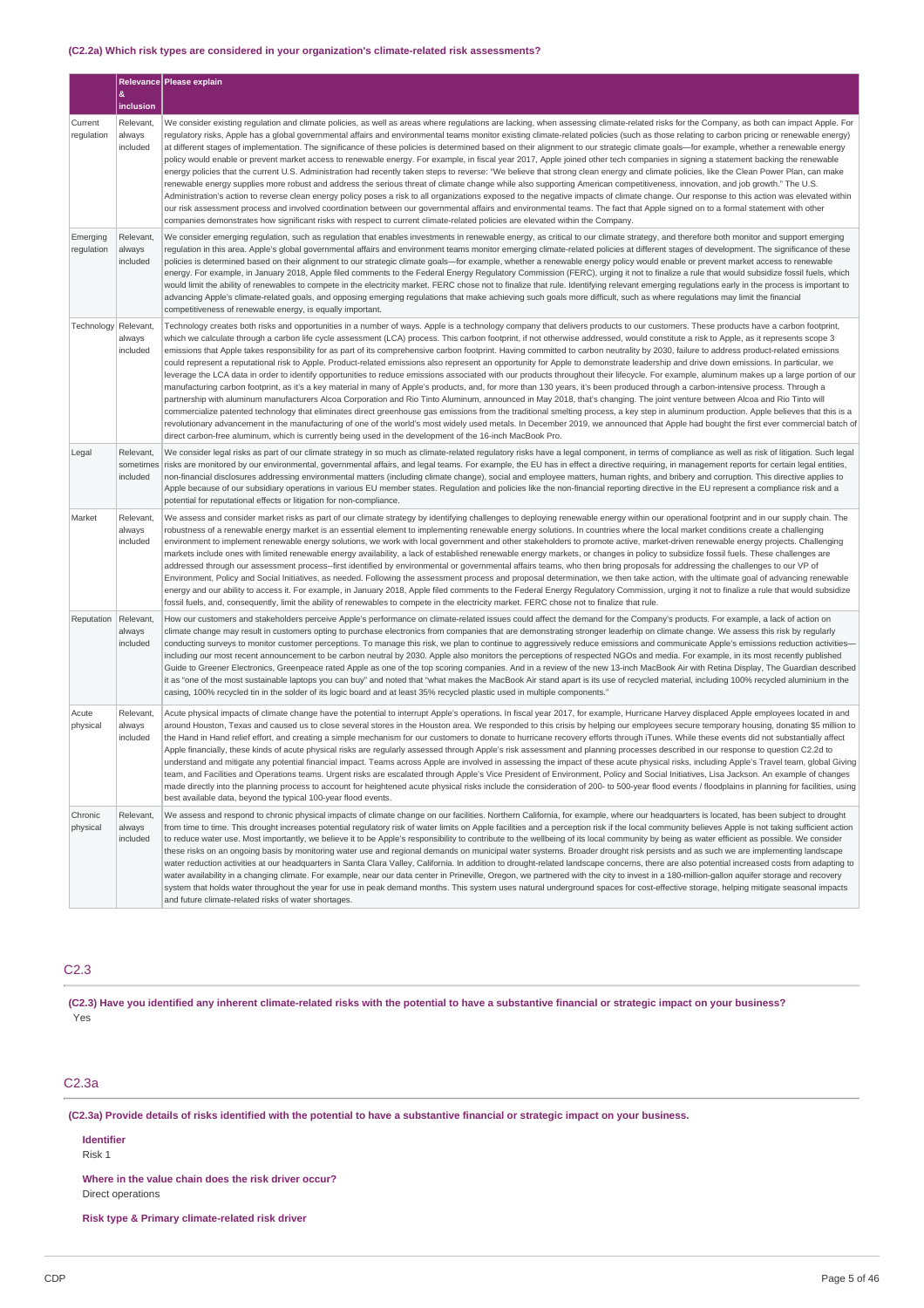### **Primary potential financial impact**

Increased indirect (operating) costs

# **Climate risk type mapped to traditional financial services industry risk classification**

<Not Applicable>

#### **Company-specific description**

Carbon taxes, or any other regulatory scheme addressing climate change, may create upward pressure on energy prices, as low-cost but high-emission sources are replaced by lower-emitting sources. One effect of this risk is increased electricity prices, which could increase Apple's cost of operations, most notably at operating U.S. data centers in California, Oregon, North Carolina, Arizona, Nevada, as well as Denmark. We've not yet experienced any regulatory changes that have notably increased electricity prices. Were a change to occur, our behind-the-meter renewable energy projects are insulated from this risk, and certain PPAs partially insulate us. Based upon an assessment completed in 2017, we determined this climate risk was very low in the short term, considering the stance of the U.S. Administration, but still applicable to the medium-term. We have taken actions to mitigate this risk through our investments in renewable energy (see below). Our recently conducted climate scenario analysis confirmed that there is variation in the potential future costs from regulations that place a price on carbon, depending on the scenario and discount rate used. Applying the IEA SDS scenario at a 5 percent discount rate across Apple's global operations (scopes 1 and 2), shows the potential impact of carbon pricing to be approximately \$8 million per year by 2040, in the absence of any further emissions reduction for Apple. Apple's ambitious 2030 carbon neutral goal that applies to its scope 1, 2 and 3 emissions would mitigate the majority of that risk, primarily through emissions reductions and continuing to procure 100 percent renewable energy through long-term contracts for Apple's direct electricity use.

**Time horizon** Medium-term

**Likelihood** About as likely as not

#### **Magnitude of impact** Medium-low

**Are you able to provide a potential financial impact figure?** Yes, a single figure estimate

**Potential financial impact figure (currency)** 19300000

**Potential financial impact figure – minimum (currency)** <Not Applicable>

**Potential financial impact figure – maximum (currency)** <Not Applicable>

#### **Explanation of financial impact figure**

Climate change regulation may result in small energy price increases. We estimate that electricity spend represents less than 1 percent of Apple's annual operating expense, which in fiscal year 2020 was \$38.6 billion. A hypothetical 5 percent rise in electricity prices across the board could raise Apple's electricity spend by approximately \$19.3 million annually; while this would have minimal effect on Apple's overall financial positions, it is part of our business strategy to manage this exposure through use of renewable energy. While this impact is greater than the projected 2040 carbon pricing scenario, we still believe it to be an accurate conservative estimate.

#### **Cost of response to risk**

2500000000

#### **Description of response and explanation of cost calculation**

Our management approach for this risk is two-fold. 1) Operationally, we are making substantial investments in Apple-created renewable energy projects, which in many cases provide a price hedge against rising retail energy rates. For example, in 2015 we announced a 130-megawatt solar PV array in Monterey County, California, which directly serves renewable energy to our California Direct Access facilities with energy cost price certainty. Overall, in fiscal year 2020, 90 percent of the renewable energy we procured came from Apple-created renewable sources. 2) We are also focusing on reducing our energy consumption through energy efficiency by investing in projects focused on operational efficiency, and investing in skilled energy management staff. For example, in fiscal year 2020, our energy efficiency program avoided an additional 13.9 million kilowatt-hours and 199,700 therms per year from existing buildings and retrocommissioning, as well as new building design. Together, these initiatives will avoid about 4900 metric tons of CO2e per year. With these efforts, we believe we are well-positioned should energy prices rise due to climate legislation and carbon pricing. Our renewable energy projects require substantial capital investment. While our renewable energy investments mitigate this risk, our primary objective in pursuing these efforts is to reduce our emissions and demonstrate climate leadership. We have committed over \$2.5 billion to renewable energy and energy efficiency projects since the inception of our renewable energy program. These renewable energy projects often reduce our overall cost of energy over the long term, while hedging against future increases or fluctuations in energy costs including those due to carbon pricing mechanisms. In addition, these projects bring us non-financial benefits and contribute to our efforts to tackle climate change. Our energy efficiency program is integrated into our facilities budget, and is generally handled within existing allocations.

#### **Comment**

### **Identifier**

Risk 2

### **Where in the value chain does the risk driver occur?**

Direct operations

**Risk type & Primary climate-related risk driver**

Acute physical **Increased severity and frequency of extreme weather events such as cyclones and floods** 

#### **Primary potential financial impact**

Increased indirect (operating) costs

**Climate risk type mapped to traditional financial services industry risk classification** <Not Applicable>

#### **Company-specific description**

Changes in the severity and frequency of extreme weather events strain the infrastructure systems (e.g., power, water, transportation, and communication) supporting our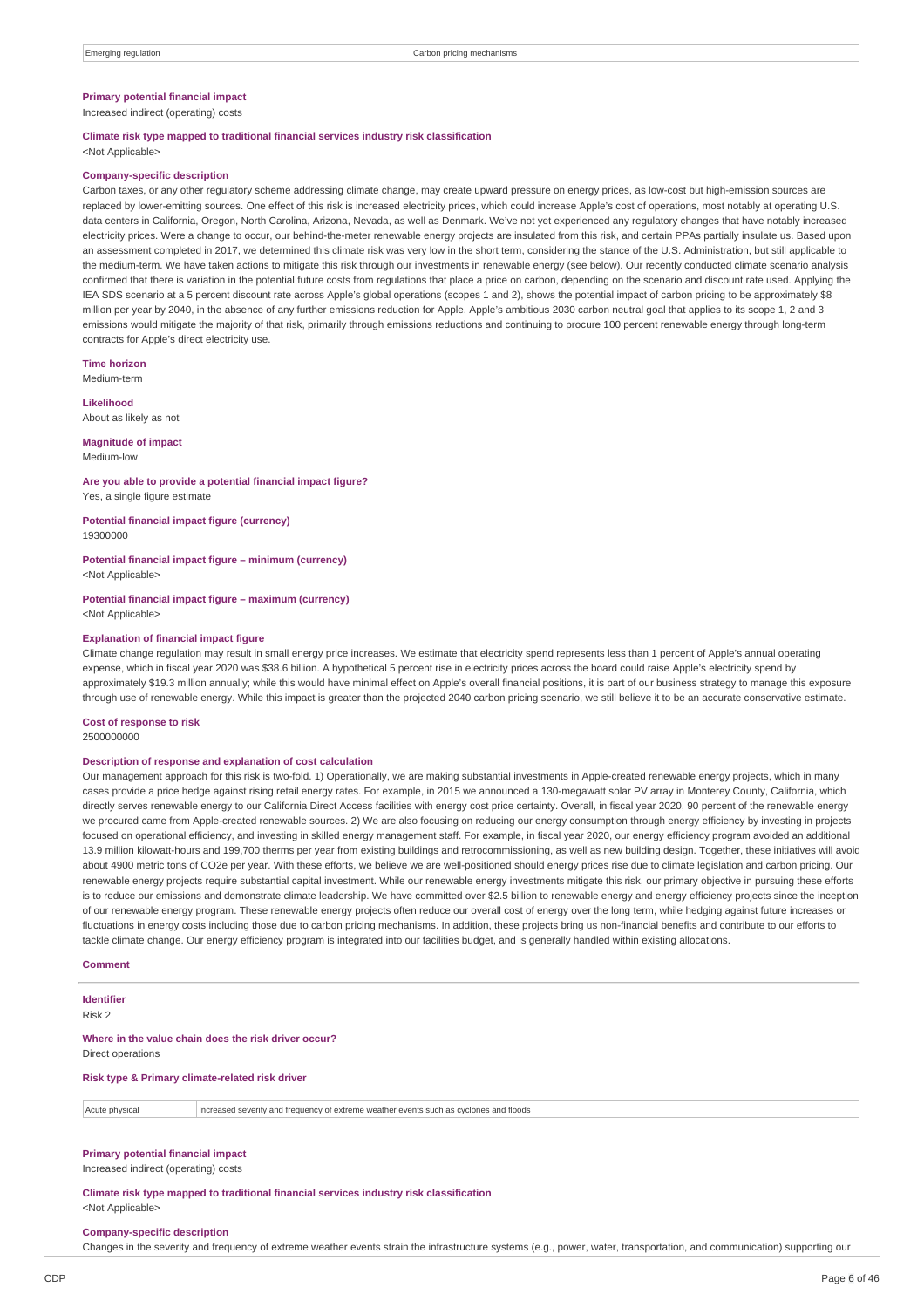supply chain and our operations, as well as the human resources needed to maintain normal operations at Company facilities. Effects from severe weather events could cause a temporary disruption in production or the availability of component parts or finished products, in the availability of a data center, or in the availability or productivity of our workforce. For example, Hurricane Harvey caused record flooding beyond that for which impacted regions of Texas were prepared. Hence the region suffered significant damage to infrastructure with a significant impact on residents' lives. Though direct Apple facilities were not significantly impacted by the hurricane, many Apple employees' homes were damaged. This indirectly impacted the Company as employees had to relocate and recover. The likelihood of rain-heavy storms like Harvey in areas not typically exposed to such extreme weather increases due to climate change. Because Apple has dozens of retail locations across more than 40 U.S. states, our geographic exposure to changing extreme weather events is high. Though most of these impacts will not, by themselves, affect the Company in an immediate or significant way, there are some exceptions. For example, Apple has sales channels that depend on certain facilities and services being operational (e.g., retail stores, the iTunes Store and the App Store, which collectively supported part of Apple's total new sales of \$274,515 million in fiscal year 2020, as reported in the Form 10-K filing with the U.S. Securities and Exchange Commission). Disruptions to these facilities and services due to changes in precipitation patterns or extreme weather events such as flooding. hurricanes, etc. could create immediate lost-revenue effects. While we consider this risk to be medium-term, we experienced disruptions from hurricanes that occurred in the United States in 2018.

#### **Time horizon**

Medium-term

### **Likelihood**

About as likely as not

#### **Magnitude of impact**

Medium-low

**Are you able to provide a potential financial impact figure?** Yes, a single figure estimate

**Potential financial impact figure (currency)** 1100000000

**Potential financial impact figure – minimum (currency)** <Not Applicable>

#### **Potential financial impact figure – maximum (currency)** <Not Applicable>

#### **Explanation of financial impact figure**

Severe weather events or water-related service disruption of an unusually long duration, or which affect an unusually widespread area, or of unusually intense force, could impact product or service availability, which may affect our financial positions. The magnitude would depend on the facilities affected and the duration of the disruption. Climate change could make it difficult or impossible for the Company to manufacture and deliver products, create delays and inefficiencies in the Company's supply and manufacturing chain, and result in slowdowns and outages to the Company's service offerings. As a hypothetical example, if a flooding event affected our ability to deliver 0.5% of product sales, this could potentially result in a net impact of about \$1.1 billion—based on fiscal year 2020 product sales number of \$220,747 million (based on combined net sales of iPhone, Mac, iPad, Wearables, Home, and Accessories, as reported in our Form 10-K filing with the U.S. Securities and Exchange Commission).

#### **Cost of response to risk** 38600000

#### **Description of response and explanation of cost calculation**

There is minimal incremental cost to our current approach of managing extreme weather events potentially brought on by climate change. Because our current approach is forward-looking, and because we already consider physical risks that may arise from a variety of causes, the costs of expanding the list of potential causes—and even broadening the geographic areas of interest—are integrated into broader capital improvements. As we operate our sites, the incremental operational cost of additional redundancies and protections to avoid disruptions—such as back-up generators, micro-grids, and onsite renewable energy—is minimal, less than 0.1% of Apple's annual operating expenses in fiscal year 2020, or less than \$38.6 million.

#### **Comment**

**Identifier** Risk 3 **Where in the value chain does the risk driver occur?** Direct operations

#### **Risk type & Primary climate-related risk driver**

Reputation **Increased stakeholder concern or negative stakeholder feedback** 

### **Primary potential financial impact**

Decreased revenues due to reduced demand for products and services

#### **Climate risk type mapped to traditional financial services industry risk classification** <Not Applicable>

### **Company-specific description**

As one of the most valuable companies in the world, Apple is highly visible and attracts many diverse stakeholders-including people for whom the Company's future is of direct importance (147,000 full time employee equivalents as of the end of fiscal year 2020, customers, investors, partners, developers, suppliers, communities where we operate, etc.) and indirect stakeholders who are concerned with corporate behavior and action (non-governmental organizations, political participants, media outlets, etc.). This visibility and extensive stakeholder interest heightens the perceived impact of our operations and products. For example, on Earth Day 2019, Apple released on its YouTube channel a video entitled "Don't Mess with Mother", showing spectacular images of nature from around the world. The video was a reminder of the importance of protecting this planet we all share. It received over 37 million views, which is an indication of Apple's reach and visibility. Because the threat of climate change is held as relevant and important by a portion of Apple's direct and indirect stakeholders, Apple's actions or lack thereof concerning climate change could create reputational risk. A 2018 Nielsen Report entitled "The Evolution of the Sustainability Mindset" found that 81% of global respondents feel strongly that companies should help improve the environment. Ever-evolving consumer data continues to show emphasis on environmental issues, including climate change, demonstrating the reputational risks to companies of poor environmental performance. For example, if Apple is not transparent and does not adequately explain its actions to its stakeholders, public misconception could create the perception that the Company is not environmentally responsible. This will limit Apple's ability to communicate effectively with our stakeholders. Though any one incident is unlikely to affect the Company's reputation, over time and cumulatively a perceived lack of transparency could detract from Apple's brand value, and could reduce people's inclination to purchase from, invest in, or work for Apple.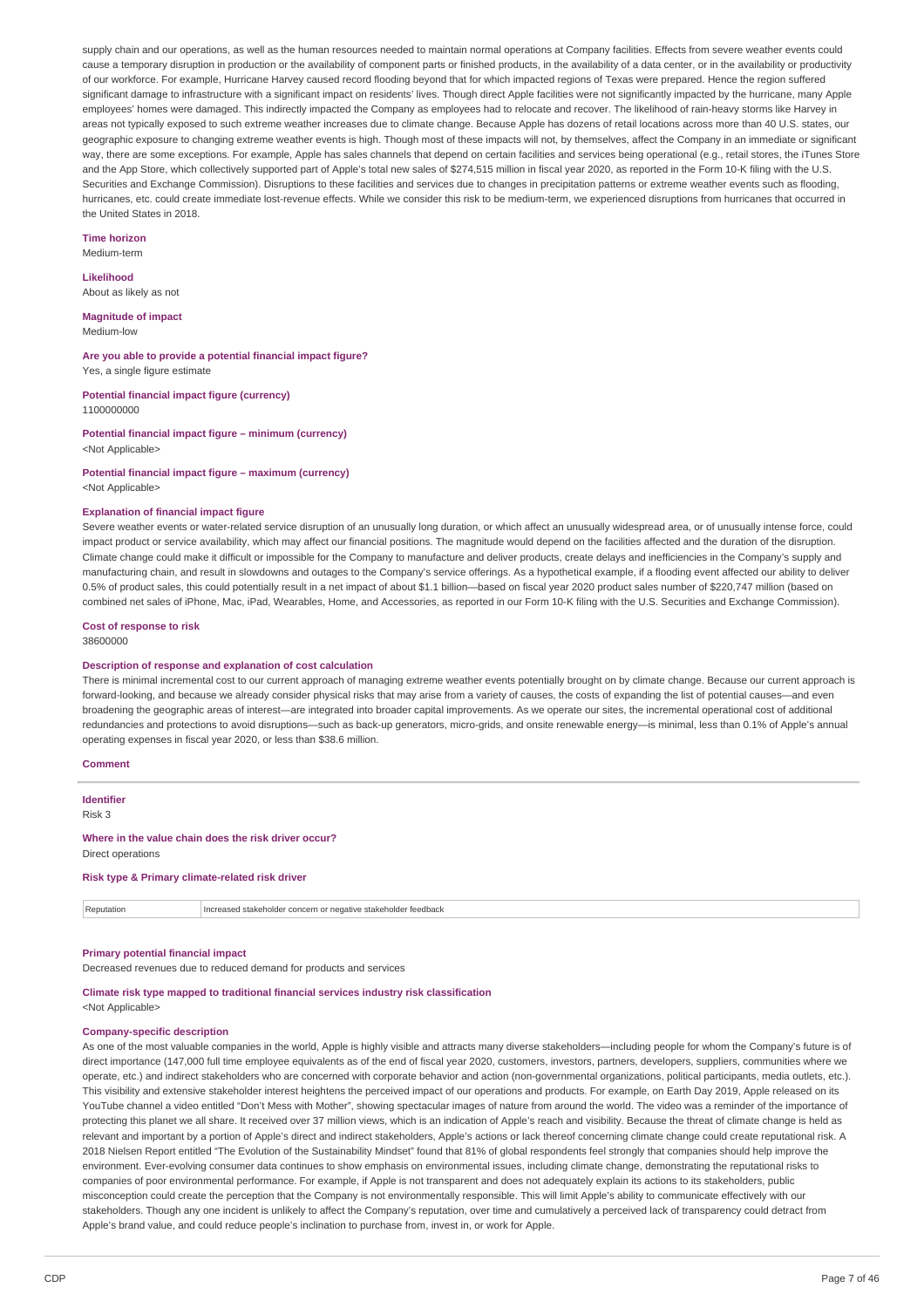#### **Time horizon** Long-term

#### **Likelihood** Very unlikely

**Magnitude of impact**

Low

**Are you able to provide a potential financial impact figure?** Yes, a single figure estimate

**Potential financial impact figure (currency)** 322000000

# **Potential financial impact figure – minimum (currency)**

<Not Applicable>

**Potential financial impact figure – maximum (currency)** <Not Applicable>

### **Explanation of financial impact figure**

Reputational risk related to a perceived lack of transparency surrounding our environmental initiatives is likely to be zero or near zero in the short term. Over the longer term reduced demand could occur if stakeholder misconceptions were to persist. Interbrand's 2020 Best Global Brands report estimates Apple's brand value at over \$322 billion. A hypothetical 0.1 percent decrease in that value due to a perceived lack of transparency or a poor reputation related to climate change could represent an approximate \$322 million loss of brand value.

**Cost of response to risk** 3860000

### **Description of response and explanation of cost calculation**

Apple manages this risk by taking visible actions that define and communicate our values as a Company, and by disseminating clear and factual information on an ongoing basis. Regarding climate change, Apple releases not only annual environmental reports, but also product environmental reports at every product release. Apple also creates additional opportunities to interact with stakeholders such as press interviews, conference appearances and presence on social media. For example, in June 2017, following the U.S. Administration's decision to withdraw from the 2015 Paris Agreement, Apple's CEO Tim Cook tweeted to his 10.9 million followers "Decision to withdraw from the #ParisAgreement was wrong for our planet. Apple is committed to fight climate change and we will never waver." Investing in renewable energy makes good business sense for Apple. The cost of disseminating clear, accurate information about Apple's climate change agenda is low—less than 0.01 percent of Apple's annual operating expenses, or less than \$3.86 million. However, executing the programs themselves—the actions that comprise Apple's reputation—costs more. For example, Apple recently issued a green bond to help meet our 2030 carbon neutrality goal. This green bond issuance was intended to demonstrate climate leadership and help mitigate Apple's emissions.

**Comment**

# $C2.4$

(C2.4) Have you identified any climate-related opportunities with the potential to have a substantive financial or strategic impact on your business? Yes

### C2.4a

(C2.4a) Provide details of opportunities identified with the potential to have a substantive financial or strategic impact on your business.

**Identifier** Opp<sub>1</sub>

**Where in the value chain does the opportunity occur?** Direct operations

**Opportunity type**

Products and services

**Primary climate-related opportunity driver** Development and/or expansion of low emission goods and services

#### **Primary potential financial impact**

Increased revenues resulting from increased demand for products and services

### **Company-specific description**

Jurisdictions seeking to address climate change may implement new or more stringent regulatory schemes aimed at reducing the energy consumed by electronic devices, and/or they may require energy use labeling to better inform consumer choices. For example, the California Energy Commission is developing energy efficiency standards for computers and monitors, an activity Apple is involved in, as described in 12.3a. Apple would be well positioned to benefit from such regulations, due to our ongoing focus on the energy efficiency of our products. For example, in fiscal year 2020, 100 percent of our eligible products received an ENERGY STAR rating for superior energy efficiency (specifically, for Apple TV, Mac Pro, MacBook Air, MacBook Pro, MacBook, iPad, iMac and Mac Mini). Broader or more stringent standards would call upon a particular strength of Apple's product design teams, enabling us to comply rapidly if changes were required, or to demonstrate best-in-class results. This may favor Apple in competitive procurements, or become more of a differentiator among consumers; both of these effects would increase demand for Apple's products.

**Time horizon**

Medium-term

# **Likelihood**

More likely than not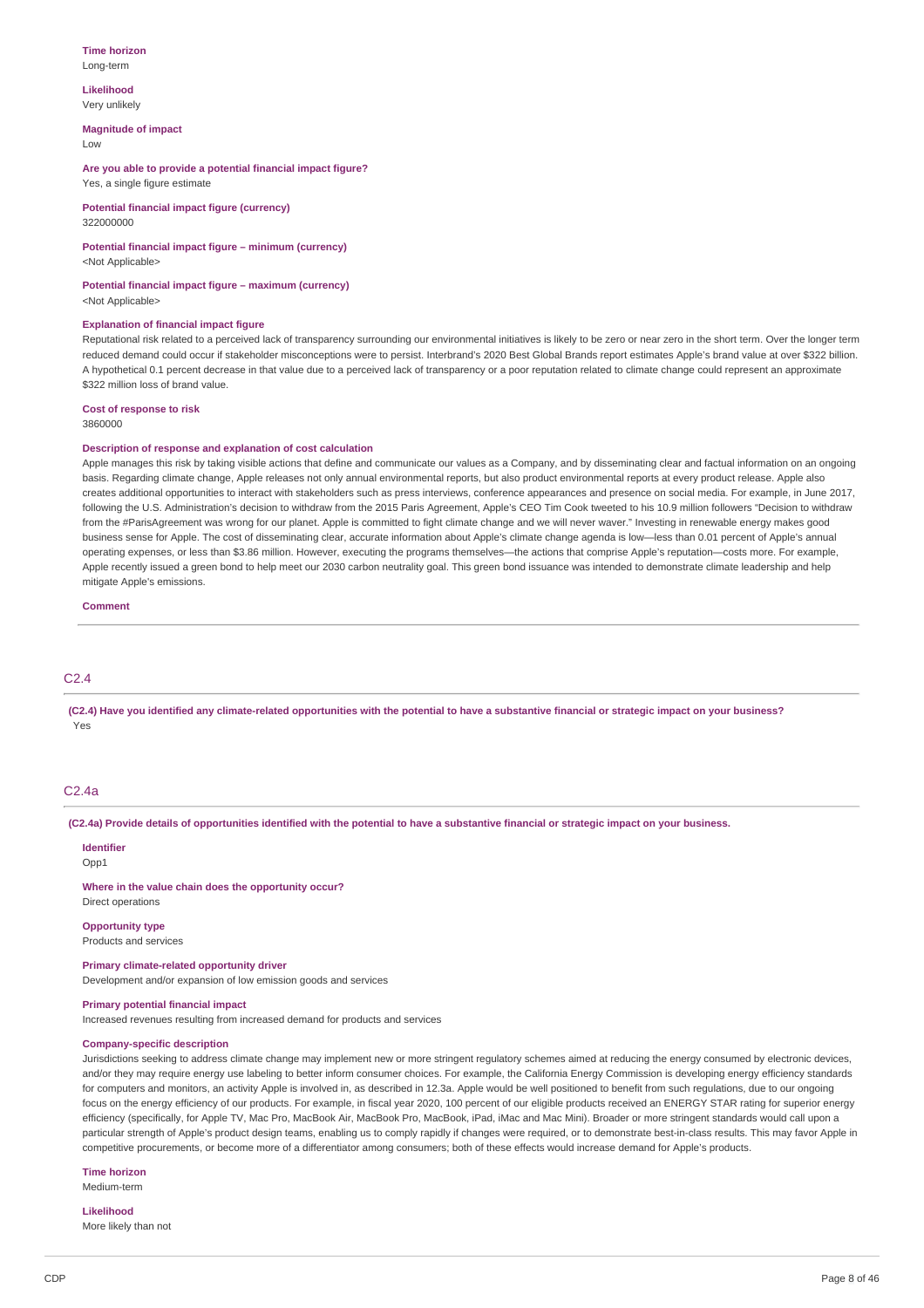#### **Magnitude of impact** Medium-low

#### **Are you able to provide a potential financial impact figure?** Yes, an estimated range

**Potential financial impact figure (currency)**

<Not Applicable>

**Potential financial impact figure – minimum (currency)**

 $\Omega$ 

**Potential financial impact figure – maximum (currency)** 1900000000

#### **Explanation of financial impact figure**

If new efficiency laws are implemented, Apple should have a more broadly compliant product line than its competitors and hence be in a stronger position to sell more products, at least in the short term. For example, if a European regulation targeting portable and desk-based computers resulted in a hypothetical one to two year regulatory advantage for Apple and yielded between 0 and 1 percent increase in product sales, Apple's annual revenue could increase by between approximately \$0 and \$1.9 billion in net sales (based on Apple's fiscal year 2019 net sales figure for iPhone, iPad, and Mac of approximately \$190,127 million per our Form 10-K filing with the U.S. Securities and Exchange Commission). This financial impact could vary widely from this estimate; therefore we included a range of financial return from 0 to this estimate.

#### **Cost to realize opportunity**

93000000

### **Strategy to realize opportunity and explanation of cost calculation**

As energy consumed by Apple's products during everyday use represents 14 percent of Apple's carbon footprint, we work to reduce the energy use of Apple products by designing: 1) more efficient power supplies to bring electricity from the wall to the device, 2) more efficient hardware, and 3) smarter power management software. For example, Mac OS puts the hard drive to sleep and runs processors in an ultralow power mode when not in use. It can even save energy when the screen is static and between keystrokes. Apple sets energy targets early in the design process for every product. As a result, Apple products not only meet but exceed ENERGY STAR standards—like the iPad Air (4th generation), which consumes 61 percent less energy than the ENERGY STAR® energy efficiency requirement. Through our efforts to improve energy efficiency, the average product energy use across all major product lines has declined by more than 70 percent since 2008. Our energy efficient product design work is embedded into product R&D budgets, and therefore an exact cost estimate cannot be allocated to this work. In aggregate, total R&D expense was approximately \$18.7 billion in fiscal year 2020 per our Form 10-K filing with the U.S. Securities and Exchange Commission. The cost of tracking and participating in regulatory developments and testing our products against energy efficiency standards, in aggregate, could be estimated at less than 0.5% of Apple's R&D expenses in fiscal year 2020, or approximately \$93 million.

#### **Comment**

**Identifier**

 $Onn2$ 

**Where in the value chain does the opportunity occur?** Direct operations

### **Opportunity type**

Energy source

**Primary climate-related opportunity driver** Use of lower-emission sources of energy

**Primary potential financial impact** Reduced direct costs

### **Company-specific description**

As international consideration of carbon regulations increases with the pressure to limit emissions and combat climate change, our corporate climate strategy represents a clear advantage and opportunity for the Company. We have extensive programs to enhance our energy efficiency, and have already transitioned our facilities to 100 percent renewable energy, with 90 percent of the renewable energy we used in 2020 coming from projects Apple helped create. This is significant progress, and reflects early investment in renewable energy at a global scale—significantly reducing our exposure to the increased cost of carbon emissions. In fact, since 2011, Apple has reduced emissions from our offices, data centers, retail stores, and fleet vehicles by 73 percent—even while our energy use increased by more than four times in this same period. We're also helping our suppliers transition to renewable energy: as part of our 2030 carbon neutrality goal, we've committed to transition all of our manufacturing supply chain to 100 percent clean energy. These actions will help both Apple and our supply chain thrive in a low-carbon economy.

#### **Time horizon**

Long-term

### **Likelihood**

About as likely as not

### **Magnitude of impact**

Low

**Are you able to provide a potential financial impact figure?** Yes, an estimated range

**Potential financial impact figure (currency)**

<Not Applicable>

**Potential financial impact figure – minimum (currency)**

0

**Potential financial impact figure – maximum (currency)** 14000000

#### **Explanation of financial impact figure**

Apple recently conducted a comprehensive scenario planning analysis, which showed that under the IEA SDS scenario and with a 5 percent discount rate, projected reductions in scope 1 and scope 2 emissions would save about \$14 million a year by 2040 under a hypothetical global carbon tax or trade system, compared with a scenario of Apple having taken no action on reducing emissions. The financial impact may vary significantly from this estimate--higher as regulation has the potential to be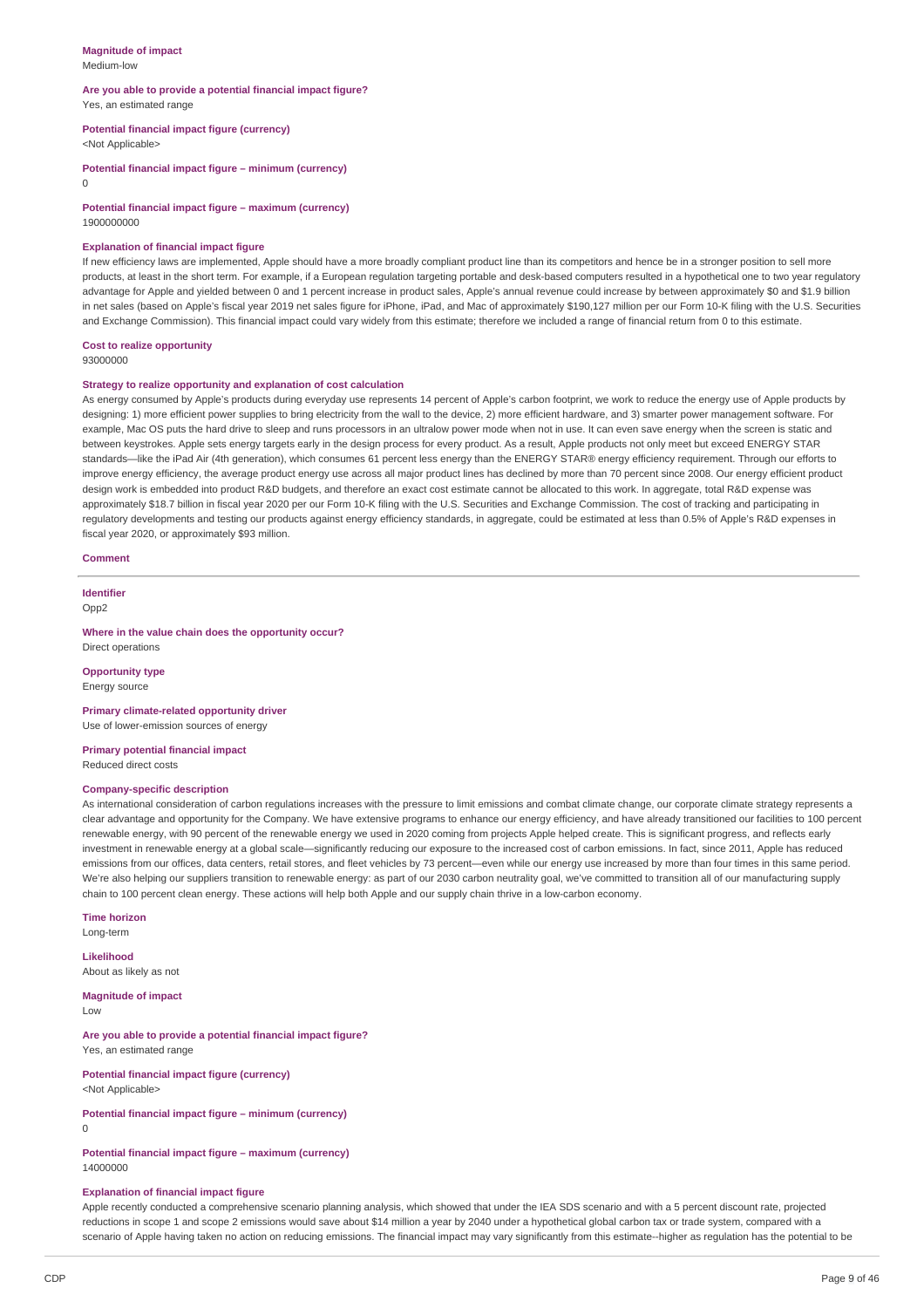far more significant, or lower given the low likelihood of a global scheme affecting 100 percent of our emissions. Regardless of this uncertainty, Apple's initiatives have the potential to leave both our operations and those of our suppliers better adapted to low-emissions markets, in addition to other benefits like price certainty--locking in renewable pricing over a long-term while oil and gas markets may fluctuate.

### **Cost to realize opportunity**

2500000000

### **Strategy to realize opportunity and explanation of cost calculation**

Since January 2018, 100 percent of the electricity used at our facilities has come from renewable sources. To secure renewable energy projects, we've taken on project ownership, made equity investments, sparked creative new partnerships with utilities, and entered into power purchase agreements. We've also deployed a variety of technologies like wind, solar PV, micro-hydro projects, and biogas fuel cells. For example, we've invested in an Illinois wind farm and a Virginia solar PV array, with a combined capacity of 245 megawatts. We're also helping our manufacturing partners transition to 100 percent clean energy for Apple production. The Supplier Clean Energy Program now has nearly 8 gigawatts of clean energy commitments, of which more than 4 gigawatts were operational in 2020. The renewable energy already online generated 11.4 million megawatt-hours of clean energy in fiscal year 2020, avoiding 8.6 million metric tons of carbon emissions in our supply chain. We have committed over \$2.5 billion to renewable energy and energy efficiency projects since the inception of our renewable energy program. These renewable energy projects often reduce our overall cost of energy over the long term, while hedging against future increases or fluctuations in energy cost as well as bringing us non-financial benefits. Our energy efficiency program is integrated into our facilities budget, and is generally handled within existing allocations.

#### **Comment**

**Identifier** Opp3

#### **Where in the value chain does the opportunity occur?** Downstream

### **Opportunity type**

Products and services

### **Primary climate-related opportunity driver**

Shift in consumer preferences

#### **Primary potential financial impact**

Increased revenues resulting from increased demand for products and services

### **Company-specific description**

Growing awareness and evidence of climate change can drive changes in consumer behavior on multiple fronts: (1) consumers who believe the climate is changing and want to do what they can to mitigate this harm may increasingly view their spending as an area where they can and should exercise responsibility, and where their values come into play; and (2) climate change policies may create upward pressure on electricity prices, which could alter consumer behavior regardless of personal values relating to climate change and energy use. In both cases, consumer behavior changes would favor useful, energy efficient products. And beyond energy efficiency, consumers in the first category may seek products that overtly speak to their values and beliefs and perhaps even serve as a symbol of their belief system. For these consumers, purchasing from companies that adhere to values similar to their own may become increasingly important. In other words, companies acting responsibly by caring for the climate may be favored by people making similar efforts in their own lives. Apple regularly conducts consumer sentiment surveys that have validated this approach: a more recent survey found that consumers increasingly value action against climate change and want to purchase from companies that share this value. This creates an opportunity for Apple to offer products that not only satisfy the practical needs and requirements of consumers focused on price/performance, but also to be the company of choice for consumers who make conscious efforts to align their spending with their values. For example, the iPad Air (4th generation) consumes 61 percent less energy than the ENERGY STAR® energy efficiency requirement. Thanks to improvements in energy efficiency, since 2008, we've reduced the average energy consumed by Apple products by more than 70 percent. Best-in-class innovations that are energy efficient and speak to the value propositions of conscious consumers could result in increased demand for Apple's products, including iPhone, iPad, MacBook, Apple Watch, etc. Further, Apple's goal to be carbon neutral by 2030 for the full lifecycle of our products further demonstrates to our customers Apple's commitment to climate change leadership.

**Time horizon** Medium-term

# **Likelihood**

More likely than not

#### **Magnitude of impact** Medium-low

**Are you able to provide a potential financial impact figure?** Yes, a single figure estimate

**Potential financial impact figure (currency)** 1900000000

#### **Potential financial impact figure – minimum (currency)** <Not Applicable>

# **Potential financial impact figure – maximum (currency)**

<Not Applicable>

#### **Explanation of financial impact figure**

If Apple is successful in creating products attractive to people whose purchasing habits are changing due to concerns about climate change or rising electricity prices, it may result in a small competitive differentiator for our hardware products. Apple's reported product sales for iPhone, iPad and Mac in fiscal year 2020 were \$190,127 million per our Form 10-K filing with the U.S. Securities and Exchange Commission. If this competitive differentiator resulted in a hypothetical 1 percent increase in net sales, it could raise annual net sales by approximately \$1.9 billion.

# **Cost to realize opportunity**

2200000000

#### **Strategy to realize opportunity and explanation of cost calculation**

We recently announced our goal to become carbon neutral across our entire business, manufacturing supply chain, and product life cycle by 2030. We are already carbon neutral today for our global corporate operations, and this new commitment means that by 2030, every Apple device sold will have net zero climate impact. This goal builds on Apple's prior success powering all of our facilities worldwide with 100 percent renewable energy, which is another example of our substantive, visible commitment to mitigating climate change. As part of the 2030 carbon neutrality goal, we also plan to transition Apple's entire supply chain to 100 percent clean energy, which will significantly reduce our Scope 3 emissions from manufacturing products. The Supplier Clean Energy Program now has more than 8 gigawatts of clean energy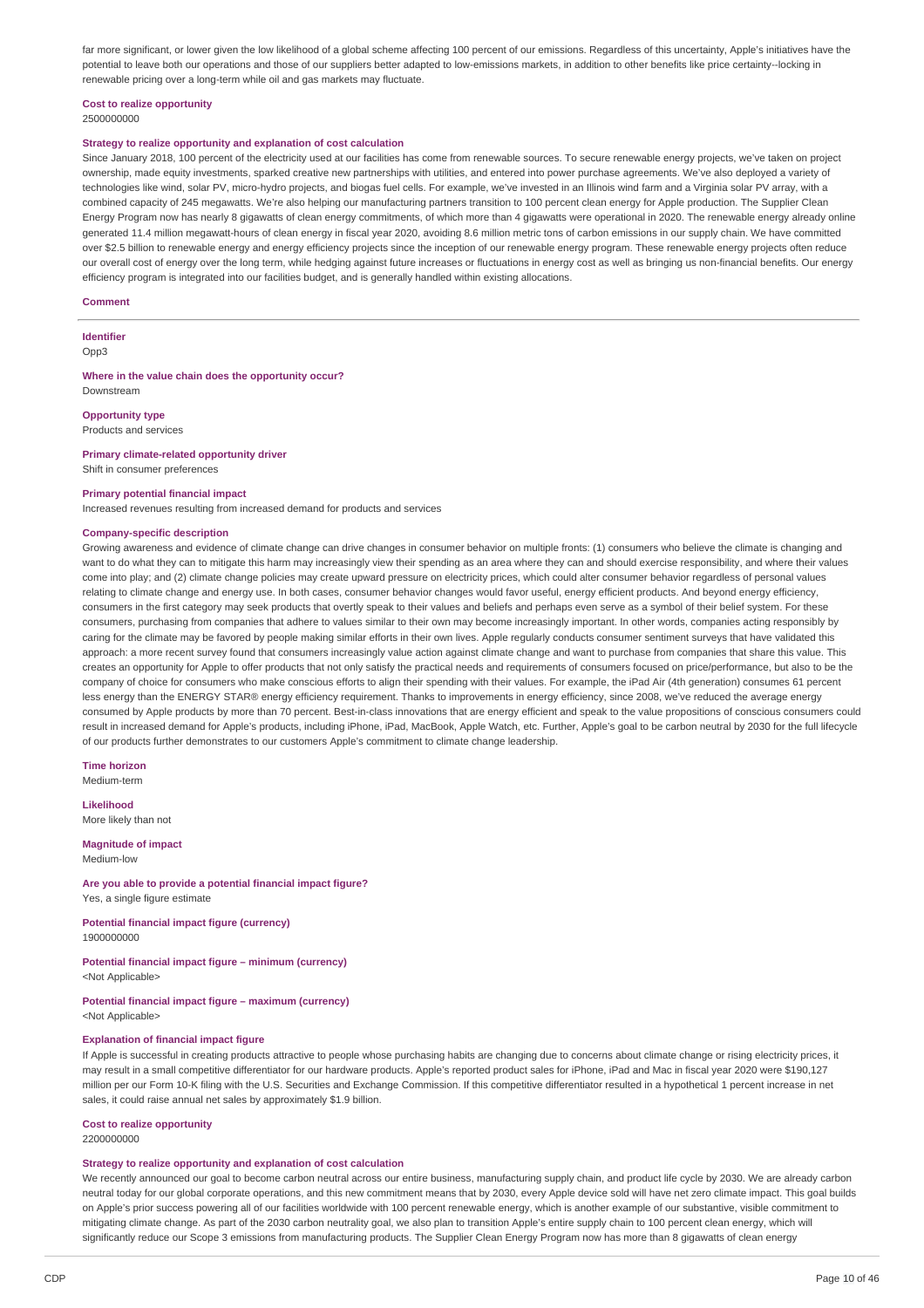commitments, of which 4 gigawatts were operational in 2020. The renewable energy already online generated 11.4 million megawatt-hours of clean energy in fiscal year 2020, avoiding 8.6 million metric tons of carbon emissions in our supply chain. In 2019, we issued a USD\$2.2 billion green bond issued to help meet our 2030 carbon neutrality goal. We estimate that the majority of these projects will have a positive return on investment. Lisa Jackson, Apple's Vice President of Environment, Policy, and Social Initiatives, provided the following background on Apple's intention for the green bond issuance: "Apple is unwavering in its commitment to addressing the urgent threat of climate change. The time for action is now. By issuing an additional \$2.2 billion in green bonds, we will accelerate our work to lower carbon emissions across our supply chain and beyond, building on our successful transition to 100% renewable energy. Apple's progress is proof positive that businesses don't have to choose between what's right for the planet and a healthy bottom line."

#### **Comment**

### C3. Business Strategy

| .<br>____ |  |  |
|-----------|--|--|

**(C3.1) Have climate-related risks and opportunities influenced your organization's strategy and/or financial planning?** Yes, and we have developed a low-carbon transition plan

### C3.1a

### (C3.1a) Is your organization's low-carbon transition plan a scheduled resolution item at Annual General Meetings (AGMs)?

|       | Is your low-carbon transition plan a scheduled resolution item at AGMs?              |  |
|-------|--------------------------------------------------------------------------------------|--|
| Row 1 | No, but we intend it to become a scheduled resolution item within the next two vears |  |

# C3.2

**(C3.2) Does your organization use climate-related scenario analysis to inform its strategy?** Yes, qualitative and quantitative

### C3.2a

**(C3.2a) Provide details of your organization's use of climate-related scenario analysis.**

| Climate-<br>related<br>scenarios<br>and models<br>applied                         | <b>Details</b>                                                                                                                                                                                                                                                                                                                                                                                                                                                                                                                                                                                                                                                                                                                                                                                                                                                                                                                                                                                                                                                                                                                                                                                                                                                                                                                                                                                                                                                                                                                                                                                                                                                                                                                                                                                                                                                                                                                                                                                                                                                                                                                                                                                                                                                                                                                                                                                                                                                                                                                                                                                                                                                                                                                                                                                                                                                                                                                                                                                                                                                                                                                                                                                                                                                                                                              |
|-----------------------------------------------------------------------------------|-----------------------------------------------------------------------------------------------------------------------------------------------------------------------------------------------------------------------------------------------------------------------------------------------------------------------------------------------------------------------------------------------------------------------------------------------------------------------------------------------------------------------------------------------------------------------------------------------------------------------------------------------------------------------------------------------------------------------------------------------------------------------------------------------------------------------------------------------------------------------------------------------------------------------------------------------------------------------------------------------------------------------------------------------------------------------------------------------------------------------------------------------------------------------------------------------------------------------------------------------------------------------------------------------------------------------------------------------------------------------------------------------------------------------------------------------------------------------------------------------------------------------------------------------------------------------------------------------------------------------------------------------------------------------------------------------------------------------------------------------------------------------------------------------------------------------------------------------------------------------------------------------------------------------------------------------------------------------------------------------------------------------------------------------------------------------------------------------------------------------------------------------------------------------------------------------------------------------------------------------------------------------------------------------------------------------------------------------------------------------------------------------------------------------------------------------------------------------------------------------------------------------------------------------------------------------------------------------------------------------------------------------------------------------------------------------------------------------------------------------------------------------------------------------------------------------------------------------------------------------------------------------------------------------------------------------------------------------------------------------------------------------------------------------------------------------------------------------------------------------------------------------------------------------------------------------------------------------------------------------------------------------------------------------------------------------------|
| <b>RCP 2.6</b><br><b>RCP 8.5</b><br>IEA<br>Sustainable<br>development<br>scenario | In alignment with the recommendations of the Task Force for Climate-related Financial Disclosure (TCFD), we conducted a comprehensive climate-related scenario analysis to better understand<br>Apple's exposure to climate change and the impact of climate change on its operations and supply chain. The analysis was completed in fiscal year 2020 and results continue to be leveraged. i) How<br>the selected scenario(s) were identified, with reference to the inputs, assumptions and analytical methods used: To assess physical risks, we used two scenarios that capture a broad range of future<br>climate projections: a below 2°C scenario (RCP 2.6) and a business-as-usual scenario (RCP 8.5). We then used global climate models from the intercomparison project (CMIP5) that corresponded to<br>these representative concentration pathways. We considered changes over time in three key hazards: heatwaves, heavy precipitation, and drought. We also undertook additional analyses to<br>understand potential future changes in the frequency and intensity of tropical cyclones. Inputs included the geographic location and activities performed at facilities. To assess transition risks, we<br>leveraged the IEA's 'Sustainable Development Scenario' (SDS) as well as a range of carbon prices from the IPCC's special report on global warming of 1.5°C. ii) Time horizon and rationale: The<br>analysis incorporated multiple timeframes (short- and mid-term), extending through 2040 to account for the expected lifespan of major facilities. This timeframe also allowed us to capture divergence<br>in the climate models. iii) Areas of your organization considered: The analysis considered physical and transition risks to our global facilities (offices, retail stores, and data centers) as well as our top<br>200 suppliers. iv) Summary of results: The results of the scenario analysis contribute to a larger body of internal analyses on the physical and transition impacts of climate change on our business.<br>These assessments inform our environmental strategy and goals, including our use of 100 percent renewable energy for our own facilities, and our goal to transition our entire supply chain to 100<br>percent renewable energy (reference answers to C2.4, 3.3, 4). Examples of actions we've taken due to these analyses include our public support for the Clean Power Plan in the United States, our<br>goal to transition all of the electricity used to make our products to 100 percent renewable energy, expansion in planning to consider the effects of 200- to 500-year flood events / floodplains (using<br>best available data), and prioritizing water efficiency and mitigation initiatives in areas of high water risk and stress. For example, we've prioritized water efficiency and re-use efforts at our new Austin,<br>Texas facility due in part to data from analyses like the scenario analysis, which flaqged potential future susceptibility to drought and heatwaves that could impact water availability. Most importantly,<br>the results of the scenario analysis reinforce our commitment to reach neutrality for the entire life cycle of our products by 2030, and to reduce emissions by 75 percent compared to 2015. |

C3.3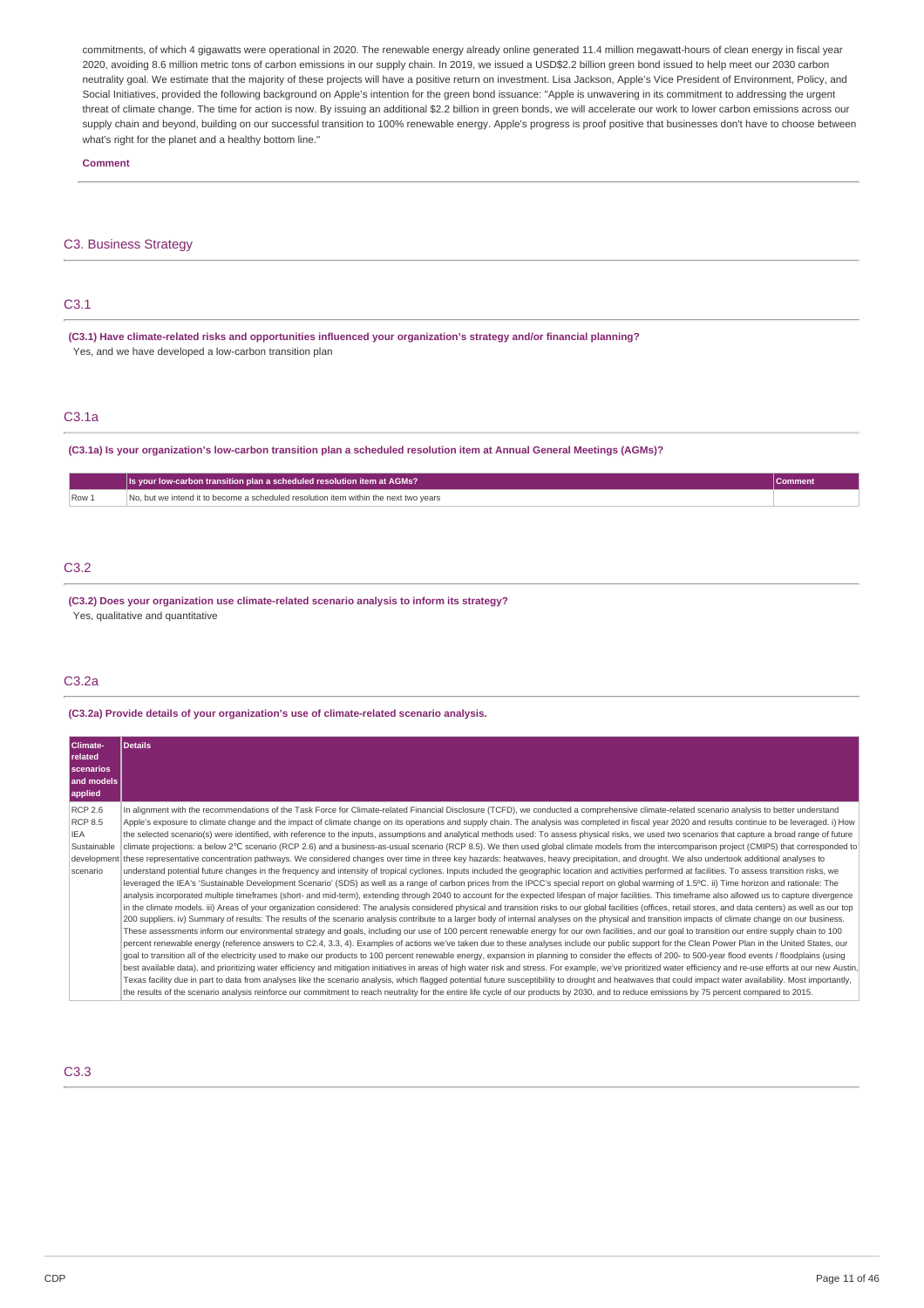### **(C3.3) Describe where and how climate-related risks and opportunities have influenced your strategy.**

|                                             | related risks<br>and<br>opportunities<br>influenced<br>your strategy<br>in this area? | Have climate- Description of influence                                                                                                                                                                                                                                                                                                                                                                                                                                                                                                                                                                                                                                                                                                                                                                                                                                                                                                                                                                                                                                                                                                                                                                                                                                                                                                                                                                                                                                                                                                                                                                                                                                                                                                                                                                                                                                                                                                                                                                                                                                                                                                                                                                                                                 |
|---------------------------------------------|---------------------------------------------------------------------------------------|--------------------------------------------------------------------------------------------------------------------------------------------------------------------------------------------------------------------------------------------------------------------------------------------------------------------------------------------------------------------------------------------------------------------------------------------------------------------------------------------------------------------------------------------------------------------------------------------------------------------------------------------------------------------------------------------------------------------------------------------------------------------------------------------------------------------------------------------------------------------------------------------------------------------------------------------------------------------------------------------------------------------------------------------------------------------------------------------------------------------------------------------------------------------------------------------------------------------------------------------------------------------------------------------------------------------------------------------------------------------------------------------------------------------------------------------------------------------------------------------------------------------------------------------------------------------------------------------------------------------------------------------------------------------------------------------------------------------------------------------------------------------------------------------------------------------------------------------------------------------------------------------------------------------------------------------------------------------------------------------------------------------------------------------------------------------------------------------------------------------------------------------------------------------------------------------------------------------------------------------------------|
| Products<br>and<br>services                 | Yes                                                                                   | As a global business, we have a responsibility to our customers, employees, shareholders, and the world at large, to take strong, decisive action on climate change. That's why we<br>recently announced our goal to become carbon neutral for our entire footprint-from our supply chain to the use of the products we make-by 2030. This relates directly to our products<br>and services, as these are included in this 10-year goal. Setting this ambitious goal was one of the most substantial strategic decisions we've made to date in our work to address climate<br>change. We believe this goal is consistent with what our customers value and presents a climate-related opportunity to increase customer loyalty and brand value. We've already taken<br>strong actions on climate change with impacts to our products and services. For example, we recently launched a 13-inch MacBook Air with Retina Display made with 100 percent<br>recycled aluminum, which helped to reduce its carbon footprint by almost half compared to the previous model made without recycled aluminum. In a review of the new 13-inch MacBook<br>Air with Retina Display, The Guardian described it as "one of the most sustainable laptops you can buy" and noted that "what makes the MacBook Air stand apart is its use of recycled<br>material, including 100% recycled aluminum in the casing, 100% recycled tin in the solder of its logic board and at least 35% recycled plastic used in multiple components." In addition to<br>changing customer perceptions, jurisdictions seeking to address climate change may implement new or more stringent regulatory schemes aimed at reducing the energy consumed by<br>electronic devices. We have already taken action to move beyond current requlation: every Apple product not only meets, but exceeds ENERGY STAR standards--the strict quidelines<br>set by the U.S. Environmental Protection Agency for energy efficiency. For example, iPad Air (4th generation) consumes 61 percent less energy than the requirement for ENERGY<br>STAR. As a result of improvements in energy efficiency, since 2008, we've reduced the average energy consumed by Apple products by more than 70 percent. |
| Supply<br>chain<br>and/or<br>value<br>chain | Yes                                                                                   | Our recent climate-related scenario analysis showed the potential for increased physical climate risks like heavy precipitation and drought over the short and medium term. Our strategy<br>to source component parts, in many cases, through multiple suppliers and facilities, mitigates our exposure to weather events of extended duration or heightened severity. Our<br>management strategy is not limited to managing the physical risks of climate change but extends to preventing them. Among the most substantial decisions we have made are our<br>significant investments to reduce our contribution to climate change through generating or sourcing 100 percent renewable electricity for our own operations (as of January 2018) and<br>our goal to transition our entire supply chain to 100 percent renewable electricity by 2030 through our Supplier Clean Energy Program. The Supplier Clean Energy Program now has<br>nearly 8 gigawatts of clean energy commitments, of which over 4 gigawatts were operational in 2020. The renewable energy already online generated 11.4 million megawatt-hours of<br>clean energy in fiscal year 2020, avoiding 8.6 million metric tons of carbon emissions in our supply chain. To help support our suppliers' transition to renewable energy, we have<br>integrated policy advocacy into our climate strategy. Suppliers often face regulatory barriers to cost-effective renewable energy options. Clean energy technology offers tremendous<br>benefits to our suppliers, to electricity grids, and to countries. We believe that when policymakers fully value these benefits, clean energy becomes more cost competitive than fossil fuel<br>energy. So we actively support policies that create cost-effective renewable energy markets, and we work closely with suppliers and other climate-leading companies to engage local,<br>regional, and national governments. This encourages the development of country-specific policies that support scalable renewable energy solutions, with impact far beyond Apple's<br>supply chain.                                                                                                                                               |
| Investment Yes<br>in R&D                    |                                                                                       | As part of our goal to become carbon neutral for our comprehensive carbon footprint by 2030, we are investing in research and development to support new technologies like the use of<br>recycled materials in our products, which presents an opportunity to reduce emissions associated with the product lifecycle. In 2019, we issued a USD\$2.2 billion green bond issued to<br>help meet our climate goal. The green bond included 2 tranches, one with a 6-year maturity, the other with a 12-year maturity. These initiatives have represented some of the most<br>significant strategic decisions informed by climate impacts.                                                                                                                                                                                                                                                                                                                                                                                                                                                                                                                                                                                                                                                                                                                                                                                                                                                                                                                                                                                                                                                                                                                                                                                                                                                                                                                                                                                                                                                                                                                                                                                                                 |
| Operations Yes                              |                                                                                       | Changes in climate have the potential to affect our operations at a potential low level of impact. While there have been some extreme weather events in the past (such as hurricanes<br>Harvey and Irma) that are believed to have been exacerbated by climate change and that impacted our business, they did not have a significant impact. We anticipate our operations<br>may be impacted by climate change on the medium and long-term, both in terms of reputational risks to our business if we do not continue to take strong action against climate change<br>and in terms of physical risks that could cause service disruption to our data centers, offices, or retail stores, and potentially our product supply chain. To address these operational risks,<br>we've built redundancy into our data services by having data centers in California, North Carolina, Oregon, Nevada, and Arizona, and deploying backup power supply sources at critical<br>facilities. Not only have we mitigated our risks through expanding geographically, we've also begun planning for larger flooding events than the 100-year flood events / floodplains<br>typically used in planning: we now are considering the effects of 200- to 500-year flood events / floodplains, using best available data.                                                                                                                                                                                                                                                                                                                                                                                                                                                                                                                                                                                                                                                                                                                                                                                                                                                                                                                                                 |

### C3.4

### **(C3.4) Describe where and how climate-related risks and opportunities have influenced your financial planning.**

| planning<br>lelements<br>that have<br><b>Ibeen</b> | <b>Financial Description of influence</b>                                                                                                                                                                                                                                                                                                                                                                                                                                                                                                                                                                                                                                                                                                                                                                                                                                                                                                                                     |
|----------------------------------------------------|-------------------------------------------------------------------------------------------------------------------------------------------------------------------------------------------------------------------------------------------------------------------------------------------------------------------------------------------------------------------------------------------------------------------------------------------------------------------------------------------------------------------------------------------------------------------------------------------------------------------------------------------------------------------------------------------------------------------------------------------------------------------------------------------------------------------------------------------------------------------------------------------------------------------------------------------------------------------------------|
| influenced                                         |                                                                                                                                                                                                                                                                                                                                                                                                                                                                                                                                                                                                                                                                                                                                                                                                                                                                                                                                                                               |
| Row Access to<br>capital                           | In February 2016, Apple issued a \$1.5 billion green bond and in June 2017 an additional \$1 billion green bond to support capital investments in environmental projects like those that reduce<br>carbon emissions -- such as energy efficiency and renewable energy projects. The \$2.5 billion in aggregate green bond proceeds represents a substantial financial commitment to address climate<br>change, and demonstrates how our business strategy has been influenced by climate change. In fiscal year 2018, we fully allocated the \$2.5 billion of green bond proceeds to a number of<br>environmental projects, including renewable energy and energy efficiency projects. Most recently, in 2019, Apple issued a USD\$2.2 billion green bond issued focused on financing emissions<br>redution projects that would help meet our 2030 carbon neutrality goal. The green bond included 2 tranches, one with a 6-year maturity, the other with a 12-year maturity. |

### C3.4a

(C3.4a) Provide any additional information on how climate-related risks and opportunities have influenced your strategy and financial planning (optional).

# C4. Targets and performance

# C4.1

**(C4.1) Did you have an emissions target that was active in the reporting year?** Absolute target

# C4.1a

**(C4.1a) Provide details of your absolute emissions target(s) and progress made against those targets.**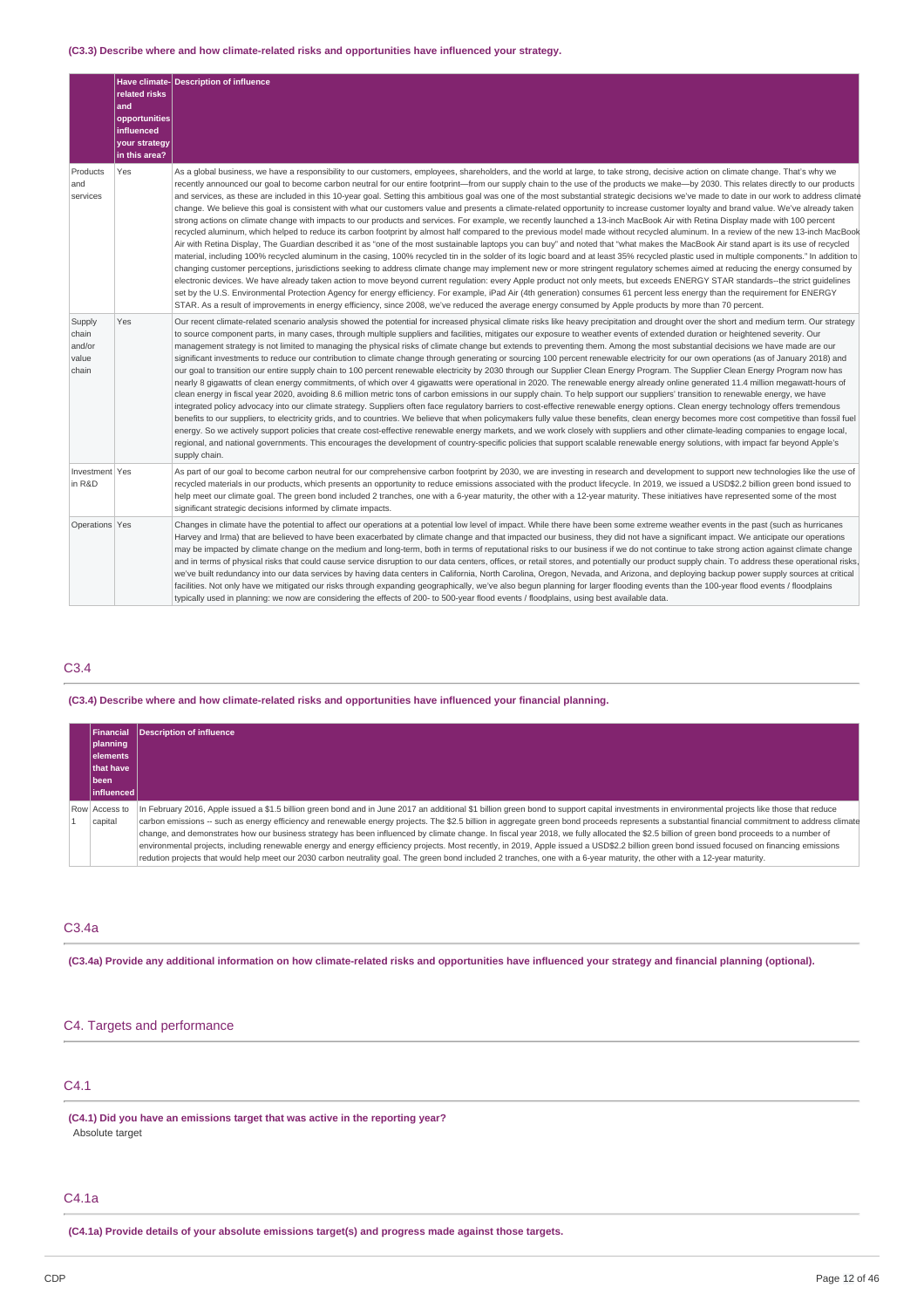**Target reference number** Abs 1

**Year target was set** 2021

**Target coverage** Company-wide

**Scope(s) (or Scope 3 category)** Scope 1+2 (market-based) +3 (upstream & downstream)

**Base year** 2019

**Covered emissions in base year (metric tons CO2e)** 25100000

Covered emissions in base year as % of total base year emissions in selected Scope(s) (or Scope 3 category) 100

**Target year** 2030

**Targeted reduction from base year (%)** 61.7

**Covered emissions in target year (metric tons CO2e) [auto-calculated]** 9613300

**Covered emissions in reporting year (metric tons CO2e)** 22600000

**% of target achieved [auto-calculated]** 16.1428838939219

**Target status in reporting year** New

**Is this a science-based target?**

Yes, and this target has been approved by the Science-Based Targets initiative

**Target ambition** 1.5°C aligned

### **Please explain (including target coverage)**

For years, we have increased energy efficiency and the use of renewable energy, yet we know we have to do more. That's why last year, we unveiled our most ambitious plan to date: to achieve carbon neutrality for the entire life cycle of our products by 2030. Our plan to reach neutrality by 2030 centers around our strategy to reduce emissions by 75 percent, relative to our 2015 footprint. This reduction aligns with what current climate science shows is necessary to limit warming to 1.5° Celsius. The Science Based Targets initiative (SBTi) recently validated an emissions reduction target for Apple: 61.7 percent by 2030 relative to our 2019 emissions. This SBTi-approved target is derived from our current target—to reduce emissions by 75 percent by 2030—only with a 2019 base year, instead of 2015. This target is company-wide.

**Target reference number** Abs 2

**Year target was set** 2020

**Target coverage** Company-wide

**Scope(s) (or Scope 3 category)** Scope 1+2 (location-based) +3 (upstream & downstream)

**Base year** 2015

**Covered emissions in base year (metric tons CO2e)** 38400000

Covered emissions in base year as % of total base year emissions in selected Scope(s) (or Scope 3 category)

100

**Target year** 2030

**Targeted reduction from base year (%)**

75

**Covered emissions in target year (metric tons CO2e) [auto-calculated]** 9600000

**Covered emissions in reporting year (metric tons CO2e)** 22600000

**% of target achieved [auto-calculated]** 54.8611111111111

**Target status in reporting year** Underway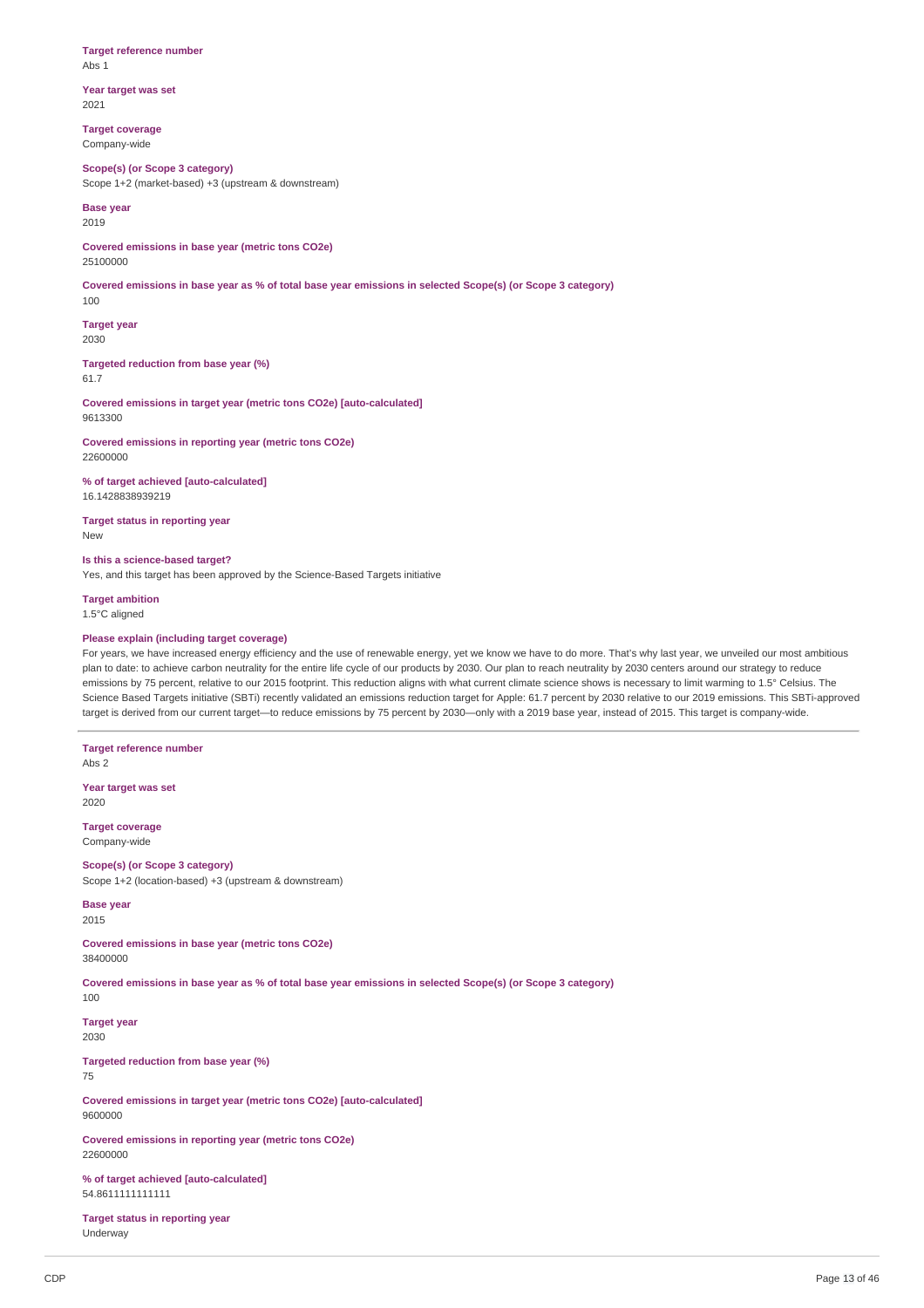#### **Is this a science-based target?**

Yes, we consider this a science-based target, but it has not been approved by the Science-Based Targets initiative

**Target ambition**

1.5°C aligned

### **Please explain (including target coverage)**

As of April 2020, we are carbon neutral for scope 1, 2, and scope 3 emissions relating to Apple's operations (employee commute and business travel) beginning in fiscal year 2021. In 2020, we also set a new goal to become carbon neutral for our entire carbon footprint by 2030. We plan to reduce emissions by 75 percent by 2030, compared to 2015 levels, through product design and engineering, energy efficiency and renewable energy, and direct emissions abatement. A science-based target aligned with 1.5° C trajectory calls for a 4.2% annual linear reduction. Since this equates to a 47% reduction over our target period, we consider our target to well-exceed the requirements for a science-based target. The Science Based Targets initiative (SBTi) recently validated an emissions reduction target for Apple: 61.7 percent by 2030 relative to our 2019 emissions. This SBTi-approved target is derived from our current target—to reduce emissions by 75 percent by 2030—only with a 2019 base year, instead of 2015. This target is company-wide.

# C4.2

**(C4.2) Did you have any other climate-related targets that were active in the reporting year?** Target(s) to increase low-carbon energy consumption or production Other climate-related target(s)

C4.2a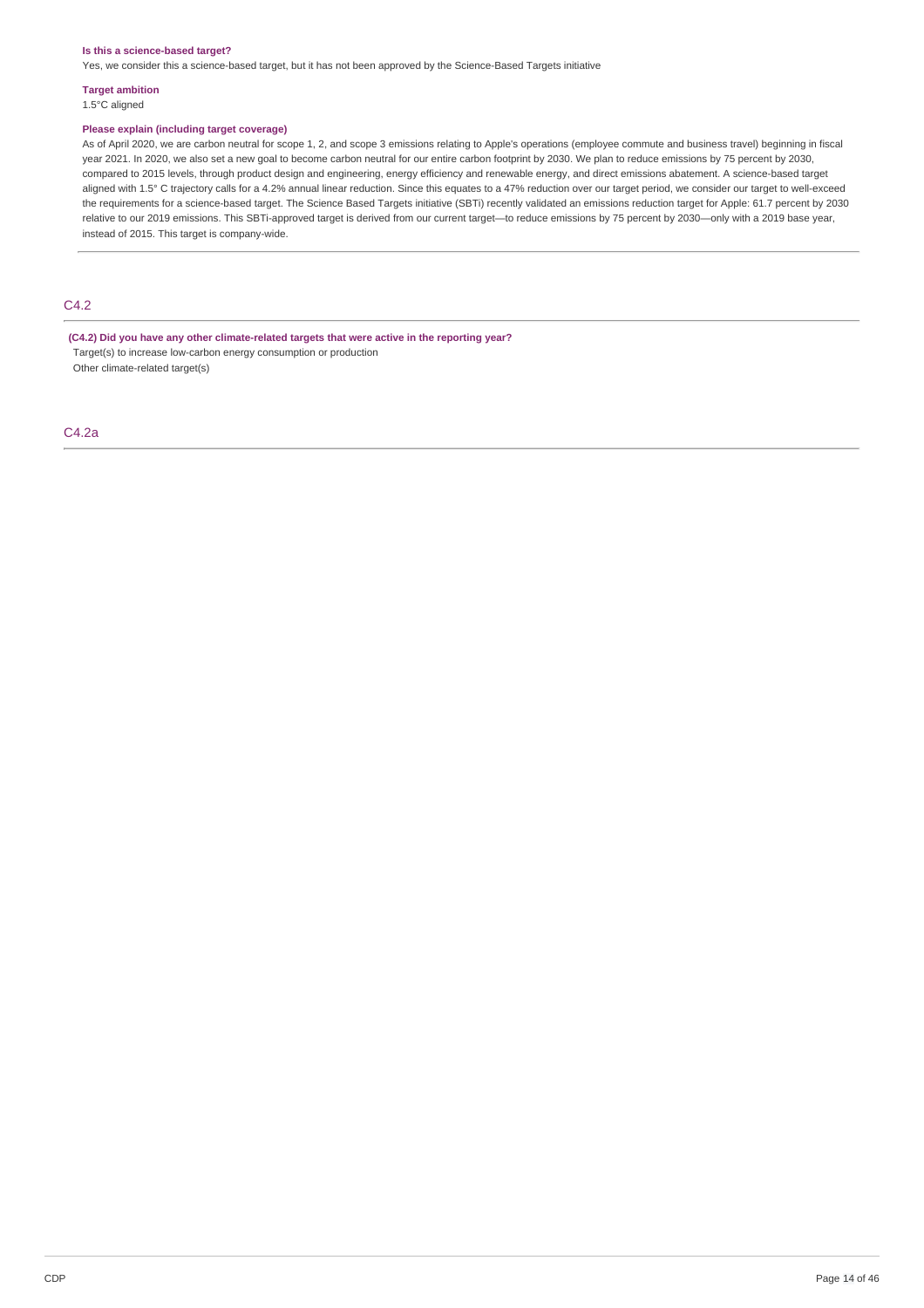**(C4.2a) Provide details of your target(s) to increase low-carbon energy consumption or production.**

**Target reference number** Low 1

**Year target was set** 2011

**Target coverage** Company-wide

**Target type: absolute or intensity** Absolute

**Target type: energy carrier** Electricity

**Target type: activity** Consumption

**Target type: energy source** Renewable energy source(s) only

**Metric (target numerator if reporting an intensity target)** Percentage

**Target denominator (intensity targets only)** <Not Applicable>

**Base year** 2011

**Figure or percentage in base year** 24

**Target year** 2019

**Figure or percentage in target year** 100

**Figure or percentage in reporting year** 100

**% of target achieved [auto-calculated]** 100

**Target status in reporting year** Achieved

**Is this target part of an emissions target?** Abs 1

**Is this target part of an overarching initiative?** RE100

### **Please explain (including target coverage)**

We set an ambitious goal to power 100% of our global facilities with 100% renewable energy. We reached this goal in 2018 and have since maintained it, driving our scope 2 emissions from electricity to zero. We have additionally committed through the Science Based Targets initiatives to maintain our use of 100 percent renewable electricity for our facilities through 2030.

C4.2b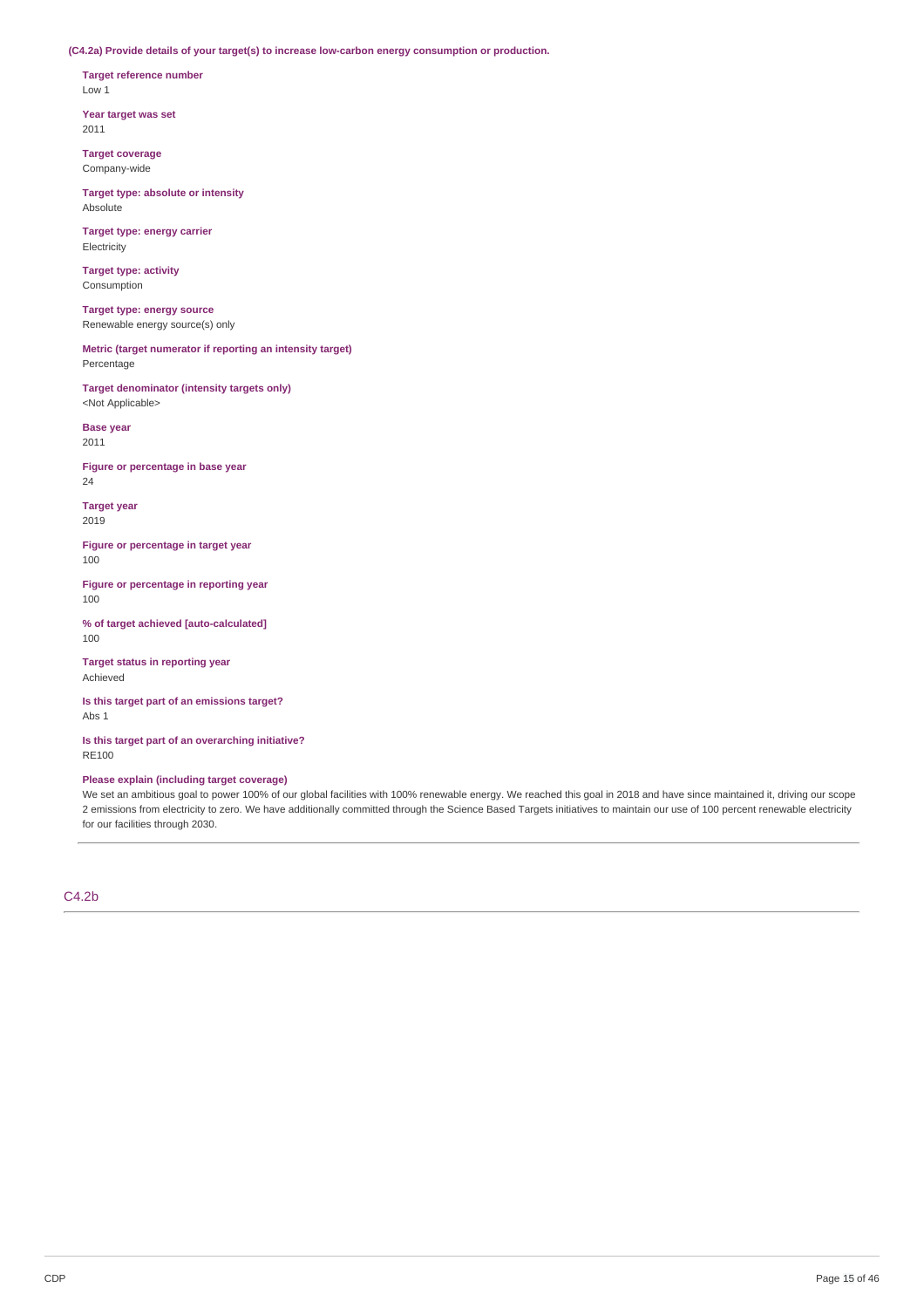#### **(C4.2b) Provide details of any other climate-related targets, including methane reduction targets.**

**Target reference number** Oth 1

**Year target was set** 2015

**Target coverage** Company-wide

#### **Target type: absolute or intensity** Absolute

**Target type: category & Metric (target numerator if reporting an intensity target)**

Energy consumption or efficiency **COLOGY CONSUMER CONSUMER SECURE 2018** Other, please specify (Gigawatts)

#### **Target denominator (intensity targets only)** <Not Applicable>

#### **Base year** 2015

**Figure or percentage in base year**  $\theta$ 

**Target year** 2020

**Figure or percentage in target year**

4

**Figure or percentage in reporting year** 4.5

**% of target achieved [auto-calculated]** 112.5

**Target status in reporting year** Achieved

**Is this target part of an emissions target?** No

**Is this target part of an overarching initiative?** Other, please specify (RE100)

#### **Please explain (including target coverage)**

We've achieved our initial goal, set in 2015, of bringing online over 4 gigawatts of additional renewable energy to our supply chain—with additional supplier commitments bringing the total commitments to nearly 8 gigawatts. The renewable energy already online generated 11.4 million megawatt-hours of clean energy in fiscal year 2020, avoiding 8.6 million metric tons of carbon emissions in our supply chain. Currently, over 110 manufacturing partners in 24 different countries have committed to 100 percent renewable energy for Apple production.

# C4.3

(C4.3) Did you have emissions reduction initiatives that were active within the reporting year? Note that this can include those in the planning and/or **implementation phases.**

Yes

# C4.3a

(C4.3a) Identify the total number of initiatives at each stage of development, and for those in the implementation stages, the estimated CO2e savings.

|                           | Number of initiatives | Total estimated annual CO2e savings in metric tonnes CO2e (only for rows marked *) |
|---------------------------|-----------------------|------------------------------------------------------------------------------------|
| Under investigation       | 10                    |                                                                                    |
| To be implemented*        |                       | 10850000                                                                           |
| Implementation commenced* |                       | 1140000                                                                            |
| Implemented*              |                       | 7050000                                                                            |
| Not to be implemented     |                       |                                                                                    |

# C4.3b

**(C4.3b) Provide details on the initiatives implemented in the reporting year in the table below.**

**Initiative category & Initiative type**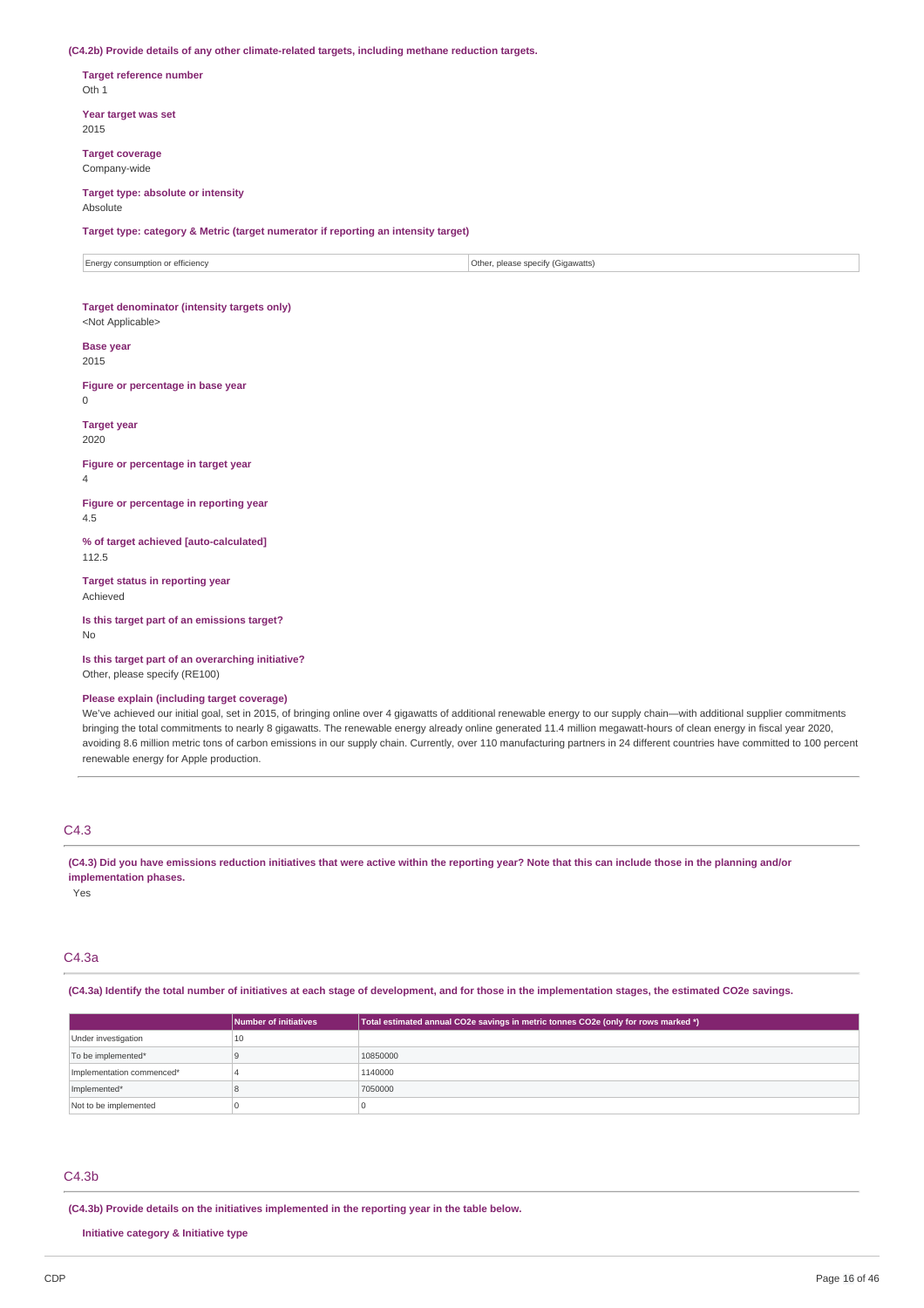## **Estimated annual CO2e savings (metric tonnes CO2e)**

644000

**Scope(s)**

Scope 3

**Voluntary/Mandatory** Voluntary

**Annual monetary savings (unit currency – as specified in C0.4)** 0

**Investment required (unit currency – as specified in C0.4)**

0

**Payback period** No payback

**Estimated lifetime of the initiative** Ongoing

#### **Comment**

By transitioning to materials that lend themselves more readily to low-carbon processing and recycling, we can reduce our carbon footprint. We've seen clear progress with aluminum—a material where we've had success in shifting to recycled materials and those generated from low-carbon processes. Several of our products use 100 percent recycled aluminum in their enclosures—including our latest MacBook Air, Mac mini, and the latest iPad devices. And all enclosures made with virgin aluminum for products released in 2020 were smelted using hydroelectricity rather than fossil fuels—for a lower carbon impact. As a result of these changes, our carbon emissions associated with aluminum have decreased by 72 percent since 2015. These projects are operating expenditures, not capital expenditures, so they do not require a capital investment. They also do not generate monetary savings and therefore the payback period does not apply.

#### **Initiative category & Initiative type**

| Other.<br>please specif<br>⊿CIIV<br>. | ---<br>har)<br>'Product enerav efficiency)<br>cnocity (Dr.<br>SD-930<br>.<br>. |
|---------------------------------------|--------------------------------------------------------------------------------|

# **Estimated annual CO2e savings (metric tonnes CO2e)**

2000

**Scope(s)** Scope 3

#### **Voluntary/Mandatory**

Voluntary

**Annual monetary savings (unit currency – as specified in C0.4)**

0

0

**Investment required (unit currency – as specified in C0.4)**

**Payback period** No payback

### **Estimated lifetime of the initiative** Ongoing

**Comment**

Designing energy-efficient products even as we continually enhance performance represents another essential pillar of our approach to carbon neutrality. While this is a continual effort with each new generation of products, we've already made progress. iPad (8th generation), for example, consumes 66 percent less energy than the requirement for ENERGY STAR, thanks in part to a more energy-efficient power adapter. These projects are operating expenditures, not capital expenditures, so they do not require a capital investment. They also do not generate monetary savings and therefore the payback period does not apply.

#### **Initiative category & Initiative type**

Low-carbon energy consumption **COLOGY CONSUMED CONSUMED CONSUMED CONSUMED** CONSUMING CONSUMED CONSUMED CONSUMED CONSUMED CONSUMED CONSUMED CONSUMED CONSUMED CONSUMED CONSUMED CONSUMED CONSUMED CONSUMED CONSUMED CONSUMED CO

| Estimated annual CO2e savings (metric tonnes CO2e)<br>4020000  |
|----------------------------------------------------------------|
| Scope(s)                                                       |
| Scope 3                                                        |
| <b>Voluntary/Mandatory</b>                                     |
| Voluntary                                                      |
| Annual monetary savings (unit currency - as specified in C0.4) |
| 0                                                              |
| Investment required (unit currency – as specified in C0.4)     |
| 0                                                              |
| <b>Payback period</b>                                          |

No payback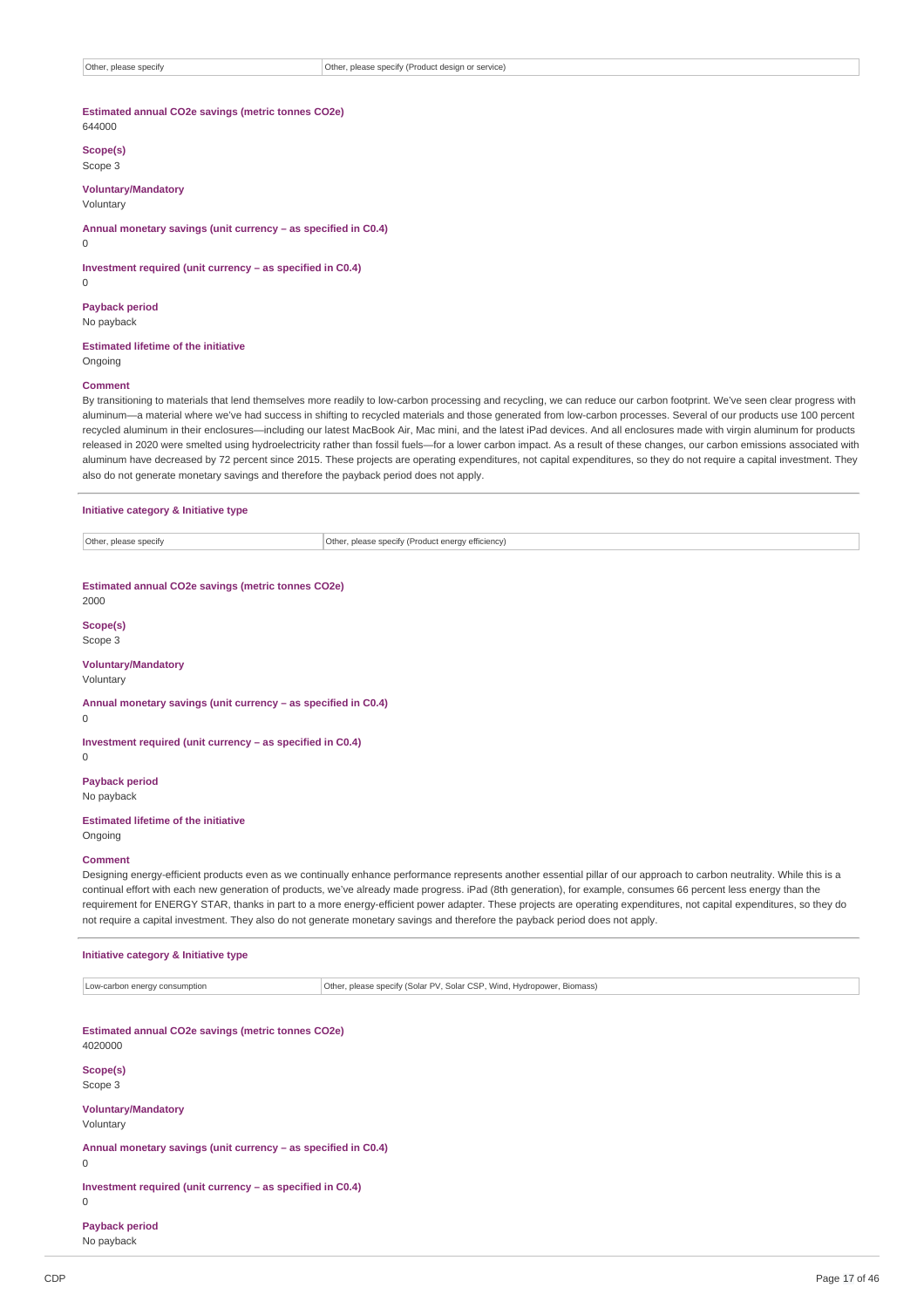#### **Comment**

We launched the Supplier Clean Energy Program in 2015 to advance the use of clean energy in our supply chain. Through this program, Apple works with suppliers to advocate for policy change in key markets, connects them with high-quality clean energy projects and developers, and educates them on how they can take full advantage of the benefits of clean energy. To date, over 110 manufacturing partners in 24 countries have committed to 100 percent renewable energy for Apple production. Apple itself has invested directly in renewable energy projects to cover a portion of upstream emissions. In addition, Apple launched the China Clean Energy Fund, a first-of-itskind investment fund in China that connects suppliers with renewable energy projects. The Supplier Clean Energy Program now has brought online 4.5 GW of additional renewable energy to our supply chain—with additional supplier commitments bringing the total to nearly 8GW. Suppliers are responsible for the financial investments in clean energy projects and benefit from any monetary savings. Because supplier investments and potential savings are unknown, we are unable to estimate the total investments and savings associated with the clean energy program. Per CDP guidance, we only report incremental emissions savings from initiatives that became operational during the reporting year. However, all suppliers engaged in the Clean Energy Program avoided 8.6 million metric tons of carbon emissions in fiscal year 2020.

#### **Initiative category & Initiative type**

Energy efficiency in buildings Other, please specify (HVAC optimization, efficient lighting and controls, building envelope and glazing, building controls, energy modeling, and energy audits)

**Estimated annual CO2e savings (metric tonnes CO2e)** 5000

**Scope(s)** Scope 1

Scope 2 (location-based) **Voluntary/Mandatory**

Voluntary

**Annual monetary savings (unit currency – as specified in C0.4)** 2500000

**Investment required (unit currency – as specified in C0.4)** 10000000

**Payback period** 4-10 years

**Estimated lifetime of the initiative** 11-15 years

#### **Comment**

Apple's energy efficiency program targets natural gas and electricity use at data centers, retail stores, offices, and R&D facilities located around the world. Initiatives address primarily Scope 2 emissions, but some Scope 1 emissions to a lesser extent as well. For existing buildings, we take a methodical approach, auditing building performance, and then deploying identified energy reduction measures. For new buildings and substantial renovations, we integrate energy efficiency early in the design process when developing new offices or Apple stores, facilitating design that accommodates local conditions, such as temperature and humidity. And once a building is operational, we continue to monitor energy performance to ensure it is performing optimally throughout it's lifetime. In fiscal year 2020, our energy efficiency program helped us reduce our usage by an additional 13.9 million kilowatt-hours and 199,700 therms per year through adjustments made to 7.1 million square feet of new and existing buildings. Together, these new initiatives will avoid about 4,900 metric tons of CO2e per year.

### **Initiative category & Initiative type**

Low-carbon energy consumption **COLOGY ENERGY CONSUMING CONSUMING CONSUMING CONSUMING CONSUMING CONSUMING CONSUMING CONSUMING CONSUMING CONSUMING CONSUMING CONSUMING CONSUMING CONSUMING CONSUMING CONSUMING CONSUMING CONSUMI** 

**Estimated annual CO2e savings (metric tonnes CO2e)** 49000

**Scope(s)**

Scope 2 (market-based)

#### **Voluntary/Mandatory** Voluntary

**Annual monetary savings (unit currency – as specified in C0.4)**

0

**Investment required (unit currency – as specified in C0.4)**

 $\Omega$ 

**Payback period** No payback

**Estimated lifetime of the initiative** 11-15 years

#### **Comment**

Facilities renewable energy projects: we've undertaken a number of renewable energy projects to meet our 100% renewable energy goal for our facilities, retail stores, and data centers. These projects include solar PV or wind projects worldwide. In addition, Apple signed up for green utility programs for some of our meters to receive 100% renewables from utility suppliers. Apple also made unbundled Renewable Energy Certificate purchases in various markets to ensure we meet our renewable goals. The above initiatives primarily address Apple's scope 2 emissions. Apple participates in renewable projects in many ways, PPA, VPPA, and long term environmental attributes off-take. Apple's participation in these projects will provide stable cashflow to the projects, therefore, helping the projects to secure long term financing, which will support adding new renewable energy to the grid. These renewable energy projects are not structured as capital expenditures and therefore do not represent investments. Rather, they are structured as operational expenses. Per CDP guidance, we only report emissions savings initiatives that became operational during the reporting year. However, overall renewable energy use avoided more than 948,000 metric tons of emissions in fiscal year 2020.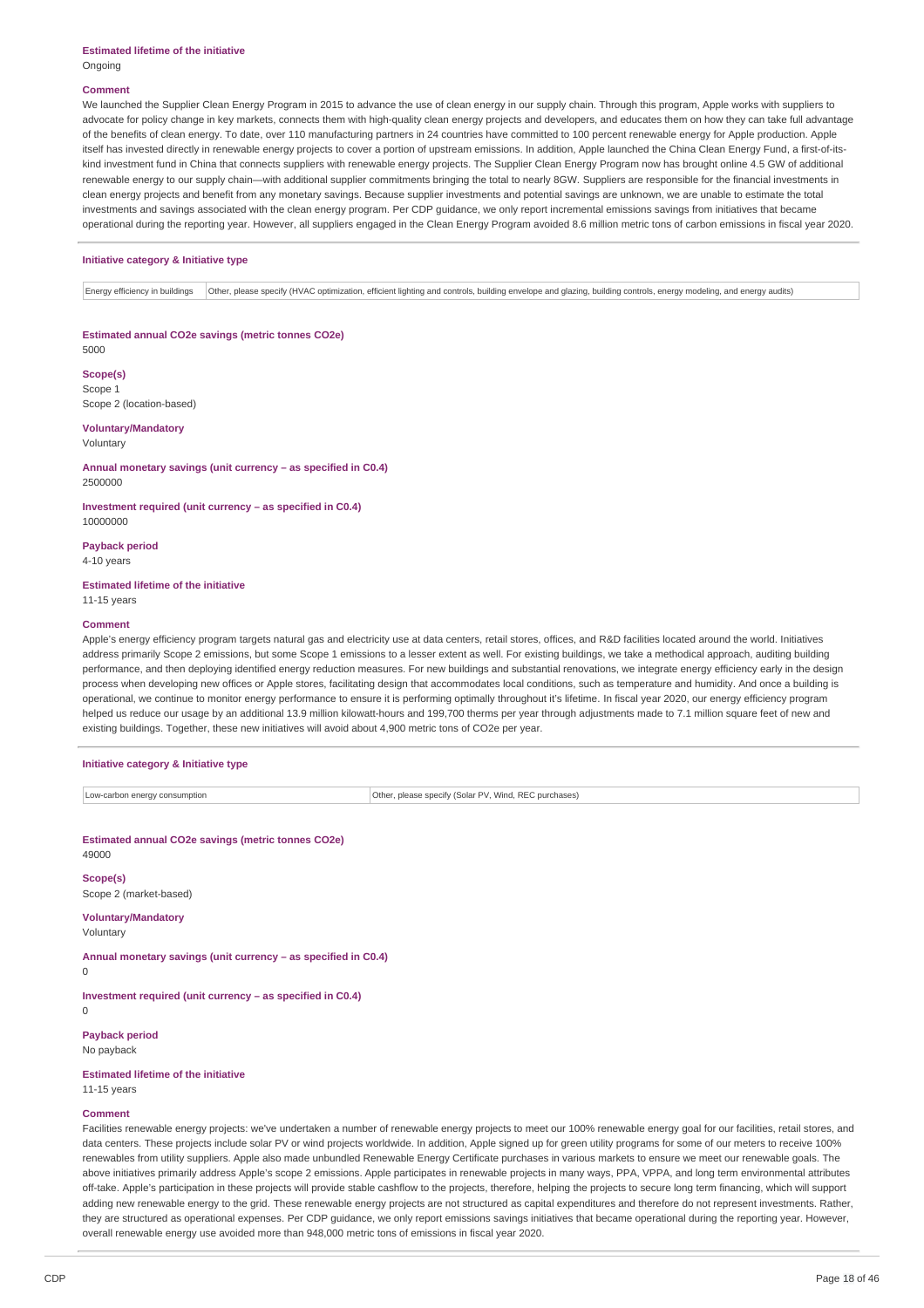Non-energy industrial process emissions reductions **Other, please specify (f-ghg abatement)** Other, please specify (f-ghg abatement)

#### **Estimated annual CO2e savings (metric tonnes CO2e)** 2058000

**Scope(s)** Scope 3

### **Voluntary/Mandatory**

Voluntary

**Annual monetary savings (unit currency – as specified in C0.4)**

**Investment required (unit currency – as specified in C0.4)**

0

 $\Omega$ 

**Payback period** No payback

#### **Estimated lifetime of the initiative** 16-20 years

#### **Comment**

Fluorinated gases, such as sulfur hexafluoride (SF6) and nitrogen trifluoride (NF3), are key chemicals used in the manufacturing of integrated circuit (IC) chips and display panels. These gases have high global warming potentials when emitted to the atmosphere as fluorinated greenhouse gas (F-GHG). Since 2018, we have partnered with our IC and display suppliers to better understand F-GHG emissions related to the manufacturing of Apple products and to evaluate emission reduction strategies. We encourage our suppliers to reduce the F-GHG emissions by implementing reduction strategies recognized by international and industry standards. As of December 2020, our display suppliers have installed mitigation technologies to reduce F-GHG emissions associated with producing all of our display panels by more than 90 percent on average. Since the launch of our efforts in 2019, our key display suppliers have reduced the equivalent of more than 2,300,000 annualized metric tons of CO2e. Relevant investments were made by our suppliers, not Apple, and so there is no Apple investment or cost savings to report and no payback period applies.

# C4.3c

#### **(C4.3c) What methods do you use to drive investment in emissions reduction activities?**

| Method                                                  | <b>Comment</b>                                                                                                               |
|---------------------------------------------------------|------------------------------------------------------------------------------------------------------------------------------|
| Compliance with regulatory requirements/standards       | We always use the state's standards for determining eligibility of renewable resources; abide by Green-e requirements.       |
| Dedicated budget for low-carbon product R&D             | Research and Development for new materials and processes with lower carbon emissions.                                        |
| Internal incentives/recognition programs                | In the form of Company-wide publicly-stated goals, internal targets, and annual reporting.                                   |
| Lower return on investment (ROI) specification          | ROI is not the only criteria for selecting emissions reduction investments.                                                  |
| Other (Calculation of a comprehensive carbon footprint) | We calculate a comprehensive carbon footprint using product life cycle analyses, which enables us to prioritize investments. |

### C4.5

(C4.5) Do you classify any of your existing goods and/or services as low-carbon products or do they enable a third party to avoid GHG emissions? Yes

# C4.5a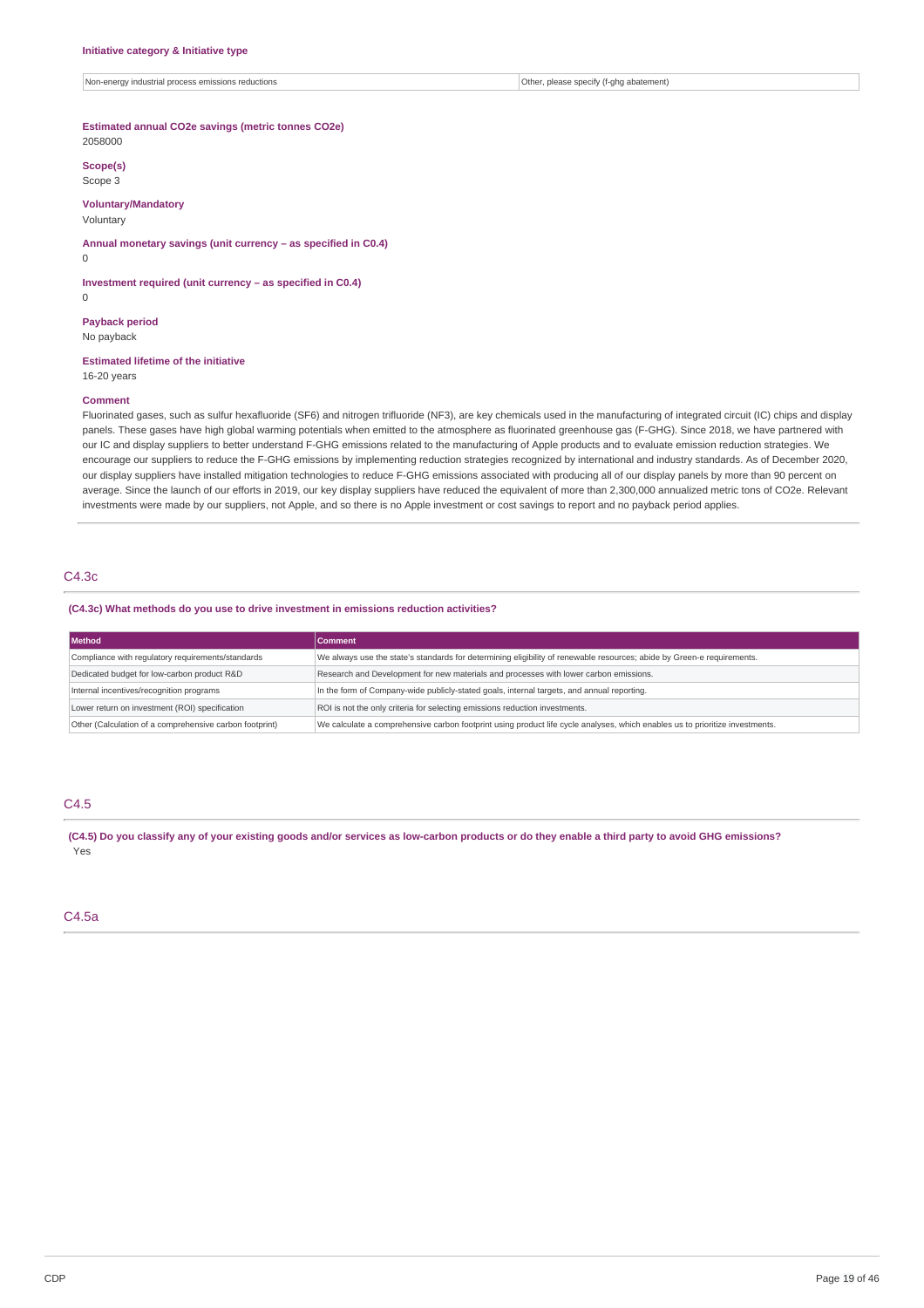(C4.5a) Provide details of your products and/or services that you classify as low-carbon products or that enable a third party to avoid GHG emissions.

**Level of aggregation** Company-wide

### **Description of product/Group of products**

Apple has committed to becoming carbon neutral for the full life cycle of our products by 2030. This includes emissions reductions across all major product lines, including iPhone, iPad, Apple Watch, Mac, and HomePod.

**Are these low-carbon product(s) or do they enable avoided emissions?** Low-carbon product and avoided emissions

**Taxonomy, project or methodology used to classify product(s) as low-carbon or to calculate avoided emissions**

Other, please specify (ENERGY STAR, Life cycle assessment)

**% revenue from low carbon product(s) in the reporting year**

100

#### **% of total portfolio value** <Not Applicable>

#### **Asset classes/ product types** <Not Applicable>

#### **Comment**

We believe that well-designed products have a lower environmental footprint. This is a principle we strive to bring to everything we create, and a central pillar of our 2030 goal to achieve carbon neutrality for our entire product life cycle. To reach this goal, we are working to design products and manufacturing processes to be less carbonintensive through thoughtful material selection, increased material efficiency, and greater product energy efficiency. And we also consider our services. Our data centers are filled with servers that help run Apple apps and services like Siri, iMessage, and iCloud. These facilities also represent our largest corporate energy loads, which is why we use 100% renewable electricity to power them. By transitioning to materials that lend themselves more readily to low-carbon processing and recycling, we can reduce our carbon footprint. We've seen clear progress with aluminum—a material where we've had success in shifting to recycled materials and those generated from low-carbon processes. Designing energy-efficient products even as we continually enhance performance represents another essential pillar of our approach to carbon neutrality. Apple looks at three ways to reduce a product's energy consumption: more efficient power supplies to bring electricity from the wall to the device, more efficient hardware, and smarter power management software. Through our efforts to improve energy efficiency, the average product energy use across all major product lines has declined by more than 70 percent since 2008. We use U.S. Environmental Protection Agency's ENERGY STAR standards to measure our progress. Every single product not only meets but exceeds the U.S. Environmental Protection Agency's strict guidelines for efficiency, when applicable. For example, iPad (8th generation) consumes 66 percent less energy than the requirement for ENERGY STAR, thanks in part to a more energy-efficient power adapter.

### C5. Emissions methodology

#### C5.1

**(C5.1) Provide your base year and base year emissions (Scopes 1 and 2).**

### **Scope 1**

**Base year start** October 26 2010

**Base year end** October 25 2011

**Base year emissions (metric tons CO2e)** 21700

**Comment**

**Scope 2 (location-based)**

**Base year start**

**Base year end**

**Base year emissions (metric tons CO2e)**

**Comment**

**Scope 2 (market-based)**

**Base year start** October 26 2010

**Base year end** October 25 2011

**Base year emissions (metric tons CO2e)** 154300

**Comment**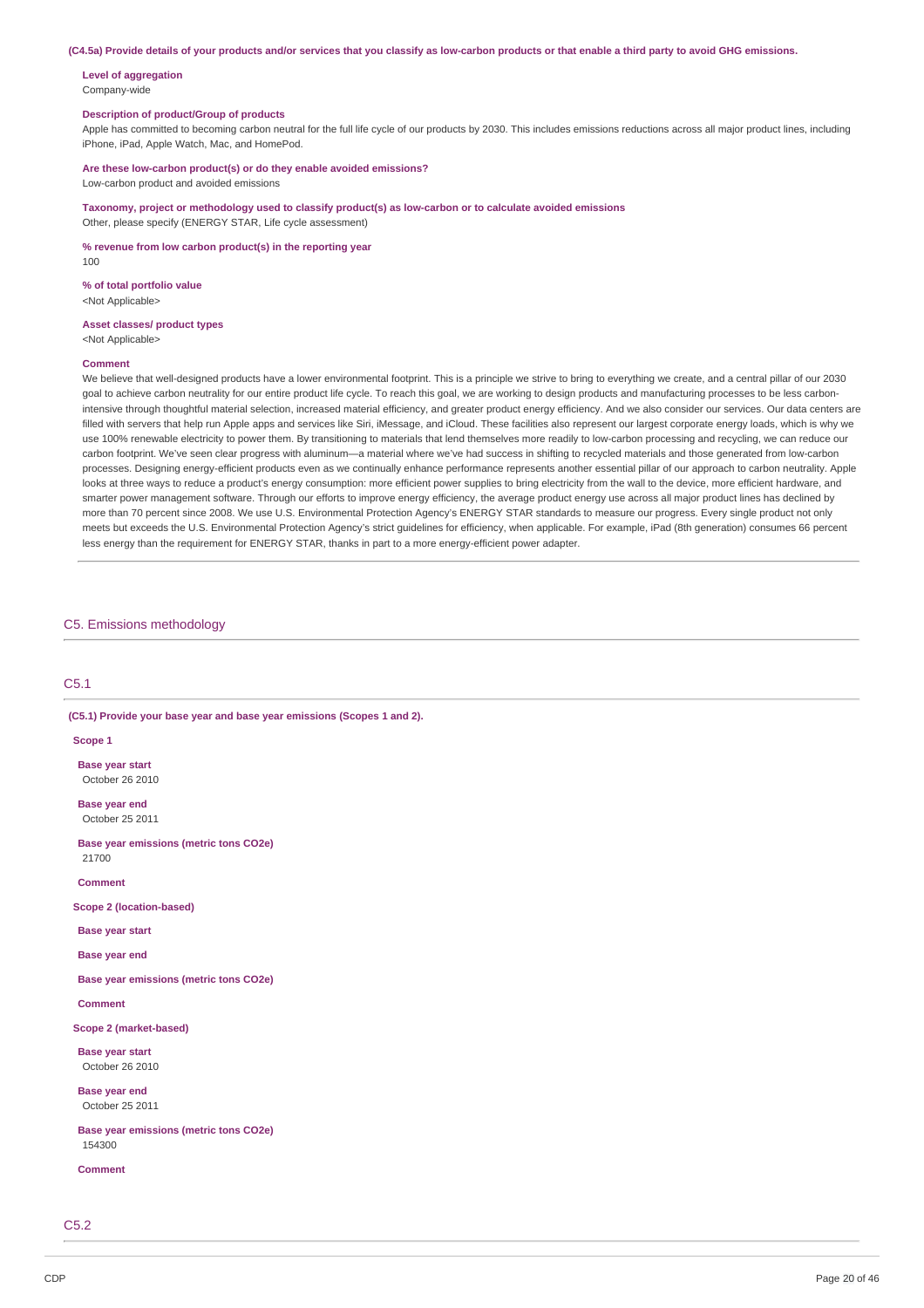### (C5.2) Select the name of the standard, protocol, or methodology you have used to collect activity data and calculate emissions.

The Greenhouse Gas Protocol: A Corporate Accounting and Reporting Standard (Revised Edition)

US EPA Center for Corporate Climate Leadership: Direct Emissions from Stationary Combustion Sources

US EPA Center for Corporate Climate Leadership: Direct Emissions from Mobile Combustion Sources

### C6. Emissions data

# C6.1

**(C6.1) What were your organization's gross global Scope 1 emissions in metric tons CO2e?**

#### **Reporting year**

**Gross global Scope 1 emissions (metric tons CO2e)** 47430

**Start date** September 27 2019

**End date** September 26 2020

#### **Comment**

#### **Past year 1**

**Gross global Scope 1 emissions (metric tons CO2e)** 52730

**Start date** September 27 2018

**End date** September 26 2019

**Comment**

C6.2

#### **(C6.2) Describe your organization's approach to reporting Scope 2 emissions.**

### **Row 1**

**Scope 2, location-based**

We are reporting a Scope 2, location-based figure

### **Scope 2, market-based**

We are reporting a Scope 2, market-based figure

### **Comment**

We believe our market-based Scope 2 emissions figure most accurately represents our emissions profile since generating and sourcing renewable energy is a key aspect of our environmental strategy.

C6.3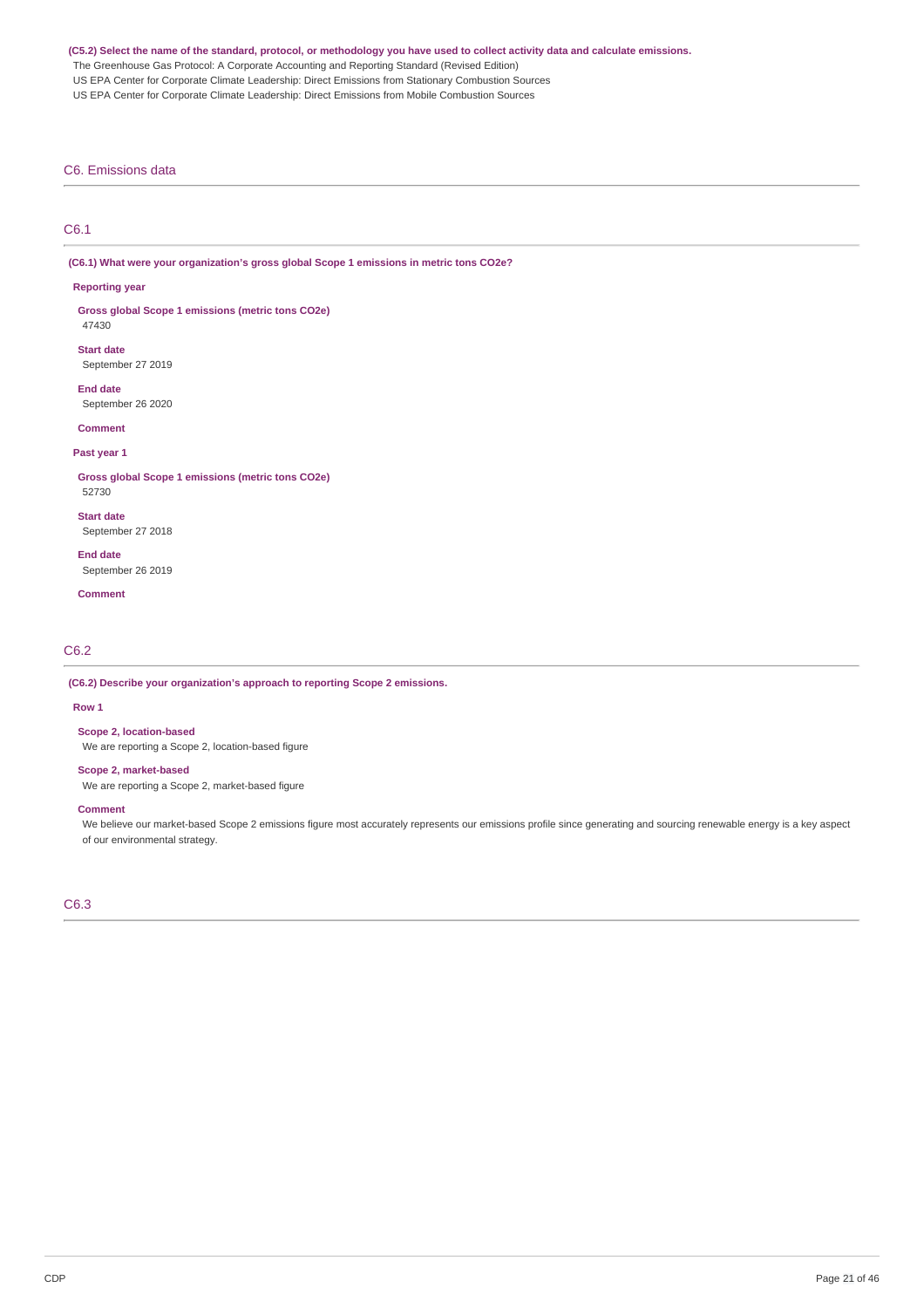#### **(C6.3) What were your organization's gross global Scope 2 emissions in metric tons CO2e?**

#### **Reporting year**

**Scope 2, location-based** 890200

**Scope 2, market-based (if applicable)**  $\Omega$ 

**Start date** September 27 2019

**End date** September 26 2020

**Comment**

**Past year 1**

**Scope 2, location-based** 862127

**Scope 2, market-based (if applicable)** 0

**Start date** September 27 2018

**End date**

September 26 2019

**Comment** FY19

# C6.4

(C6.4) Are there any sources (e.g. facilities, specific GHGs, activities, geographies, etc.) of Scope 1 and Scope 2 emissions that are within your selected reporting **boundary which are not included in your disclosure?** Yes

### C6.4a

(C6.4a) Provide details of the sources of Scope 1 and Scope 2 emissions that are within your selected reporting boundary which are not included in your **disclosure.**

#### **Source**

Fire suppressant

**Relevance of Scope 1 emissions from this source**

Emissions are not relevant

**Relevance of location-based Scope 2 emissions from this source** No emissions excluded

**Relevance of market-based Scope 2 emissions from this source (if applicable)** No emissions excluded

#### **Explain why this source is excluded**

We have not included fire suppressant systems or refrigerant leakage in our Scope 1 emissions as it accounts for far less than 1 percent of our total CO2e emissions. Nevertheless, reducing emissions from these systems is of importance to us and we are deploying technologies and operational practices to reduce refrigerant leakage through improved maintenance and equipment replacement, combined with a program using refrigerants with low global warming potential.

### **Source**

Fertilizer use

### **Relevance of Scope 1 emissions from this source**

Emissions are not relevant

#### **Relevance of location-based Scope 2 emissions from this source**

No emissions excluded

**Relevance of market-based Scope 2 emissions from this source (if applicable)** No emissions excluded

#### **Explain why this source is excluded**

We have not included fertilizer use from landscape applications in our Scope 1 emissions as it accounts for far less than 1 percent of our total CO2e emissions. Our landscape practices focus on composting our green waste trimmings collected onsite and reusing them as mulch, supplemented only as needed with additional organic fertilizers and a limited amount of slow-release fertilizer products. Apple also employs a robust integrated pest management system, which reduces the need for fertilizer application.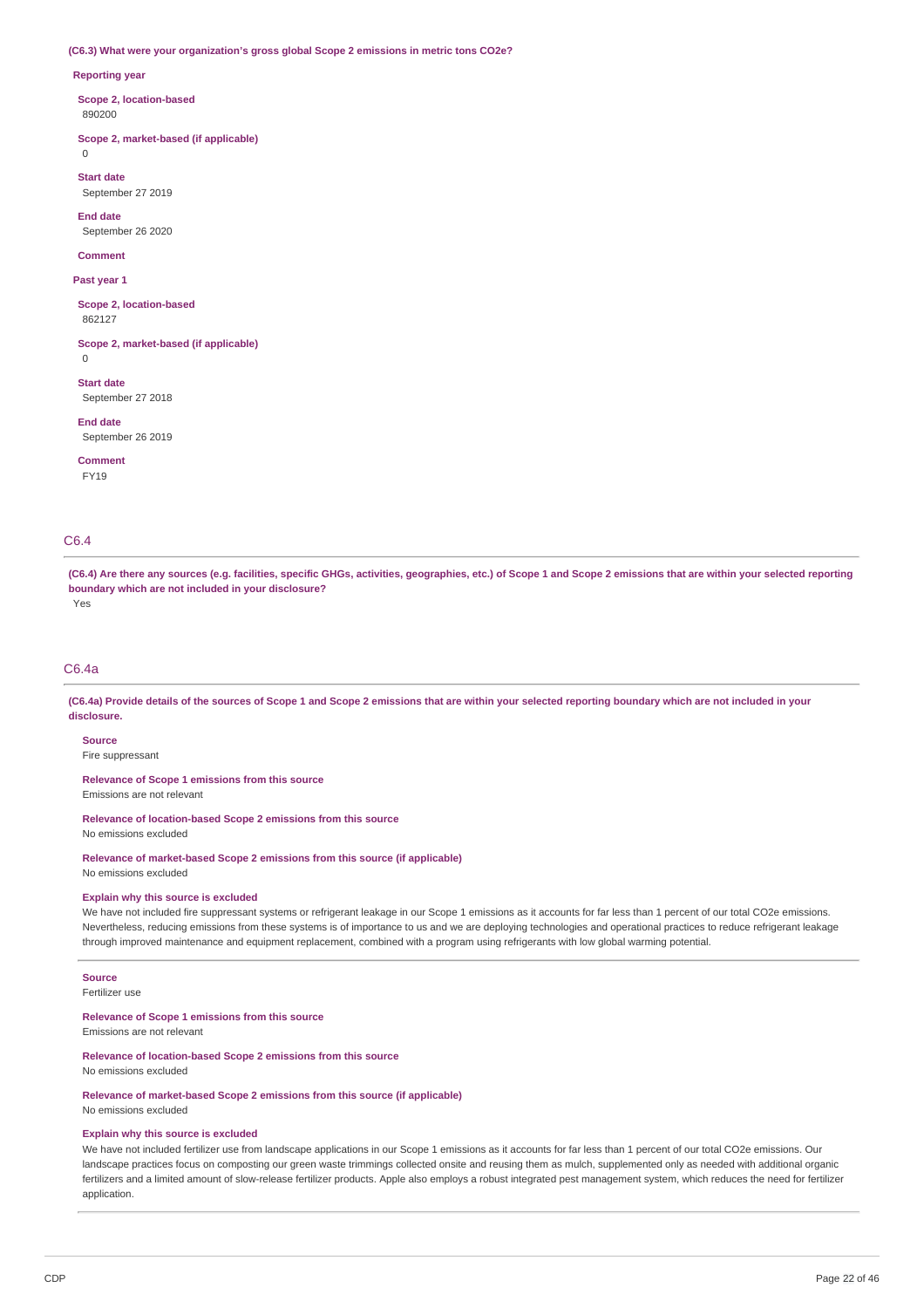### C6.5

#### **(C6.5) Account for your organization's gross global Scope 3 emissions, disclosing and explaining any exclusions.**

#### **Purchased goods and services**

**Evaluation status**

Relevant, calculated

**Metric tonnes CO2e**

16100000

#### **Emissions calculation methodology**

We evaluate and publish the life cycle carbon footprint of all hardware products, including impacts farther up the value chain than our first-tier suppliers. The scope includes the extraction, production, and transportation of raw materials, as well as the manufacture, transport, and assembly of all parts and product packaging. We calculate this footprint using life cycle assessment ("LCA") software whose inputs have been modified to reflect components used to manufacture our products, and reflect their location of manufacture, as well as the weights of each component and number purchased and sold. Calculated in accordance to ISO 14040 and ISO 14044. For more detail, refer to our "Five-Step LCA Process" in the Comments section.

#### **Percentage of emissions calculated using data obtained from suppliers or value chain partners**

50

#### **Please explain**

We compile primary data for components or materials we know to be carbon-intensive, regardless of their position in our value chain. Each year, we make adjustments in our model to better account for Apple's specific value chain. Approximately 50 percent of our manufacturing emissions are calculated using primary data. We focus our attention on aspects of the product life cycle where our choices can have a material impact on emissions reduction, and use our LCAs to prioritize our work. We purchase third-party computing services, which we approximate to be less than 1 percent of total emissions from purchased goods and services.

### **Capital goods**

**Evaluation status** Not relevant, explanation provided

**Metric tonnes CO2e**

<Not Applicable>

### **Emissions calculation methodology**

<Not Applicable>

**Percentage of emissions calculated using data obtained from suppliers or value chain partners** <Not Applicable>

#### **Please explain**

Is metric is not relevant to Apple because data availability is limited, which in turn limits our ability to influence this category of emissions. As we recently engaged SBTi for validation of our science-based target, we performed an inventory of this category of emissions and again determined not to include these emissions. To calculate emissions from capital goods, data on Apple's capital expenditures are used along with Economic Input-Output (EIO) LCA models. This method relies upon emissions factors for each broad category of capital expenditures. While it provides an overall magnitude of CO2e emissions associated with capital goods, it is not specific, and therefore not up to the standard of data applicability used elsewhere in Apple carbon emissions calculations. In addition, the lack of granular, up-to-date data across countries further creates concerns about accuracy. The most reputable, publicly available emissions factors for EIO LCA models are from the U.S. in 2007. More recent data, and data specific to the geographies in which many of these capital expenditures occur, are not available. We take climate change seriously and have undertaken real action to reduce our footprint. Our transition to 100% renewable electricity has reduced our scope 2 emissions. We are also tackling Scope 3 emissions by committing to 100 percent renewable energy in our supply chain. This is to say that we focus on where our impacts are largest and where we can affect the most change.

#### **Fuel-and-energy-related activities (not included in Scope 1 or 2)**

**Evaluation status** Not relevant, explanation provided

**Metric tonnes CO2e** <Not Applicable>

# **Emissions calculation methodology**

<Not Applicable>

**Percentage of emissions calculated using data obtained from suppliers or value chain partners** <Not Applicable>

#### **Please explain**

Upstream emissions of purchased fuels and electricity, as well as transmission and distribution losses, do not result in material Scope 3 emissions. We calculated this figure in a previous CDP submission (covering fiscal year 2013), and found that it represented less than 0.1 percent of our Scope 3 carbon footprint. This amount has not increased substantively and therefore is still not relevant.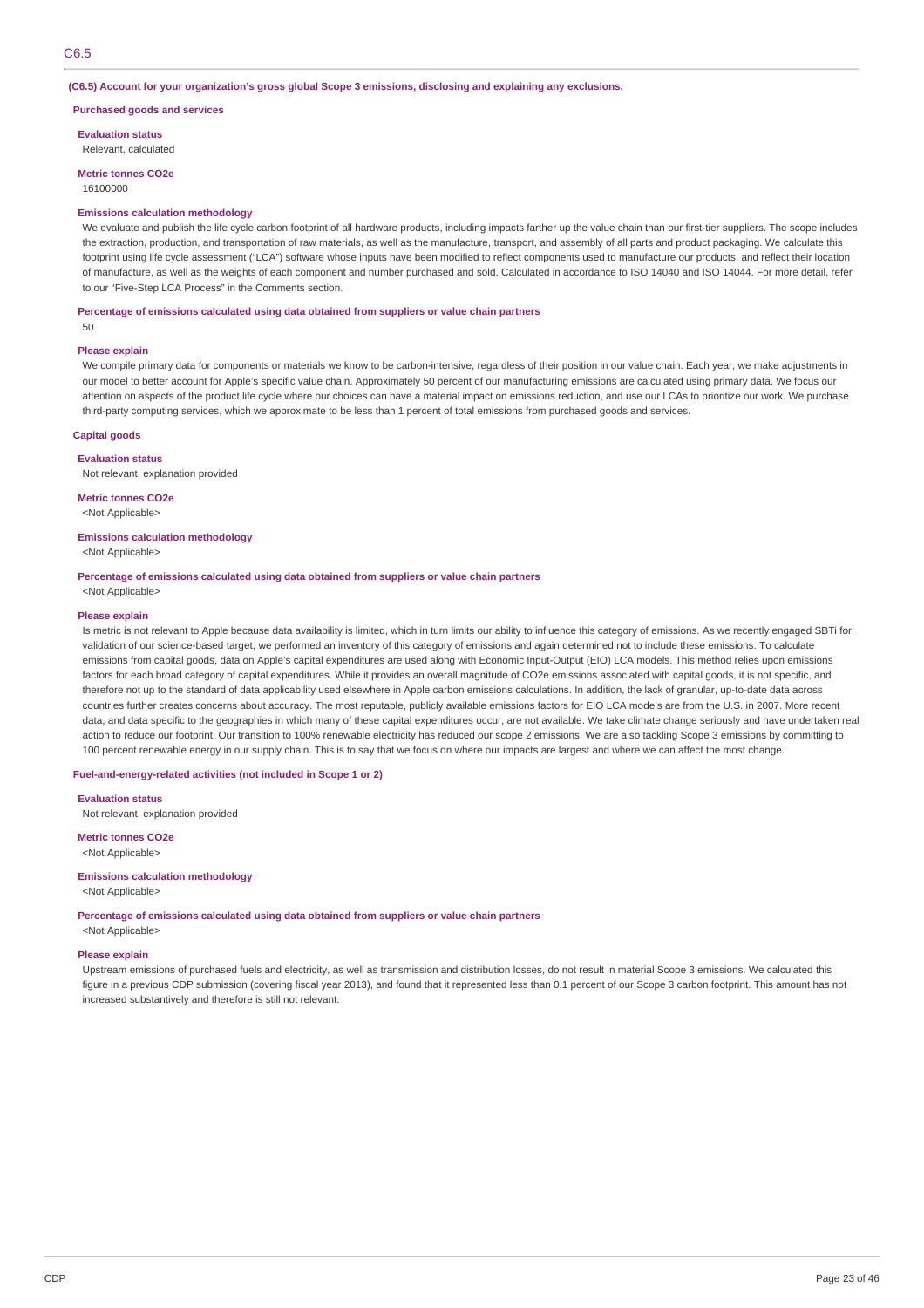**Evaluation status** Relevant, calculated

**Metric tonnes CO2e** 600000

#### **Emissions calculation methodology**

To calculate product transportation and distribution (both upstream and downstream), we used data provided by Worldwide Logistics at Apple based on fiscal year 2019 shipment data. The detailed dataset provides resolution to final destinations at the country level. Two shipment scenarios are created based on the operation of Worldwide Logistics: 1) Hub shipping refers to shipments that are from final assembly site to an Apple operated or affiliated logistics hub, and then delivered to retail stores. 2) Direct shipping refers to shipment sent from final assembly site directly to a customer. Before point of sale shipment includes shipments that are shipped from final assembly site to an Apple operated or affiliated logistics hub, and then delivered to retail stores. Representative hub locations are modeled using the location of major logistics hubs in use. Final truck shipment from distribution centers to final destination is estimated as 200 kilometers. [Calculated in accordance to ISO 14040 and ISO 14044.]

#### **Percentage of emissions calculated using data obtained from suppliers or value chain partners**

80

#### **Please explain**

We use actual data provided from worldwide logistics, though some assumptions are still made regarding average trip distances. From the data we collect for product logistics, we are not able to entirely align with the "post-sale" and "pre-sale" delimitations of this upstream/downstream transportation emissions calculation. As a result, this upstream figure incorporates a small portion of downstream transportation emissions associated with products that have been sold and shipped directly from a final assembly site or to third party retail stores (which technically occurs post sale to these third-party stores). However, the net total for downstream and upstream transportation and distribution emissions account for all emissions in the product transportation category.

#### **Waste generated in operations**

**Evaluation status**

Not relevant, explanation provided

#### **Metric tonnes CO2e**

<Not Applicable>

#### **Emissions calculation methodology**

<Not Applicable>

### **Percentage of emissions calculated using data obtained from suppliers or value chain partners**

# <Not Applicable>

#### **Please explain**

Waste generated does not result in material Scope 3 emissions. We calculated this figure in our CDP submission covering fiscal year 2013, and it represented less than 0.1 percent of our corporate carbon footprint. This amount has not increased substantively and therefore is still not relevant. That said, reducing waste and use of materials is a central element of our environmental strategy. We've created robust recycling and composting programs to minimize the environmental impact of the waste we produce in our corporate facilities: (i) This work begins by first understanding what we throw away. In some cases, we've installed remote waste monitoring systems to accurately measure waste generation and contamination.(ii) We prevent waste by closely managing what comes to our sites. For example, we've amended construction contracts to include waste reporting and diversion requirements. (iii)We've also worked on enhancing how we recycle and reuse materials. In fiscal year 2020, Apple facilities diverted more than 70 percent of our waste to recycling or composting rather than landfill. These high diversion rates helped limit the amount of waste sent to landfill to about 12,000 metric tons for our global operations. We also support our suppliers in the journey to zero waste. All established final assembly supplier sites for iPhone, iPad, Mac, Apple Watch, AirPods, HomePod, Apple TV, and Beats are third-party certified as Zero Waste. Altogether, suppliers involved in our Zero Waste program diverted 400,000 metric tonnes of waste in 2020.

### **Business travel**

**Evaluation status**

Relevant, calculated

#### **Metric tonnes CO2e** 153000

#### **Emissions calculation methodology**

Flight numbers and distances, and car rental numbers are collected from our global travel service provider. Emissions are estimated from these, using the guidance and emission factors provided by: (i) U.S. Environmental Protection Agency's The Climate Leaders Greenhouse Gas Inventory Protocol - Direct Emissions from Mobile Combustion Sources; (ii) U.S. Environmental Protection Agency's The Climate Leaders Greenhouse Gas Inventory Protocol - Direct Emissions from Stationary Combustion Sources: (iii) U.S. Environmental Protection Agency's The Climate Leaders Greenhouse Gas Inventory Protocol - Optional Emissions from Commuting, Business Travel and Product Transport; (iv) 2011 Guidelines to Defra / DECC's GHG Conversion Factors for Company Reporting: Methodology Paper for Emissions Factors; and (v) The Climate Registry's 2013 Default Emissions Factors. We are constantly revisiting our methodology to hold ourselves to high accountability standards. So in fiscal year 2018, we changed how we calculate emissions from business travel in order to better account for classes of service in air travel.

**Percentage of emissions calculated using data obtained from suppliers or value chain partners**

#### **Please explain**

 $0<sub>0</sub>$ 

Emissions from employee travel are calculated using trip distance data obtained from our travel partner that manages all travel for Apple employees. We consider the data we obtain from our travel partner to be real data that provides roughly 90 percent of the calculation. However, we do not use carrier-specific fuel consumption data (which we would also interpret as primary data).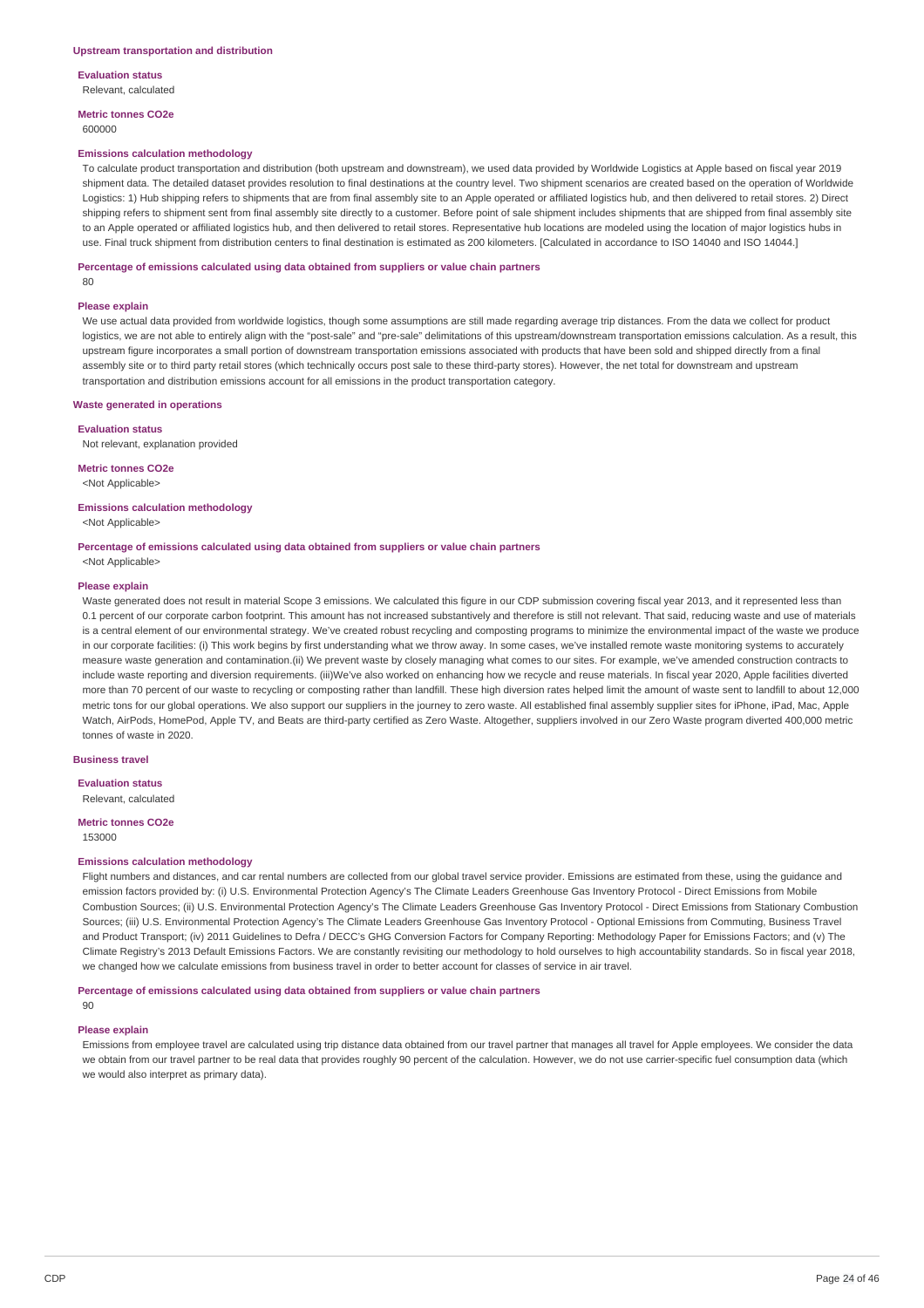**Evaluation status** Relevant, calculated

**Metric tonnes CO2e** 134000

#### **Emissions calculation methodology**

Our commute emissions are estimated based on particular commute methods and our commute programs, and account for emissions across our employee base. Emission factors for vehicles and other guidance is taken from: (i) U.S. Environmental Protection Agency's The Climate Leaders Greenhouse Gas Inventory Protocol - Direct Emissions from Mobile Combustion Sources; (ii) U.S. Environmental Protection Agency's The Climate Leaders Greenhouse Gas Inventory Protocol - Direct Emissions from Stationary Combustion Sources; (iii) U.S. Environmental Protection Agency's The Climate Leaders Greenhouse Gas Inventory Protocol - Optional Emissions from Commuting, Business Travel and Product Transport; (iv) 2011 Guidelines to Defra / DECC's GHG Conversion Factors for Company Reporting: Methodology Paper for Emissions Factors; and (v) The Climate Registry's 2013 Default Emissions Factors.

#### **Percentage of emissions calculated using data obtained from suppliers or value chain partners**

 $\Omega$ 

#### **Please explain**

We do not ask employees to report commute mileage directly, nor do we track fuel receipts. We do use employee demographic data (e.g., zip codes) and survey results of commute habits to estimate the average commute distance and to distribute the commuters among single-occupancy cars, car pools, bicycles, transit, Apple Transit, workfrom-home, and other commute modes.

#### **Upstream leased assets**

#### **Evaluation status**

Not relevant, explanation provided

#### **Metric tonnes CO2e**

<Not Applicable>

### **Emissions calculation methodology**

<Not Applicable>

### **Percentage of emissions calculated using data obtained from suppliers or value chain partners**

<Not Applicable>

#### **Please explain**

Any upstream leased asset is included in our Scope 1 and Scope 2 emissions. So 100 percent of the emissions from our leased assets are captured in Scope 1 and 2, leaving 0 emissions relevant to our Scope 3 calculations.

#### **Downstream transportation and distribution**

**Evaluation status** Relevant, calculated

#### **Metric tonnes CO2e**

1200000

#### **Emissions calculation methodology**

To calculate product transportation and distribution (both upstream and downstream), we used data provided by the Worldwide Logistics team at Apple based on fiscal year 2019 shipment data. The detailed dataset provides resolution to final destinations at the country level. Two shipment scenarios are created base on the operation of Worldwide Logistics: 1) Hub shipping refers to shipments that are from final assembly site to an Apple operated or affiliated logistics hub, and then delivered to retail stores. 2) Direct shipping refers to shipment sent from final assembly site directly to a customer. "Downstream transportation and distribution" includes shipments from the final assembly site directly via air to a customer. Final truck shipment from the airport to customer is estimated as 100 kilometers.

### **Percentage of emissions calculated using data obtained from suppliers or value chain partners**

50

### **Please explain**

We use actual data provided from our Worldwide Logistics team, though some assumptions are still made regarding average trip distances. Due to differences in how we collect data for product logistics, we are not able to perfectly align with the "post-sale" and "pre-sale" delimitations of this upstream/downstream transportation emissions calculation. As a result, this downstream figure incorporates a small portion of upstream transportation emissions associated with products that travel from our final assembly sites to our own retail stores (therefore are not yet technically post-sale). However, the net total for downstream and upstream transportation and distribution emissions account for all emissions in the product transportation category. Transportation emissions associated with customer travel from their homes to Apple retail stores are not material to this calculation for two reasons: 1) This number is very small compared to the total downstream transportation and distribution emissions. 2) Many of our stores are located in dense urban environments and often accessible by public transportation.

#### **Processing of sold products**

**Evaluation status**

Not relevant, explanation provided

**Metric tonnes CO2e** <Not Applicable>

#### **Emissions calculation methodology**

<Not Applicable>

**Percentage of emissions calculated using data obtained from suppliers or value chain partners**

### <Not Applicable>

### **Please explain**

Not applicable as Apple does not produce intermediate goods, so we do not have activities that fall into this category.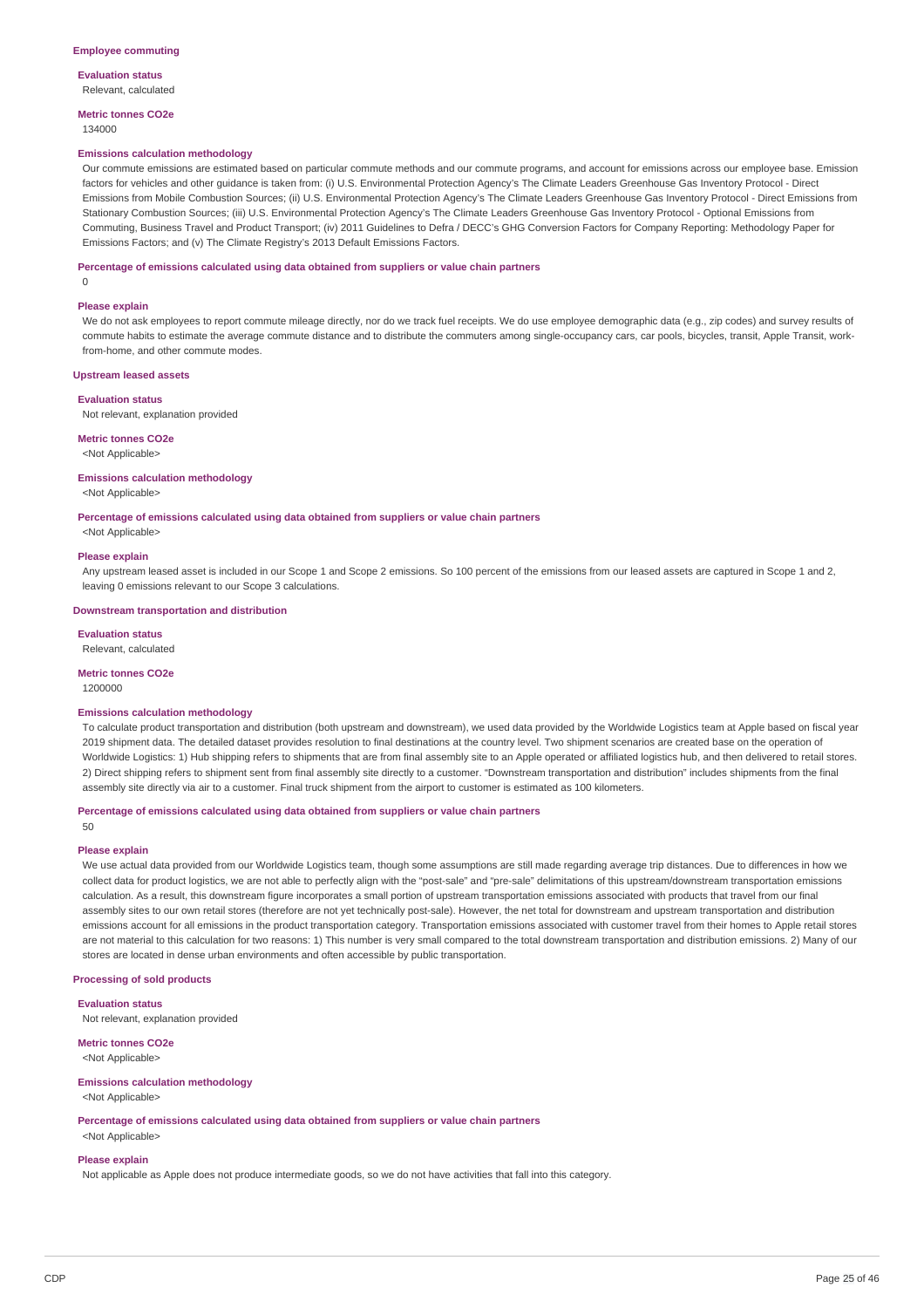**Evaluation status** Relevant, calculated

**Metric tonnes CO2e**

4300000

#### **Emissions calculation methodology**

Use phase emissions are calculated based on the energy consumed by a product over a three- or four-year use period (depending on the product type). Energy consumption patterns are modeled according to European Commission and the U.S. Environmental Protection Agency's computer eco-design studies that reflect aggressive assumptions on daily product usage. For example, for a computer, the calculation reflects the power consumed in off, sleep, idle and active-modes and the time in each mode of operation, over a four-year use period. The total power is then multiplied by the carbon coefficient appropriate for the geographic region and the number of products sold in that region in a given fiscal year. Carbon coefficients for each geographic region are based on published data and are reviewed by the Fraunhofer Institute on an annual basis to ensure consistency with best business practices.

#### **Percentage of emissions calculated using data obtained from suppliers or value chain partners**

80

#### **Please explain**

We use detailed primary data regarding the quantity of energy our products consume when in certain operational modes. Daily usage patterns are specific to each product and are based on historical customer use data.

#### **End of life treatment of sold products**

**Evaluation status**

Relevant, calculated

#### **Metric tonnes CO2e**

60000

#### **Emissions calculation methodology**

Includes transportation from collection hubs to recycling centers as well as the energy used in mechanical separation and shredding of parts. [Calculated in accordance to ISO 14040 and ISO 14044. For more detail, refer to our "Five-Step LCA Process" in the Further Information section below.] We use industry-average data regarding recycling processes to evaluate the impact of end-of-life treatment of sold products. When Apple-specific processes are used, for example, Apple's automated disassembly robot Daisy, primary measured data from that equipment is used.

#### **Percentage of emissions calculated using data obtained from suppliers or value chain partners**

**Please explain**

 $50$ 

We use industry-average data regarding recycling processes to evaluate the impact of end-of-life treatment of sold products. When Apple-specific processes are used, for example, Apple's automated disassembly robot Daisy, primary measured data from that equipment is used.

#### **Downstream leased assets**

#### **Evaluation status**

Not relevant, explanation provided

### **Metric tonnes CO2e**

<Not Applicable>

### **Emissions calculation methodology**

<Not Applicable>

**Percentage of emissions calculated using data obtained from suppliers or value chain partners**

<Not Applicable>

#### **Please explain**

Downstream leased assets (such as Apple-operated product recycling facilities) are included in our Scope 1 and Scope 2 emissions; so there are no emissions in this category that fall under our Scope 3 emissions.

#### **Franchises**

**Evaluation status**

Not relevant, explanation provided

### **Metric tonnes CO2e**

<Not Applicable>

#### **Emissions calculation methodology** <Not Applicable>

**Percentage of emissions calculated using data obtained from suppliers or value chain partners** <Not Applicable>

#### **Please explain**

Not applicable as we don't own or sell franchises; so we have 0 emissions from this Scope 3 category.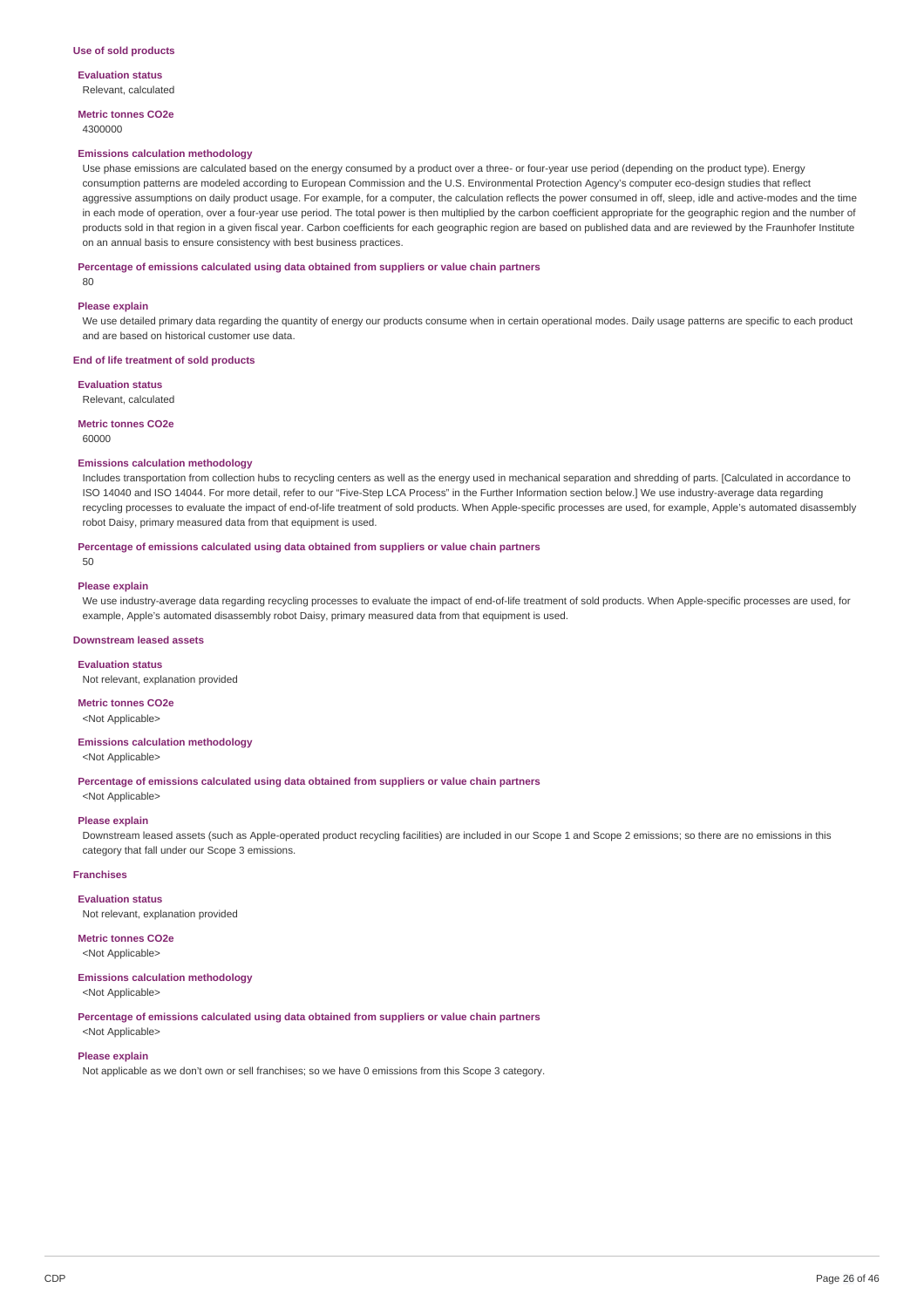#### **Investments**

**Evaluation status** Not relevant, explanation provided

**Metric tonnes CO2e** <Not Applicable>

#### **Emissions calculation methodology**

<Not Applicable>

**Percentage of emissions calculated using data obtained from suppliers or value chain partners**

<Not Applicable>

### **Please explain**

As per our form 10-K filing with the U.S. Securities and Exchange Commission, "the Company's investment policy and strategy are focused on the preservation of capital and supporting the Company's liquidity requirements." As a result, investments and their interest income are not a significant revenue stream for Apple and are not considered core to our business. Therefore, emissions from this category do not reach our threshold for relevance to our business.

### **Other (upstream)**

**Evaluation status**

**Metric tonnes CO2e** <Not Applicable>

### **Emissions calculation methodology**

<Not Applicable>

**Percentage of emissions calculated using data obtained from suppliers or value chain partners** <Not Applicable>

**Please explain**

#### **Other (downstream)**

**Evaluation status**

**Metric tonnes CO2e** <Not Applicable>

### **Emissions calculation methodology**

<Not Applicable>

**Percentage of emissions calculated using data obtained from suppliers or value chain partners** <Not Applicable>

### **Please explain**

# C6.7

**(C6.7) Are carbon dioxide emissions from biogenic carbon relevant to your organization?** No

C6.10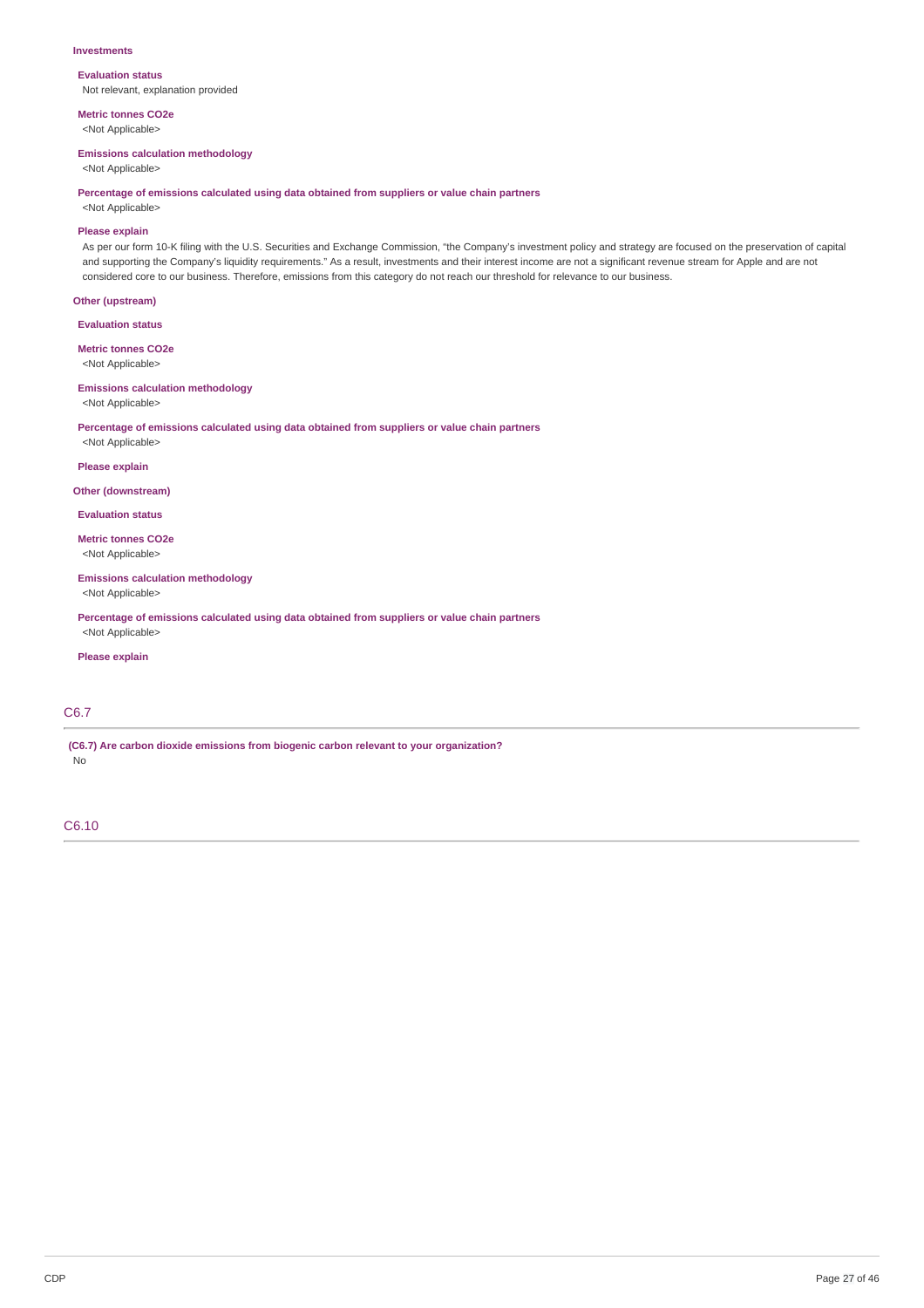(C6.10) Describe your gross global combined Scope 1 and 2 emissions for the reporting year in metric tons CO2e per unit currency total revenue and provide any **additional intensity metrics that are appropriate to your business operations.**

# **Intensity figure**

1.7e-7

**Metric numerator (Gross global combined Scope 1 and 2 emissions, metric tons CO2e)** 47430

**Metric denominator** unit total revenue

**Metric denominator: Unit total** 274515000000

**Scope 2 figure used** Market-based

**% change from previous year** 11

**Direction of change** Decreased

### **Reason for change**

We estimate that gross global combined effective Scope 1 and Scope 2 emissions intensity per unit total revenue decreased by 11 percent from fiscal years 2019 to 2020, though it's key to note that both years' intensity metrics were extremely small. Apple's global Scope 1 and 2 emissions decreased from 52,730 in fiscal year 2019 to 47,430 in fiscal year 2020 due to scope 1 and scope 2 emissions reduction activities including low-carbon energy purchase, installation, and consumption, and building energy efficiency initiatives outlined in 4.3b. Note that revenue is so much greater than our Scope 1 and 2 emissions as to render both years' intensity factors essentially zero.

#### **Intensity figure**

0.32

**Metric numerator (Gross global combined Scope 1 and 2 emissions, metric tons CO2e)** 47430

**Metric denominator** full time equivalent (FTE) employee

**Metric denominator: Unit total** 147000

**Scope 2 figure used** Market-based

**% change from previous year** 13

**Direction of change**

Decreased

#### **Reason for change**

We estimate that gross global combined Scope 1 and Scope 2 emissions intensity per full time equivalent (FTE) employee decreased by 13% percent primarily due to an increase in Apple's FTE headcount and a decrease in Scope 1 and 2 emissions. Emissions reductions were due to scope 1 and scope 2 emissions reduction activities including low-carbon energy purchase, installation, and consumption, and building energy efficiency initiatives outlined in 4.3b. For fiscal year 2019, we had an average annual FTE count of 137,000 and a combined Scope 1 and Scope 2 emissions of 52,730 metric tons CO2e. For fiscal year 2020, we had an average annual FTE count of 147,000 and a combined Scope 1 and Scope 2 emissions of 47,430 metric tons CO2e for an intensity figure of 0.32 metric tons CO2e per FTE.

**Intensity figure**

0.018

**Metric numerator (Gross global combined Scope 1 and 2 emissions, metric tons CO2e)** 47430

**Metric denominator** megawatt hour transmitted (MWh)

**Metric denominator: Unit total** 2580000

**Scope 2 figure used** Market-based

**% change from previous year** 12

**Direction of change**

Decreased

#### **Reason for change**

We estimate that gross global combined Scope 1 and Scope 2 emissions intensity per megawatt hour (MWh) decreased by 12 percent between fiscal years 2019 and 2020 due to an increase in Apple's electricity consumption and a decrease in Scope 1 and 2 emissions due to emissions reduction activities including low-carbon energy purchase, installation, and consumption, and building energy efficiency initiatives outlined in 4.3b. For fiscal year 2019, we used approximately 2,427,000 MWh of electricity and had combined Scope 1 and Scope 2 emissions of 52,730 metric tons CO2e. For fiscal year 2020, we used approximately 2,580,000 MWh of electricity and had combined Scope 1 and Scope 2 emissions of 47,430 metric tons CO2e for an intensity figure of 0.018 metric tons CO2e per MWh.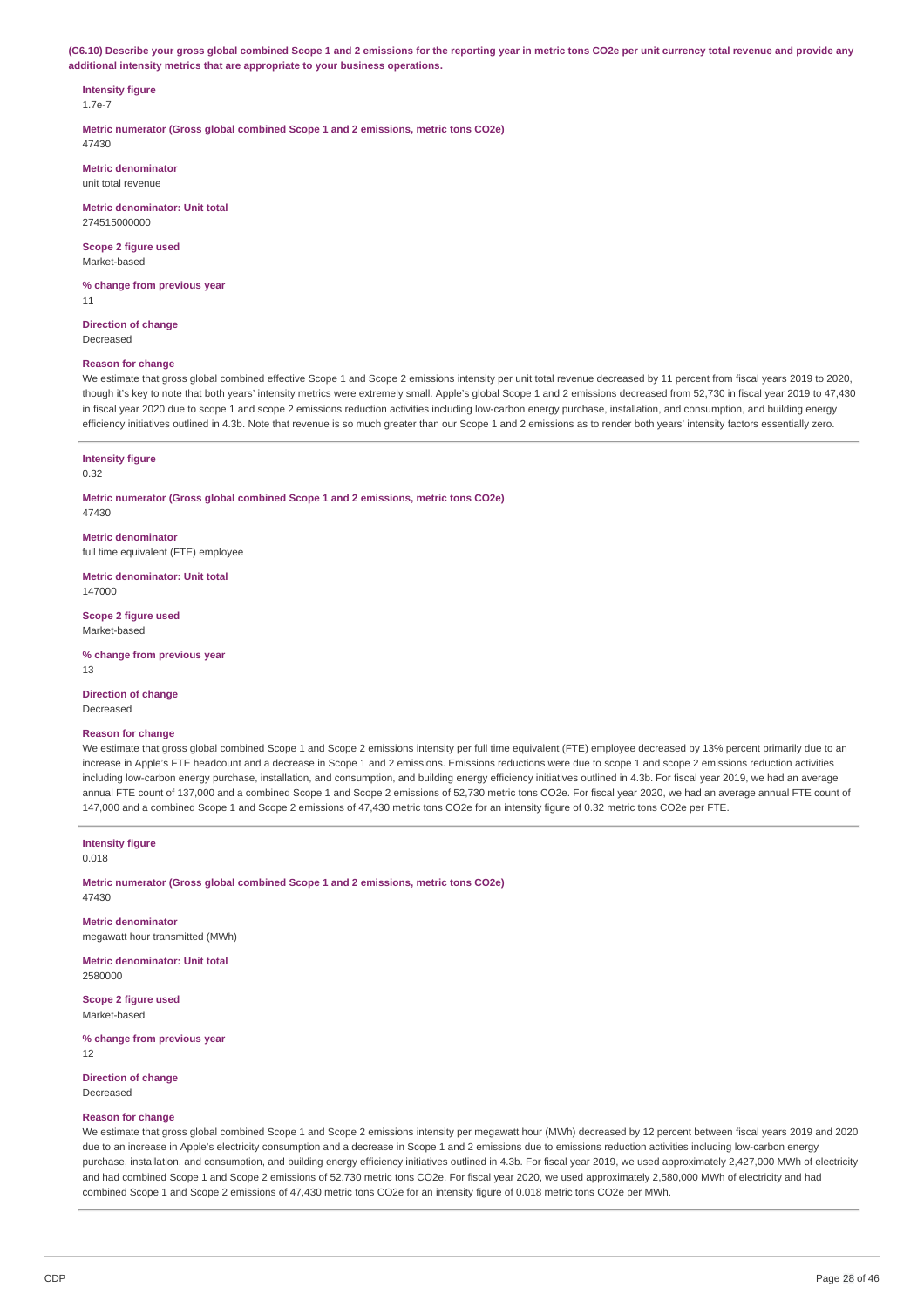# C7.1

**(C7.1) Does your organization break down its Scope 1 emissions by greenhouse gas type?** Yes

# C7.1a

(C7.1a) Break down your total gross global Scope 1 emissions by greenhouse gas type and provide the source of each used greenhouse warming potential **(GWP).**

| Greenhouse gas                        | Scope 1 emissions (metric tons of CO2e) | <b>IGWP Reference</b>                         |
|---------------------------------------|-----------------------------------------|-----------------------------------------------|
| CO2                                   | 43510                                   | IPCC Fifth Assessment Report (AR5 - 100 year) |
| CH4                                   | 50                                      | IPCC Fifth Assessment Report (AR5 - 100 year) |
| N <sub>20</sub>                       |                                         | IPCC Fifth Assessment Report (AR5 - 100 year) |
| Other, please specify (R&D Emissions) | 4110                                    | IPCC Fifth Assessment Report (AR5 - 100 year) |

### C7.2

### **(C7.2) Break down your total gross global Scope 1 emissions by country/region.**

| Country/Region                                             | Scope 1 emissions (metric tons CO2e) |
|------------------------------------------------------------|--------------------------------------|
| United States of America                                   | 36830                                |
| Other, please specify (All countries not including the US) | 10600                                |

### C7.3

**(C7.3) Indicate which gross global Scope 1 emissions breakdowns you are able to provide.** By business division

### C7.3a

### **(C7.3a) Break down your total gross global Scope 1 emissions by business division.**

| <b>Business division</b> | Scope 1 emissions (metric ton CO2e) |
|--------------------------|-------------------------------------|
| Corporate                | 40370                               |
| Data Centers             | 2640                                |
| Retail Stores            | 4420                                |

# C7.5

# **(C7.5) Break down your total gross global Scope 2 emissions by country/region.**

| Country/Region                                               | (metric tons CO2e) | (metric tons CO2e) | Scope 2, location-based Scope 2, market-based Purchased and consumed electricity,<br>heat, steam or cooling (MWh) | Purchased and consumed low-carbon electricity, heat, steam or cooling<br>accounted for in Scope 2 market-based approach (MWh) |
|--------------------------------------------------------------|--------------------|--------------------|-------------------------------------------------------------------------------------------------------------------|-------------------------------------------------------------------------------------------------------------------------------|
| United States of America                                     |                    |                    | 768250                                                                                                            | 768250                                                                                                                        |
| Other, please specify (Americas)<br>except for the US)       |                    |                    |                                                                                                                   |                                                                                                                               |
| Other, please specify (Europe,<br>Middle East, Inda, Africa) |                    |                    | 157540                                                                                                            | 157540                                                                                                                        |
| Other, please specify (asia<br>Pacific)                      |                    |                    | 67400                                                                                                             | 67400                                                                                                                         |

# C7.6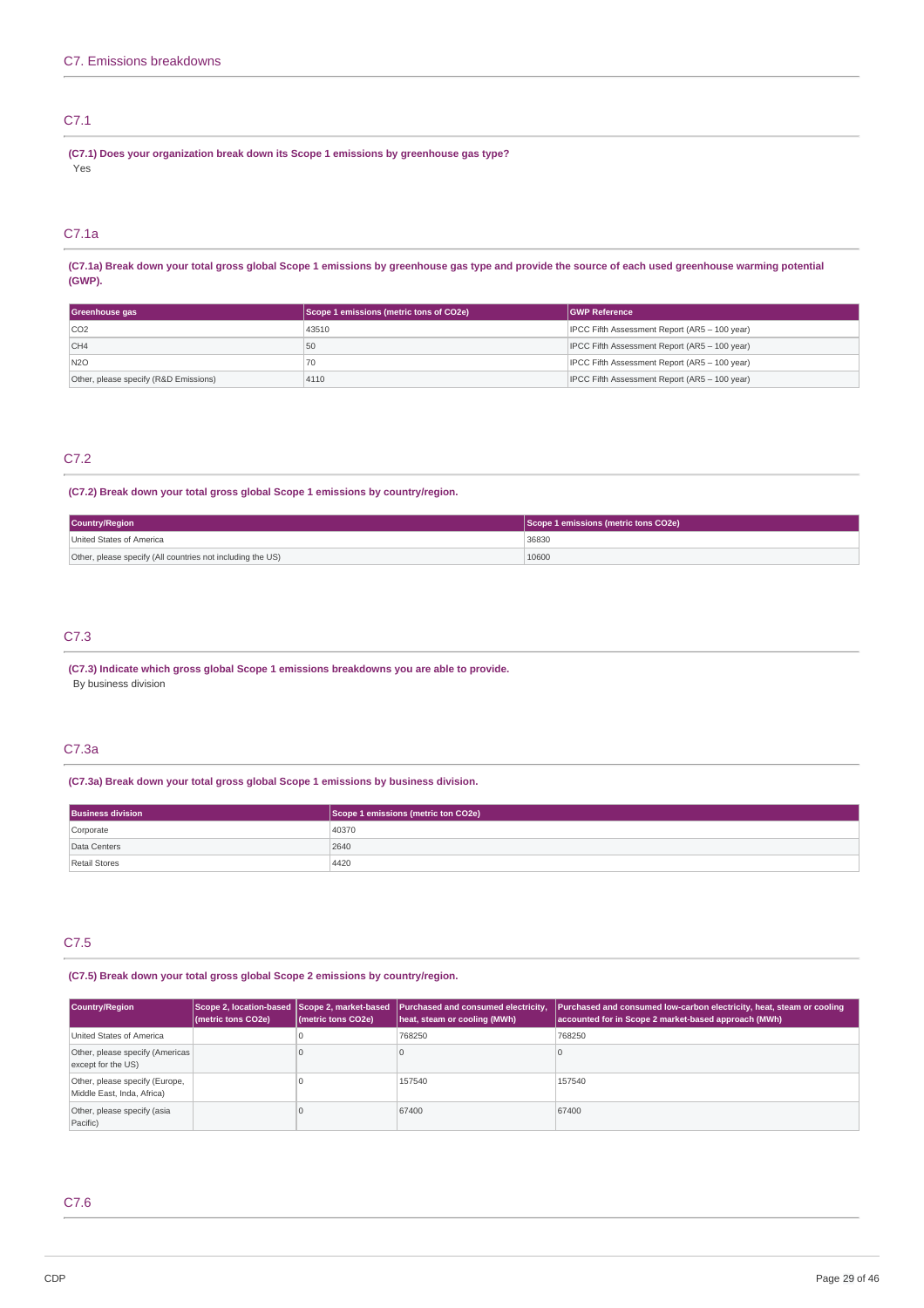# C7.6a

#### **(C7.6a) Break down your total gross global Scope 2 emissions by business division.**

| <b>Business division</b> | Scope 2, location-based (metric tons CO2e) | Scope 2, market-based (metric tons CO2e) |
|--------------------------|--------------------------------------------|------------------------------------------|
| Corporate Facilities     |                                            |                                          |
| Data centers             |                                            |                                          |
| Retail Stores            |                                            |                                          |
| Distribution Centers     |                                            |                                          |
| Co-located data centers  |                                            |                                          |

# C7.9

(C7.9) How do your gross global emissions (Scope 1 and 2 combined) for the reporting year compare to those of the previous reporting year? Decreased

### C7.9a

(C7.9a) Identify the reasons for any change in your gross global emissions (Scope 1 and 2 combined), and for each of them specify how your emissions compare **to the previous year.**

|                                              | Change in<br>emissions (metric<br>tons CO2e) | of change value                                   | Direction Emissions<br>(percentage) | Please explain calculation                                                                                                                                                                                                                                                        |
|----------------------------------------------|----------------------------------------------|---------------------------------------------------|-------------------------------------|-----------------------------------------------------------------------------------------------------------------------------------------------------------------------------------------------------------------------------------------------------------------------------------|
| Change in<br>renewable energy<br>consumption | 49140                                        | Decreased 93                                      |                                     | Last year, additional consumption of renewable energy reduced emissions by approximately 49,000 tCO2e, and our total S1 and S2<br>emissions in the previous year was 52,730 tCO2e, therefore we arrived at -93%: (-49,140/52,730*100= -93%)                                       |
| Other emissions<br>reduction activities      | 4900                                         | Decreased 9                                       |                                     | Last year, new emissions reductions activities—energy efficiency gains—reduced 4900 tCO2e, and our total S1 and S2 emissions in the<br>previous year was 52,730 tCO2e, therefore we arrived at -9%: (-4900 /52,730*100= -9%)                                                      |
| Divestment                                   |                                              | <not<br>Applicable</not<br>                       |                                     |                                                                                                                                                                                                                                                                                   |
| Acquisitions                                 |                                              | $<$ Not<br>Applicable<br>$\overline{\phantom{0}}$ |                                     |                                                                                                                                                                                                                                                                                   |
| Mergers                                      |                                              | <not<br>Applicable</not<br>                       |                                     |                                                                                                                                                                                                                                                                                   |
| Change in output                             | 48740                                        | Increased $ 92 $                                  |                                     | Last year, our increase in energy consumption due to a change in output had an additional 48,740 tonnes of associated emissions, and our<br>total S1 and S2 emissions in the previous year was 52,730 tCO2e, therefore we arrived at an increase of 92%: (48,740/52,730*100= 92%) |
| Change in<br>methodology                     |                                              | <not<br>Applicable</not<br>                       |                                     |                                                                                                                                                                                                                                                                                   |
| Change in boundary                           |                                              | <not<br>Applicable</not<br>                       |                                     |                                                                                                                                                                                                                                                                                   |
| Change in physical<br>operating conditions   |                                              | <not<br>Applicable</not<br>                       |                                     |                                                                                                                                                                                                                                                                                   |
| Unidentified                                 |                                              | N<br>Applicable                                   |                                     |                                                                                                                                                                                                                                                                                   |
| Other                                        |                                              | $<$ Not<br>Applicable                             |                                     |                                                                                                                                                                                                                                                                                   |

# C7.9b

(C7.9b) Are your emissions performance calculations in C7.9 and C7.9a based on a location-based Scope 2 emissions figure or a market-based Scope 2 **emissions figure?**

Market-based

### C8. Energy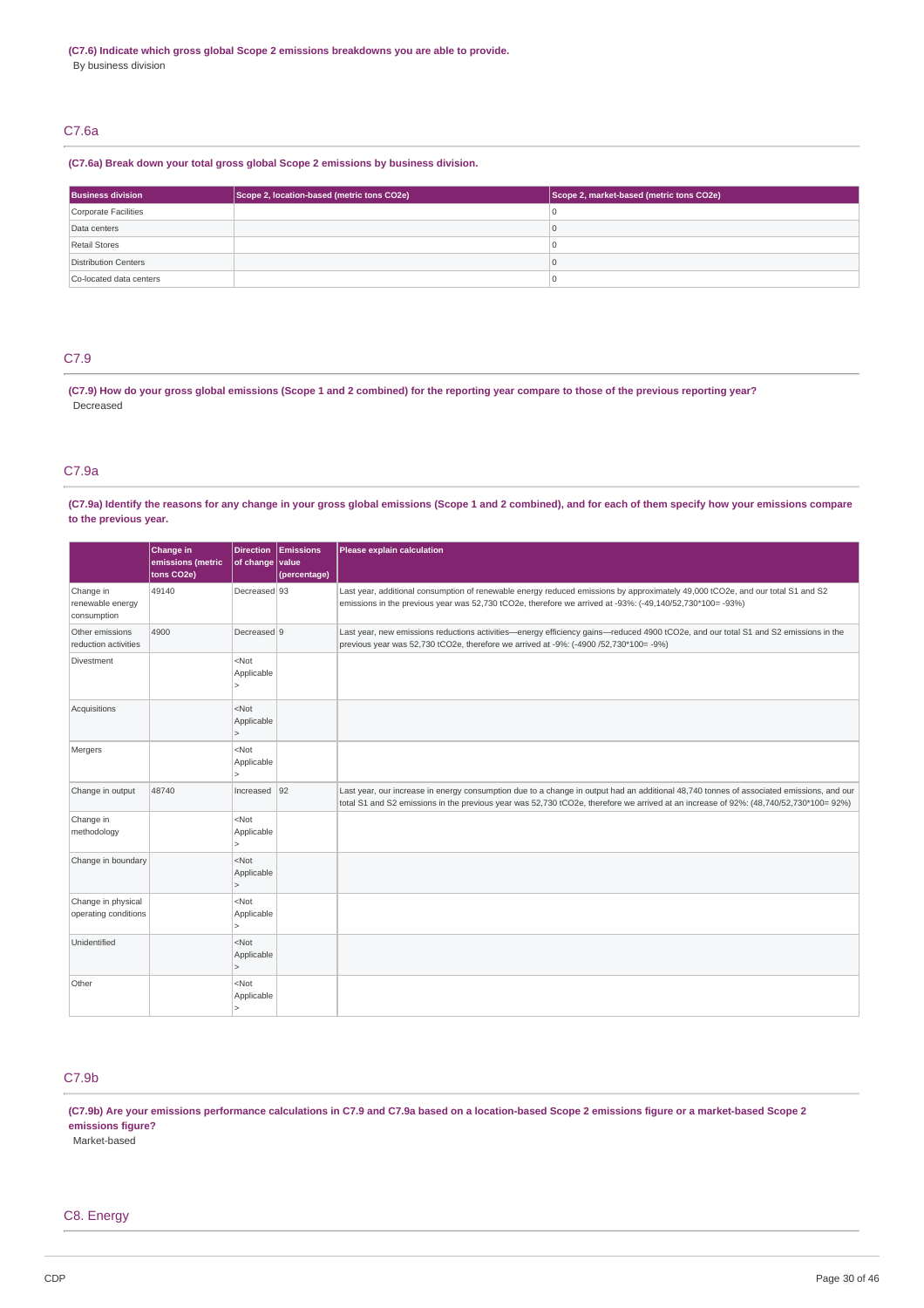# C8.1

**(C8.1) What percentage of your total operational spend in the reporting year was on energy?** More than 0% but less than or equal to 5%

# C8.2

### **(C8.2) Select which energy-related activities your organization has undertaken.**

|                                                    | Indicate whether your organization undertook this energy-related activity in the reporting year |
|----------------------------------------------------|-------------------------------------------------------------------------------------------------|
| Consumption of fuel (excluding feedstocks)         | Yes                                                                                             |
| Consumption of purchased or acquired electricity   | Yes                                                                                             |
| Consumption of purchased or acquired heat          | N <sub>0</sub>                                                                                  |
| Consumption of purchased or acquired steam         | N <sub>0</sub>                                                                                  |
| Consumption of purchased or acquired cooling       | N <sub>0</sub>                                                                                  |
| Generation of electricity, heat, steam, or cooling | Yes                                                                                             |

### C8.2a

#### **(C8.2a) Report your organization's energy consumption totals (excluding feedstocks) in MWh.**

|                                                         | <b>Heating value</b>      | MWh from renewable sources | <b>IMWh from non-renewable sources</b> | Total (renewable and non-renewable) MWh |
|---------------------------------------------------------|---------------------------|----------------------------|----------------------------------------|-----------------------------------------|
| Consumption of fuel (excluding feedstock)               | LHV (lower heating value) | 210820                     | 228350                                 | 439170                                  |
| Consumption of purchased or acquired electricity        | <not applicable=""></not> | 993190                     |                                        | 993190                                  |
| Consumption of purchased or acquired heat               | <not applicable=""></not> | <not applicable=""></not>  | <not applicable=""></not>              | <not applicable=""></not>               |
| Consumption of purchased or acquired steam              | <not applicable=""></not> | <not applicable=""></not>  | <not applicable=""></not>              | <not applicable=""></not>               |
| Consumption of purchased or acquired cooling            | <not applicable=""></not> | <not applicable=""></not>  | <not applicable=""></not>              | <not applicable=""></not>               |
| Consumption of self-generated non-fuel renewable energy | <not applicable=""></not> | 1501510                    | <not applicable=""></not>              | 1501510                                 |
| Total energy consumption                                | <not applicable=""></not> | 2705520                    | 228350                                 | 2933870                                 |

### C8.2b

### **(C8.2b) Select the applications of your organization's consumption of fuel.**

|                                                         | Indicate whether your organization undertakes this fuel application |
|---------------------------------------------------------|---------------------------------------------------------------------|
| Consumption of fuel for the generation of electricity   | 'Yes                                                                |
| Consumption of fuel for the generation of heat          | Yes                                                                 |
| Consumption of fuel for the generation of steam         | l No                                                                |
| Consumption of fuel for the generation of cooling       | I <sub>No</sub>                                                     |
| Consumption of fuel for co-generation or tri-generation | <b>No</b>                                                           |

### C8.2c

**(C8.2c) State how much fuel in MWh your organization has consumed (excluding feedstocks) by fuel type.**

**Fuels (excluding feedstocks)** Natural Gas **Heating value** LHV (lower heating value) **Total fuel MWh consumed by the organization**

202360

**MWh fuel consumed for self-generation of electricity**  $\Omega$ 

**MWh fuel consumed for self-generation of heat** 202360

**MWh fuel consumed for self-generation of steam** <Not Applicable>

**MWh fuel consumed for self-generation of cooling** <Not Applicable>

**MWh fuel consumed for self-cogeneration or self-trigeneration** <Not Applicable>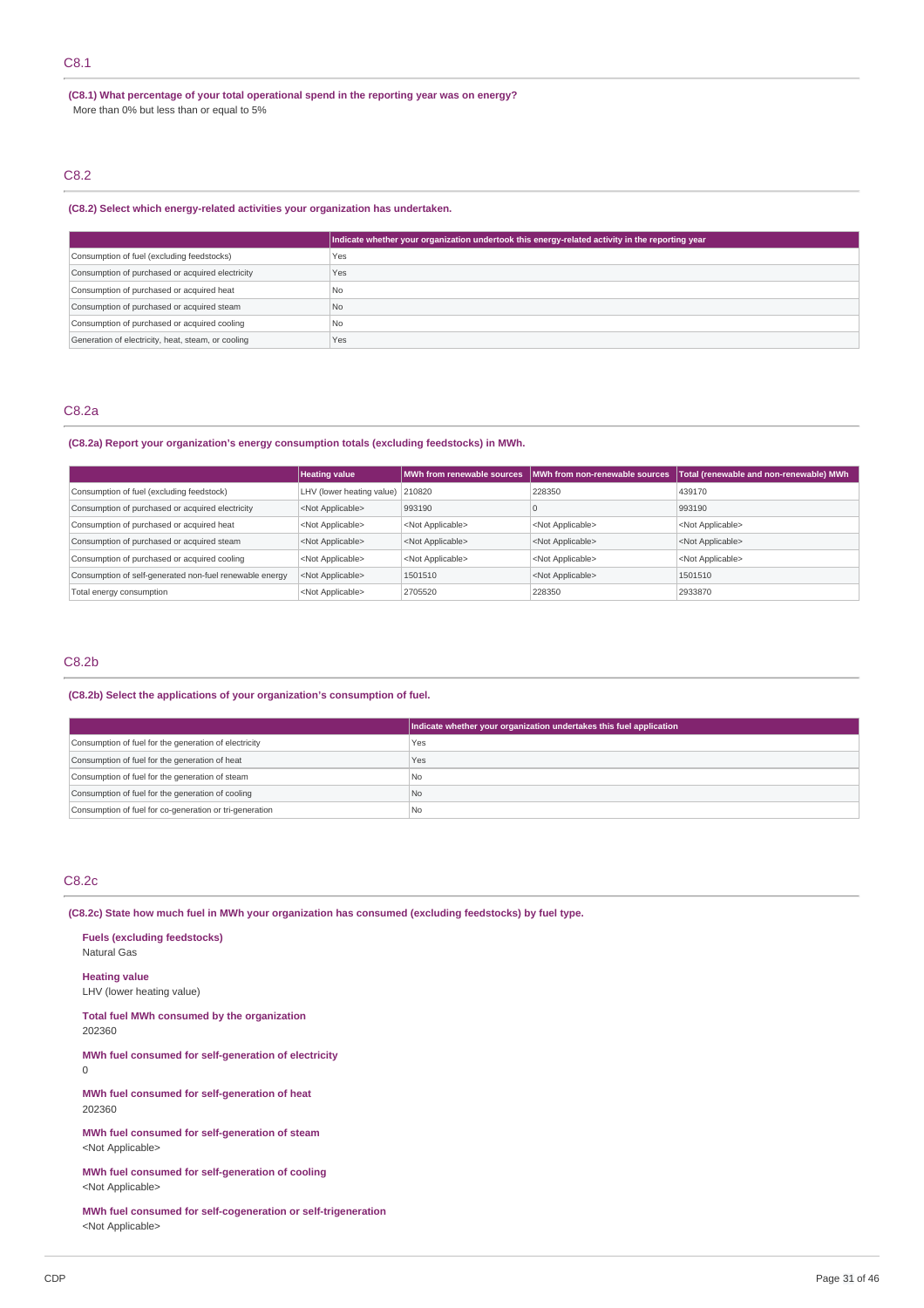**Emission factor** 0.175

**Unit** metric tons CO2e per MWh

### **Emissions factor source**

https://www.epa.gov/sites/production/files/2018-03/documents/emission-factors\_mar\_2018\_0.pdf

#### **Comment**

**Fuels (excluding feedstocks)** Biogas

**Heating value** LHV (lower heating value)

**Total fuel MWh consumed by the organization** 210820

**MWh fuel consumed for self-generation of electricity** 210820

**MWh fuel consumed for self-generation of heat**  $\Omega$ 

**MWh fuel consumed for self-generation of steam** <Not Applicable>

**MWh fuel consumed for self-generation of cooling** <Not Applicable>

**MWh fuel consumed for self-cogeneration or self-trigeneration** <Not Applicable>

**Emission factor** 0.0003

**Unit** metric tons CO2e per MWh

**Emissions factor source** https://www.epa.gov/sites/production/files/2018-03/documents/emission-factors\_mar\_2018\_0.pdf

#### **Comment**

**Fuels (excluding feedstocks)** Propane Liquid

**Heating value** LHV (lower heating value)

**Total fuel MWh consumed by the organization** 140

**MWh fuel consumed for self-generation of electricity**

0

**MWh fuel consumed for self-generation of heat** 140

**MWh fuel consumed for self-generation of steam** <Not Applicable>

**MWh fuel consumed for self-generation of cooling** <Not Applicable>

**MWh fuel consumed for self-cogeneration or self-trigeneration** <Not Applicable>

**Emission factor** 0.2297

**Unit** metric tons CO2e per MWh

**Emissions factor source** https://www.epa.gov/sites/production/files/2018-03/documents/emission-factors\_mar\_2018\_0.pdf

### **Comment**

**Fuels (excluding feedstocks)** Other, please specify (Gasoline)

**Heating value** LHV (lower heating value)

**Total fuel MWh consumed by the organization** 14910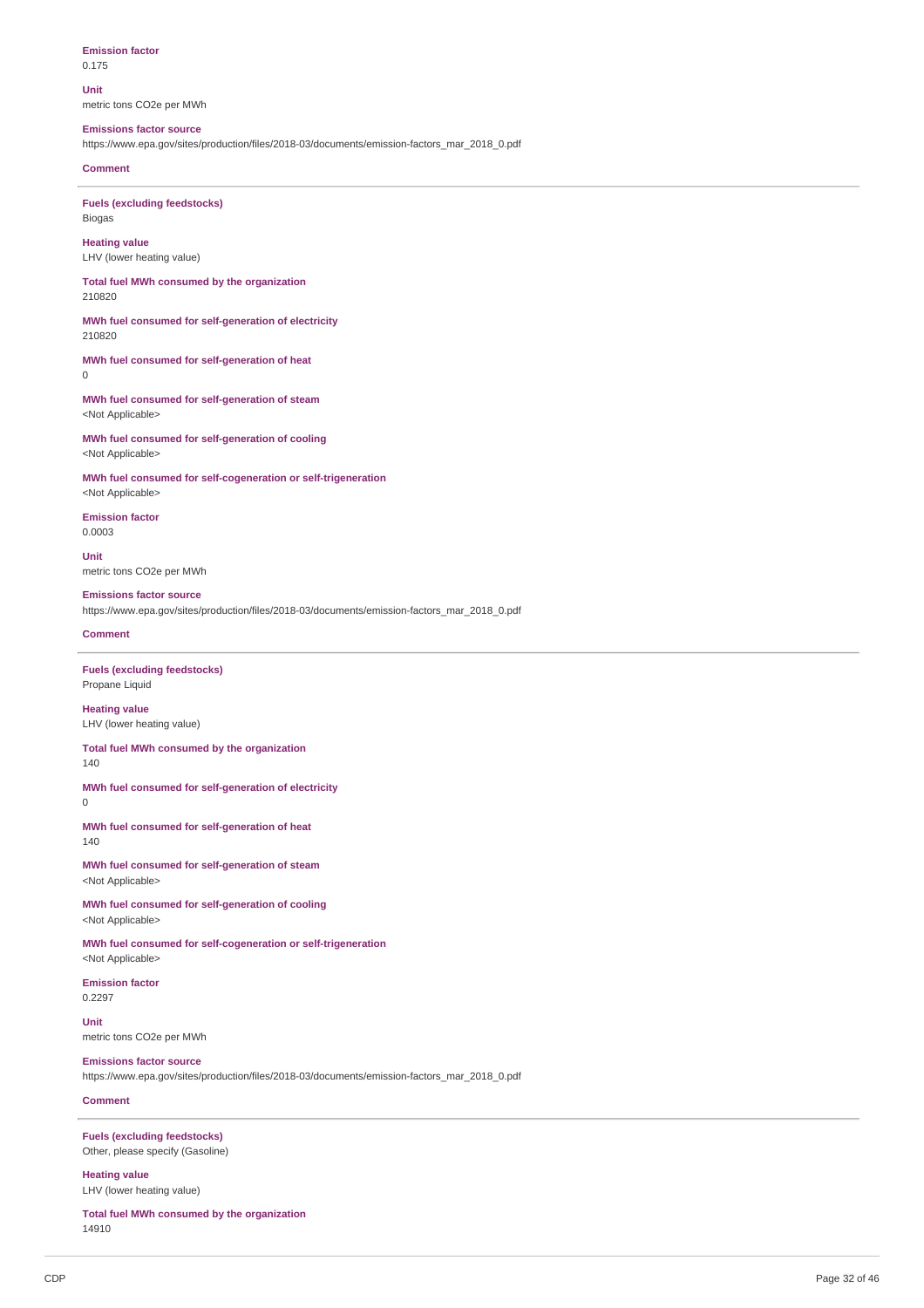**MWh fuel consumed for self-generation of electricity** 0

#### **MWh fuel consumed for self-generation of heat**  $\theta$

**MWh fuel consumed for self-generation of steam** <Not Applicable>

**MWh fuel consumed for self-generation of cooling** <Not Applicable>

**MWh fuel consumed for self-cogeneration or self-trigeneration** <Not Applicable>

**Emission factor** 0.2621

**Unit** metric tons CO2e per metric ton

#### **Emissions factor source** https://www.epa.gov/sites/production/files/2018-03/documents/emission-factors\_mar\_2018\_0.pdf

**Comment**

**Fuels (excluding feedstocks)** Diesel

**Heating value** LHV (lower heating value)

**Total fuel MWh consumed by the organization** 9610

**MWh fuel consumed for self-generation of electricity**

 $\theta$ 

**MWh fuel consumed for self-generation of heat** 0

**MWh fuel consumed for self-generation of steam** <Not Applicable>

**MWh fuel consumed for self-generation of cooling** <Not Applicable>

**MWh fuel consumed for self-cogeneration or self-trigeneration** <Not Applicable>

**Emission factor** 0.2703

**Unit** metric tons CO2e per MWh

**Emissions factor source** https://www.epa.gov/sites/production/files/2018-03/documents/emission-factors\_mar\_2018\_0.pdf

**Comment**

**Fuels (excluding feedstocks)** Other, please specify (Diesel (Mobile Combustion))

**Heating value** LHV (lower heating value)

**Total fuel MWh consumed by the organization** 1330

**MWh fuel consumed for self-generation of electricity**

0

**MWh fuel consumed for self-generation of heat** 0

**MWh fuel consumed for self-generation of steam** <Not Applicable>

**MWh fuel consumed for self-generation of cooling** <Not Applicable>

**MWh fuel consumed for self-cogeneration or self-trigeneration** <Not Applicable>

**Emission factor** 0.2695

**Unit**

metric tons CO2e per MWh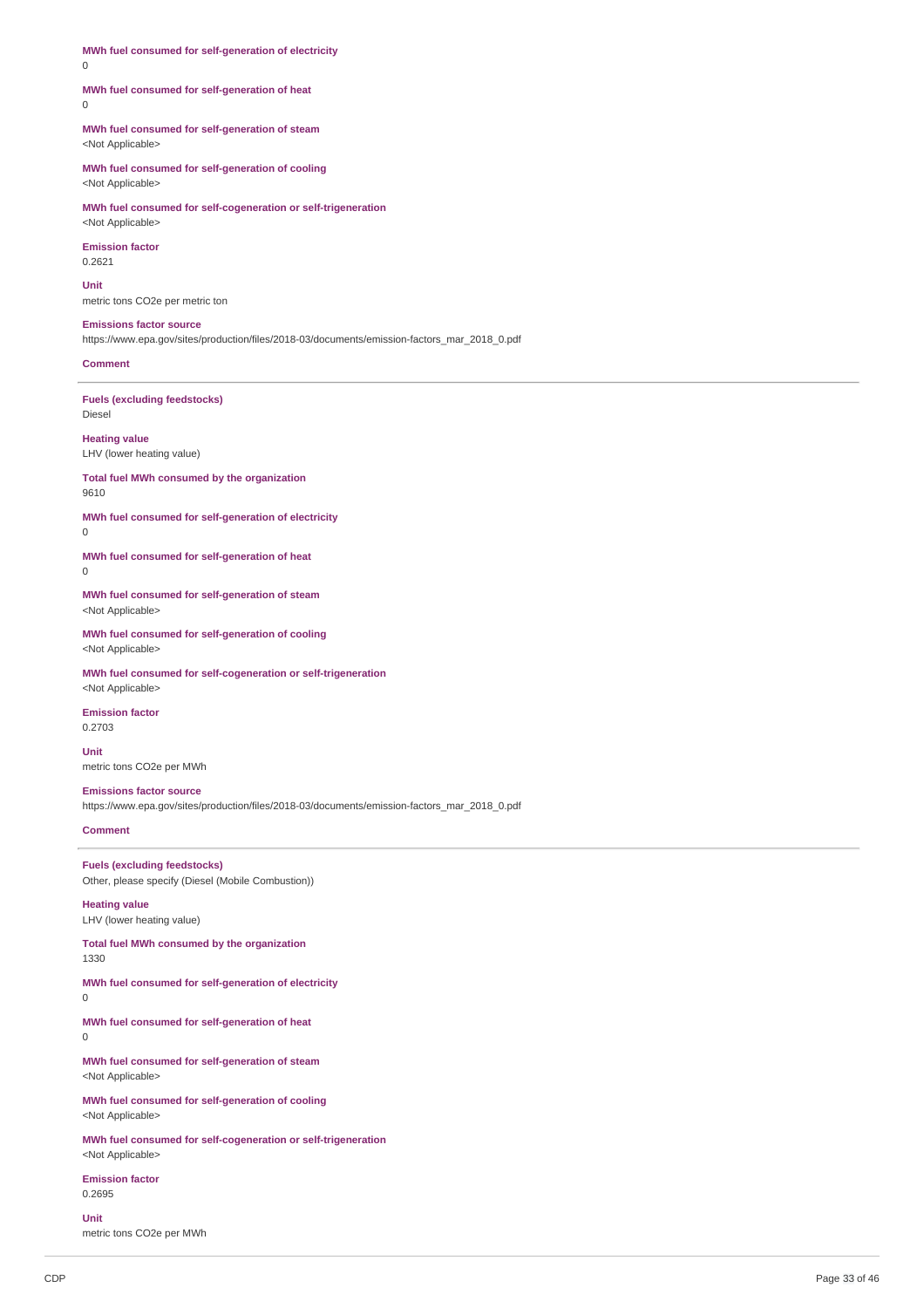https://www.epa.gov/sites/production/files/2018-03/documents/emission-factors\_mar\_2018\_0.pdf

#### **Comment**

## C8.2d

(C8.2d) Provide details on the electricity, heat, steam, and cooling your organization has generated and consumed in the reporting year.

|                     | <b>Total Gross generation</b><br>(MWh) | Generation that is consumed by the<br>organization (MWh) | $ $ (MWh) | Gross generation from renewable sources Generation from renewable sources that is consumed by the<br>organization (MWh) |
|---------------------|----------------------------------------|----------------------------------------------------------|-----------|-------------------------------------------------------------------------------------------------------------------------|
| Electricity 1501510 |                                        | 1501510                                                  | 1501510   | 1501510                                                                                                                 |
| Heat                | 202500                                 | 202500                                                   |           |                                                                                                                         |
| Steam               |                                        |                                                          |           |                                                                                                                         |
| Cooling             |                                        |                                                          |           |                                                                                                                         |

### C8.2e

(C8.2e) Provide details on the electricity, heat, steam, and/or cooling amounts that were accounted for at a zero emission factor in the market-based Scope 2 **figure reported in C6.3.**

#### **Sourcing method**

Power purchase agreement (PPA) with a grid-connected generator with energy attribute certificates

### **Low-carbon technology type**

Low-carbon energy mix

**Country/area of consumption of low-carbon electricity, heat, steam or cooling**

United States of America

#### **MWh consumed accounted for at a zero emission factor**

740770

#### **Comment**

Includes our Oregon Direct Access purchases of Oregon wind to support our Prineville, Oregon data center; our California Direct Access purchases of mostly California wind and solar PV to support our facilities in northern california, including our Apple Park headquarters. Low-carbon technology type includes both solar PV and wind sources.

#### **Sourcing method**

Unbundled energy attribute certificates, Guarantees of Origin

### **Low-carbon technology type**

Other, please specify (Wind and solar)

**Country/area of consumption of low-carbon electricity, heat, steam or cooling** United Kingdom of Great Britain and Northern Ireland

#### **MWh consumed accounted for at a zero emission factor**

6900

#### **Comment**

This renewable energy is consumed in facilities across Europe—including in the United Kingdom—where the electric meter is not in Apple's name.

#### **Sourcing method**

Unbundled energy attribute certificates, International REC Standard (I-RECs)

### **Low-carbon technology type**

Other, please specify (Solar, wind, hydropower )

# **Country/area of consumption of low-carbon electricity, heat, steam or cooling**

India

### **MWh consumed accounted for at a zero emission factor**

24300

#### **Comment**

Used in India, Taiwan, Hong Kong, China, Israel, South Africa and other markets to cover the initial start-up period while we develop and bring online new regional Applecreated grid-connected generation. Long-term renewable contracts with new wind and solar PV projects have been executed in a number of these countries Low-carbon technology type includes both solar PV, wind sources, and micro-hydro.

#### **Sourcing method**

Unbundled energy attribute certificates, other - please specify (Australia LGCs used for facilities in Australia where the electric meter is not in )

#### **Low-carbon technology type**

Other, please specify (Solar PV and wind)

# **Country/area of consumption of low-carbon electricity, heat, steam or cooling**

Australia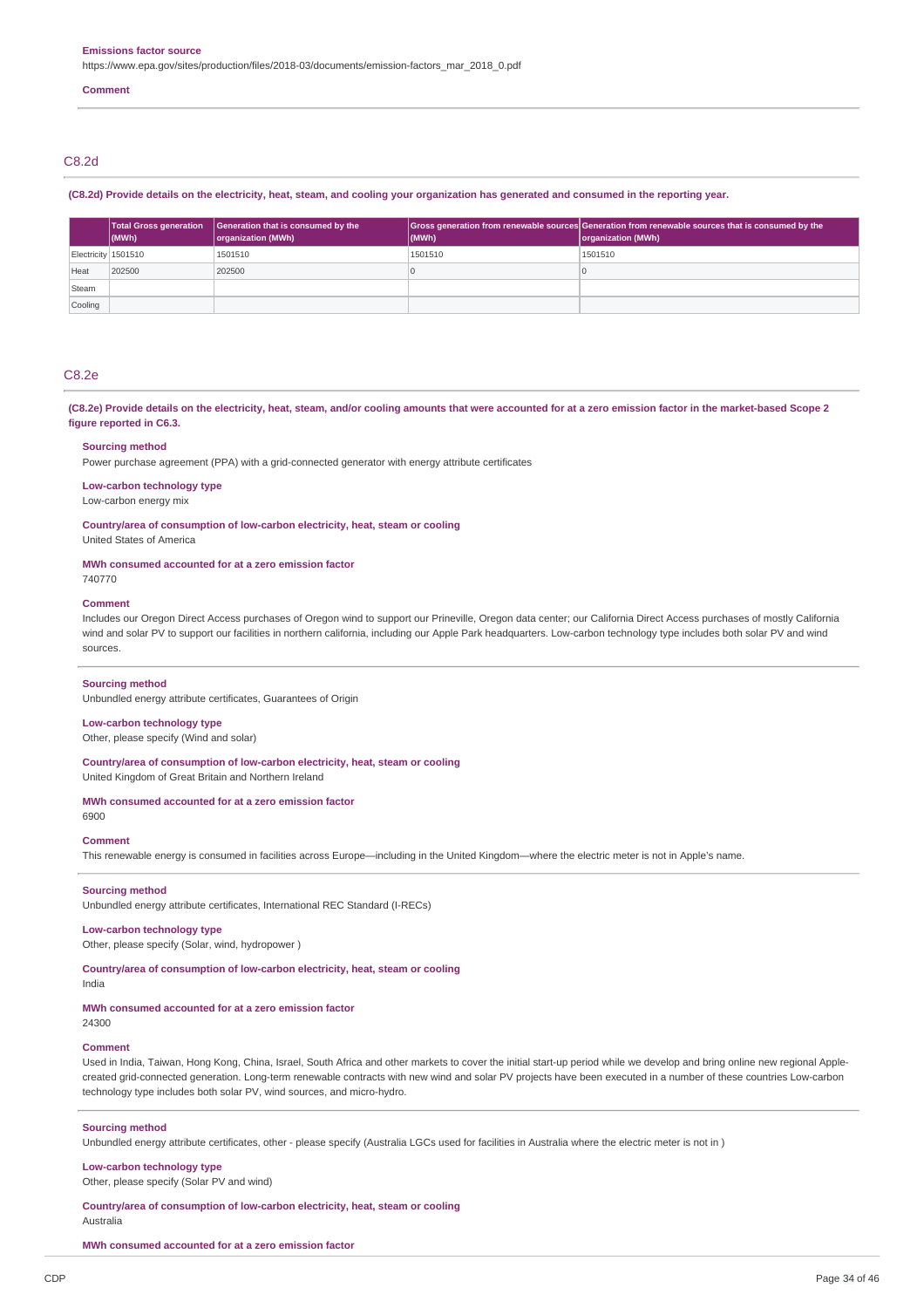#### 1950

#### **Comment**

Australia LGCs used for facilities in Australia where the electric meter is not in Apple's name. Low-carbon technology type includes both solar PV and wind sources.

### **Sourcing method**

Green electricity products (e.g. green tariffs) from an energy supplier, not supported by energy attribute certificates

#### **Low-carbon technology type**

Other, please specify (low-carbon technology type includes both solar PV, wind sources, hydropower, and biomass.)

**Country/area of consumption of low-carbon electricity, heat, steam or cooling**

**MWh consumed accounted for at a zero emission factor**

136680

Ireland

#### **Comment**

Includes numerous robust utility green energy programs in Australia, Europe and the United States that create additionality and source certificates from local or nearby renewable projects. A portion of generation in this row has a small, non-zero emissions factor, but on average it is de minimis. Low-carbon technology type includes both solar PV, wind sources, hydropower, and biomass.

#### **Sourcing method**

Other, please specify (Renewables provided by the operators of our co-location data centers.)

### **Low-carbon technology type**

Other, please specify (Low-carbon technology type includes both solar PV and wind sources.)

**Country/area of consumption of low-carbon electricity, heat, steam or cooling** United States of America

#### **MWh consumed accounted for at a zero emission factor** 82590

#### **Comment**

Renewables provided by the operators of our co-location data centers at locations across the globe. Low-carbon technology type includes both solar PV and wind sources.

### C9. Additional metrics

# C9.1

**(C9.1) Provide any additional climate-related metrics relevant to your business.**

# C10. Verification

### C10.1

**(C10.1) Indicate the verification/assurance status that applies to your reported emissions.**

|                                          | Verification/assurance status                          |
|------------------------------------------|--------------------------------------------------------|
| Scope 1                                  | Third-party verification or assurance process in place |
| Scope 2 (location-based or market-based) | Third-party verification or assurance process in place |
| Scope 3                                  | Third-party verification or assurance process in place |

### C10.1a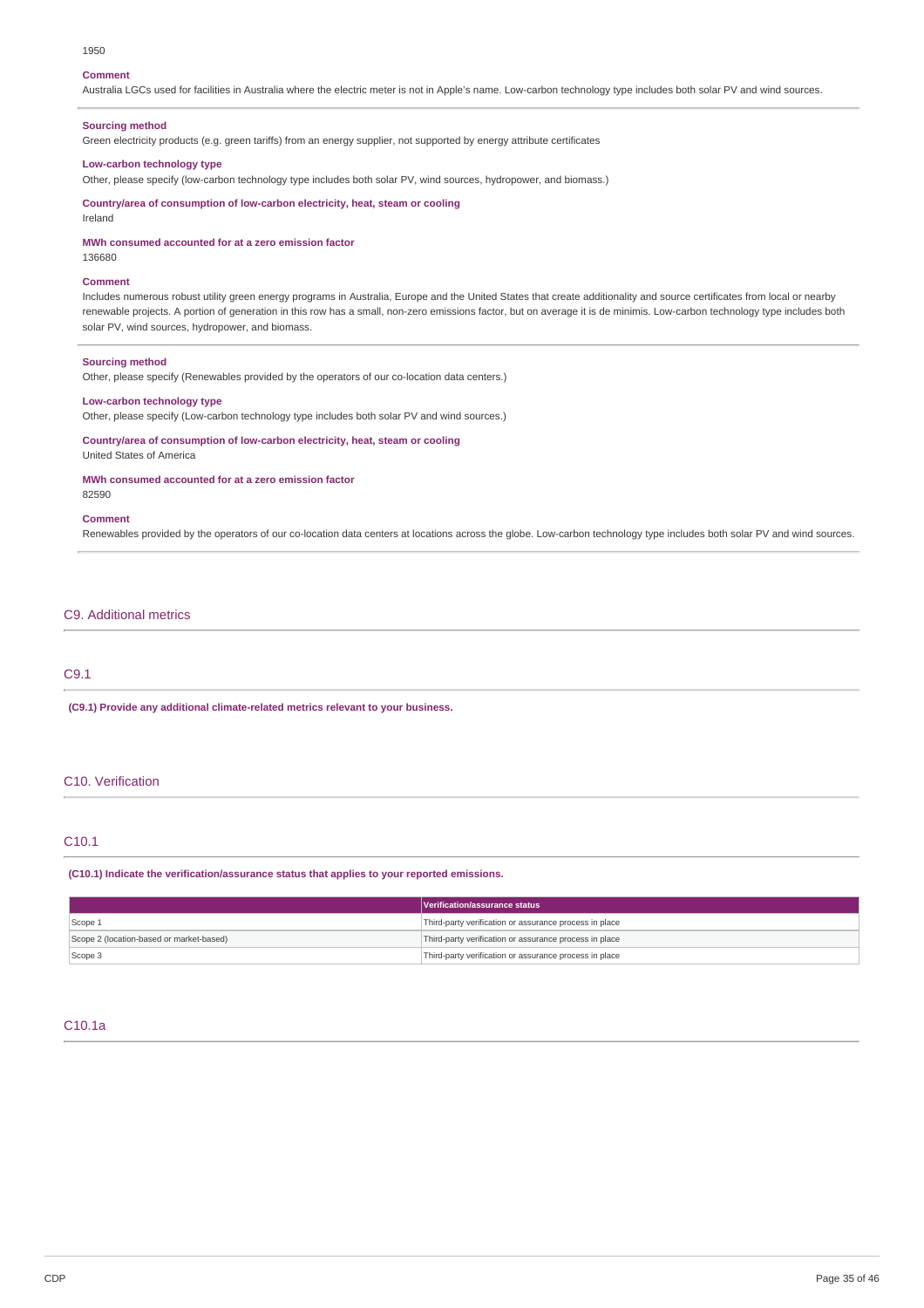(C10.1a) Provide further details of the verification/assurance undertaken for your Scope 1 emissions, and attach the relevant statements.

**Verification or assurance cycle in place** Annual process

**Status in the current reporting year** Complete

**Type of verification or assurance** Reasonable assurance

**Attach the statement** Apple\_Corporate\_FY2020\_Assurance\_Statement.pdf

### **Page/ section reference**

Document page 2 shows the data assured. Document page 3 shows the degree of assurance.

**Relevant standard** ISAE3000

**Proportion of reported emissions verified (%)** 100

### C10.1b

(C10.1b) Provide further details of the verification/assurance undertaken for your Scope 2 emissions and attach the relevant statements.

**Scope 2 approach** Scope 2 location-based

**Verification or assurance cycle in place** Annual process

**Status in the current reporting year** Complete

**Type of verification or assurance** Reasonable assurance

**Attach the statement** Apple Corporate FY2020 Assurance Statement.pdf

**Page/ section reference** Document page 2 shows the data assured. Document page 3 shows the degree of assurance.

# **Relevant standard**

ISAE3000

**Proportion of reported emissions verified (%)** 100

**Scope 2 approach** Scope 2 market-based

**Verification or assurance cycle in place** Annual process

**Status in the current reporting year** Complete

**Type of verification or assurance** Reasonable assurance

**Attach the statement** Apple Corporate FY2020 Assurance Statement.pdf

**Page/ section reference** Document page 2 shows the data assured. Document page 3 shows the degree of assurance.

**Relevant standard** ISAE3000

**Proportion of reported emissions verified (%)** 100

# C10.1c

(C10.1c) Provide further details of the verification/assurance undertaken for your Scope 3 emissions and attach the relevant statements.

**Scope 3 category** Scope 3: Business travel

Annual process

**Verification or assurance cycle in place**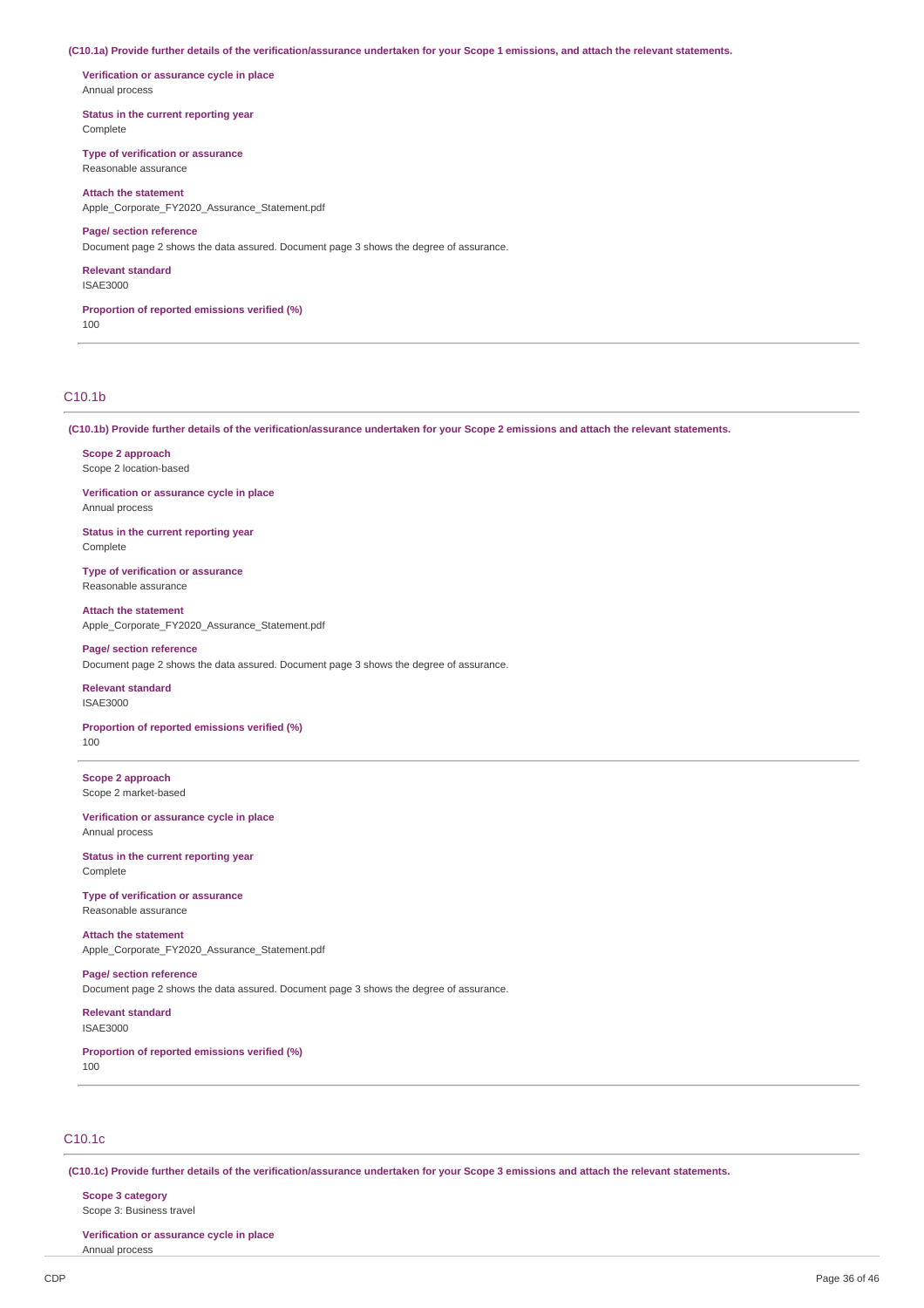**Status in the current reporting year** Complete

**Type of verification or assurance** Reasonable assurance

**Attach the statement** Apple\_Corporate\_FY2020\_Assurance\_Statement.pdf

**Page/section reference** Document page 2 shows the data assured. Document page 3 shows the degree of assurance.

**Relevant standard** ISAE3000

**Proportion of reported emissions verified (%)** 100

**Scope 3 category** Scope 3: Employee commuting

**Verification or assurance cycle in place** Annual process

**Status in the current reporting year** Complete

**Type of verification or assurance** Reasonable assurance

**Attach the statement** Apple\_Corporate\_FY2020\_Assurance\_Statement.pdf

**Page/section reference** Document page 2 shows the data assured. Document page 3 shows the degree of assurance.

**Relevant standard** ISAE3000

**Proportion of reported emissions verified (%)** 100

**Scope 3 category** Scope 3: Purchased goods and services

**Verification or assurance cycle in place** Annual process

**Status in the current reporting year** Complete

**Type of verification or assurance** Not applicable

**Attach the statement** FY20 Product life cycle carbon footprint (Fraunhofer Institute).pdf

**Page/section reference** document page 2 shows the data assured and 4 shows conclusions

**Relevant standard** ISO14064-3

**Proportion of reported emissions verified (%)** 100

**Scope 3 category** Scope 3: Upstream transportation and distribution

**Verification or assurance cycle in place** Annual process

**Status in the current reporting year** Complete

**Type of verification or assurance** Not applicable

**Attach the statement** FY20 Product life cycle carbon footprint (Fraunhofer Institute).pdf

**Page/section reference** document page 2 shows the data assured and 4 shows conclusions

**Relevant standard** ISO14064-3

**Proportion of reported emissions verified (%)** 100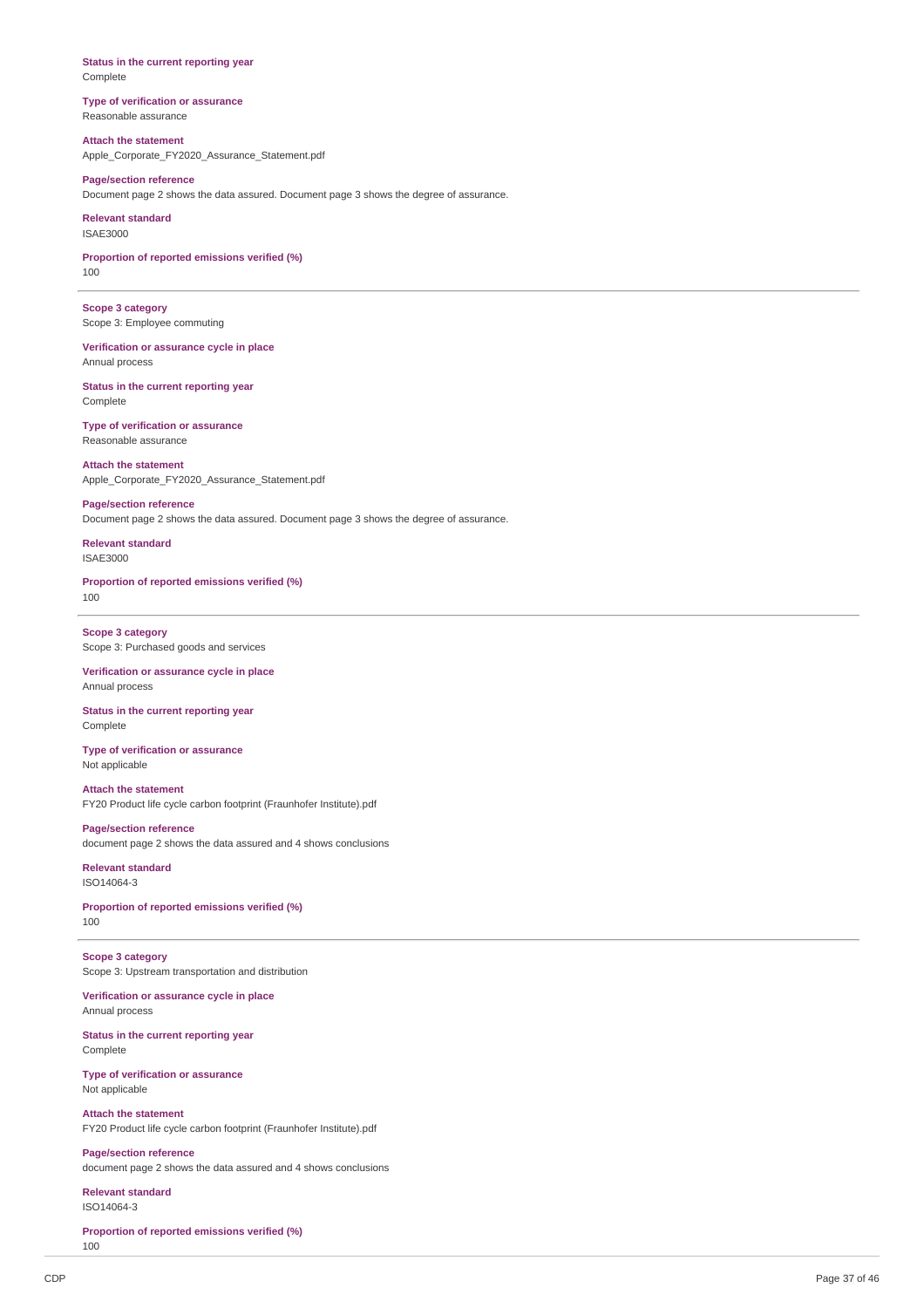### **Scope 3 category** Scope 3: Downstream transportation and distribution

**Verification or assurance cycle in place** Annual process

**Status in the current reporting year** Complete

**Type of verification or assurance** Not applicable

**Attach the statement** FY20 Product life cycle carbon footprint (Fraunhofer Institute).pdf

**Page/section reference** document page 2 shows the data assured and 4 shows conclusions

**Relevant standard** ISO14064-3

**Proportion of reported emissions verified (%)** 100

**Scope 3 category** Scope 3: Use of sold products

**Verification or assurance cycle in place** Annual process

**Status in the current reporting year** Complete

**Type of verification or assurance** Not applicable

**Attach the statement** FY20 Product life cycle carbon footprint (Fraunhofer Institute).pdf

**Page/section reference** document page 2 shows the data assured and 4 shows conclusions

**Relevant standard** ISO14064-3

**Proportion of reported emissions verified (%)** 100

**Scope 3 category** Scope 3: End-of-life treatment of sold products

**Verification or assurance cycle in place** Annual process

**Status in the current reporting year** Complete

**Type of verification or assurance** Not applicable

**Attach the statement** FY20 Product life cycle carbon footprint (Fraunhofer Institute).pdf

**Page/section reference** document page 2 shows the data assured and 4 shows conclusions

**Relevant standard** ISO14064-3

**Proportion of reported emissions verified (%)** 100

# C10.2

(C10.2) Do you verify any climate-related information reported in your CDP disclosure other than the emissions figures reported in C6.1, C6.3, and C6.5? Yes

# C10.2a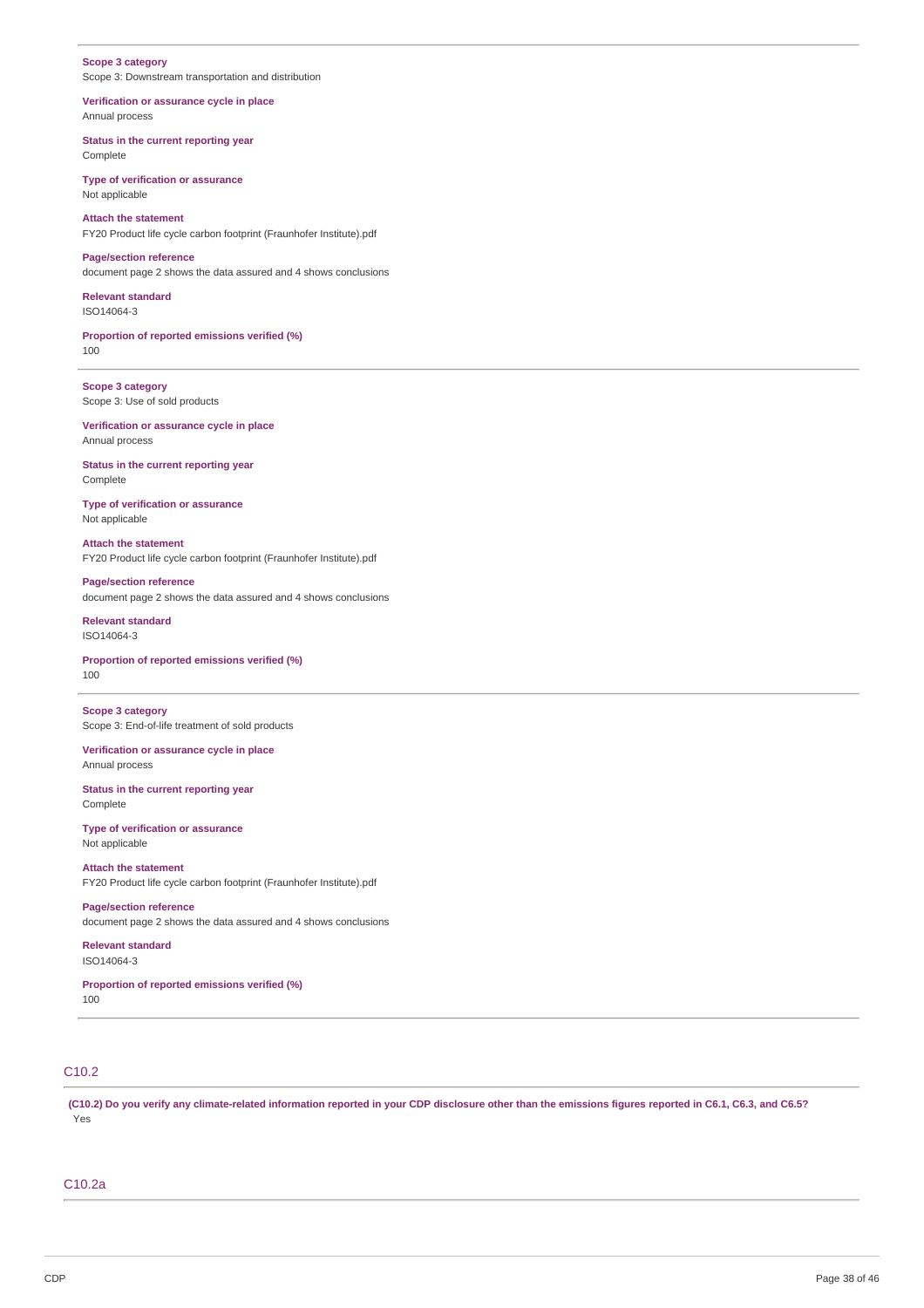### (C10.2a) Which data points within your CDP disclosure have been verified, and which verification standards were used?

| Disclosure module verification relates to | <b>Data</b><br>verified                                                     | <b>Istandard</b> | Verification   Please explain                                                                                                                                                                                                                                                                                                                                                                                                                                                                                                                                                               |
|-------------------------------------------|-----------------------------------------------------------------------------|------------------|---------------------------------------------------------------------------------------------------------------------------------------------------------------------------------------------------------------------------------------------------------------------------------------------------------------------------------------------------------------------------------------------------------------------------------------------------------------------------------------------------------------------------------------------------------------------------------------------|
| C8. Energy                                | Renewable<br>energy<br>products                                             | <b>ISAE3000</b>  | The verification document attached also includes verification of renewable energy consumption (page 2) both self-<br>generated and purchased including certificates from our Apple-created projects, renewable energy supplied to our<br>facilities via utility green energy programs, renewable energy procured on Apple's behalf from the wholesale market<br>via Direct Access programs, and market purchases of renewable energy certificates. This number is referenced in<br>8.2e and 7.5 (MWh of low-carbon electricity consumed).<br>Apple Corporate FY2020 Assurance Statement.pdf |
| C8. Energy                                | Energy<br>consumption                                                       | <b>ISAE3000</b>  | The verification document also includes verification of total Natural Gas consumption referenced in 8.2c (found on<br>page 2 of attached document).<br>Apple Corporate FY2020 Assurance Statement.pdf                                                                                                                                                                                                                                                                                                                                                                                       |
| C8. Energy                                | Energy<br>consumption                                                       | <b>ISAE3000</b>  | The verification document also includes verification of total electricity consumption (page 2), referenced in This number<br>is referenced in 8.2e and 7.5 (MWh of electricity consumed)<br>Apple Corporate FY2020 Assurance Statement.pdf                                                                                                                                                                                                                                                                                                                                                  |
| C4. Targets and performance               | Other,<br>please<br>specify<br>(Progress<br>against<br>renewable<br>target) | <b>ISAE3000</b>  | The attached assurance document shows verification of our progress towards our 4-gigawatt goal referenced in c4.2.<br>Apple FY2020 CEP Assurance Statement.pdf                                                                                                                                                                                                                                                                                                                                                                                                                              |

Apple\_Corporate\_FY2020\_Assurance\_Statement.pdf

### C11. Carbon pricing

### C11.1

(C11.1) Are any of your operations or activities regulated by a carbon pricing system (i.e. ETS, Cap & Trade or Carbon Tax)? No, and we do not anticipate being regulated in the next three years

# C11.2

**(C11.2) Has your organization originated or purchased any project-based carbon credits within the reporting period?** Yes

### C11.2a

(C11.2a) Provide details of the project-based carbon credits originated or purchased by your organization in the reporting period.

**Credit origination or credit purchase** Credit origination **Project type**

Forests

### **Project identification**

We did not originate these carbon credits. Instead we partnered with Conservation International on projects in various geographies that generate carbon credits that were then retired on Apple's behalf.

**Verified to which standard** VCS (Verified Carbon Standard)

**Number of credits (metric tonnes CO2e)** 70000

**Number of credits (metric tonnes CO2e): Risk adjusted volume** 70000

**Credits cancelled** No

**Purpose, e.g. compliance** Voluntary Offsetting

# C11.3

**(C11.3) Does your organization use an internal price on carbon?** No, and we do not currently anticipate doing so in the next two years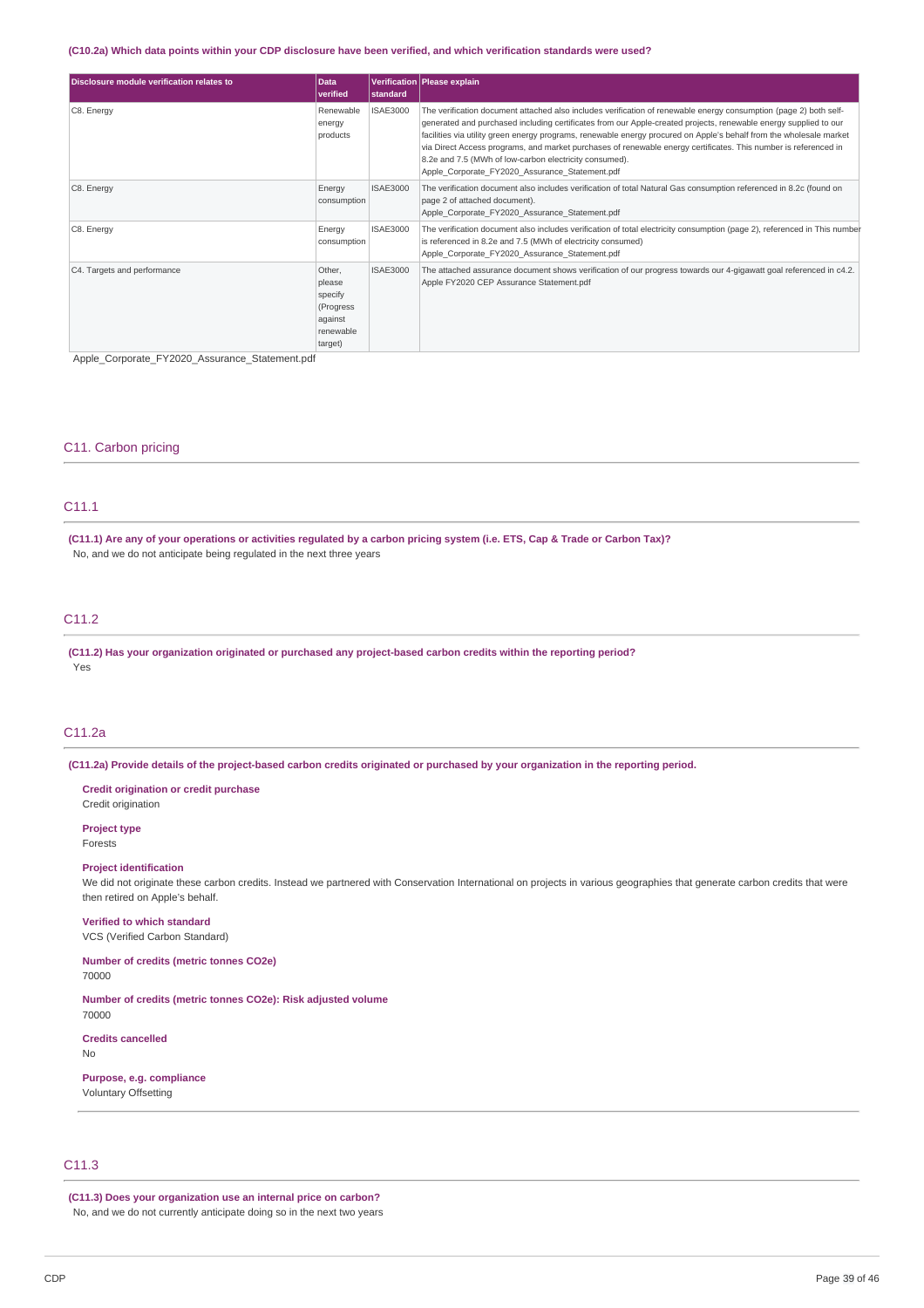### C12.1

**(C12.1) Do you engage with your value chain on climate-related issues?**

Yes, our suppliers Yes, our customers

# C12.1a

#### **(C12.1a) Provide details of your climate-related supplier engagement strategy.**

**Type of engagement**

Innovation & collaboration (changing markets)

**Details of engagement**

Run a campaign to encourage innovation to reduce climate impacts on products and services

**% of suppliers by number**

 $100$ 

#### **% total procurement spend (direct and indirect)**

#### **% of supplier-related Scope 3 emissions as reported in C6.5**

50

#### **Rationale for the coverage of your engagement**

Based on our comprehensive carbon footprint, we know that the manufacturing of our products—from mining to final assembly—represents the most significant source of our emissions—about 70 percent in fiscal year 2020. That is why we've engaged deeply with our suppliers to reduce our footprint from manufacturing, with a focus on energy use and material selection. Through these programs, we've engaged all Apple-managed direct suppliers. This pool of suppliers extends beyond our top suppliers by spend, to all direct suppliers involved in the manufacturing of Apple products. The Apple Supplier Code of Conduct requires all Apple suppliers to "regularly quantify, set targets, monitor progress, and reduce its emissions of greenhouse gasses through conservation, use of clean energy, or other measures." Apple suppliers sign and are required to uphold the provisions set forth in the Apple Supplier Code of Conduct and associated Supplier Responsibility Standards. In 2016, our Supplier Energy Efficiency Program launched a supplier energy training program to increase the suppliers' awareness of energy conservation and to stimulate energy efficiency improvement activities. As part of this engagement, Apple conducts energy audits to identify energy saving opportunities and offers technical assistance. We also developed a supplier GHG emission inventory reporting tool and distributed it to 100% of Apple-managed supplier facilities. The GHG tool helps suppliers calculate their Scope 1 and 2 emissions. As of 2019, we required our suppliers to report both their emissions and their reduction targets. For the energy that is needed, we launched our Supplier Clean Energy Program in 2015 to help suppliers transition to renewable energy through a combination of direct engagement and online resources. The program's Clean Energy portal of resources is available to all our suppliers, while suppliers who commit to addressing 100 percent of their global manufacturing footprint for Apple become official Clean Energy Program participants. We also work with suppliers to innovate around the materials used in our products. We've worked with suppliers to switch to aluminum smelted using hydroelectricity rather than fossil fuels, and are engaging with suppliers to transition to recycled materials, reducing the carbon emissions associated with manufacturing.

#### **Impact of engagement, including measures of success**

To measure the success of the Supplier Clean Energy Program, participants are asked to update their annual renewable energy information and progress to date, and this information is then verified through third party assurances; this allows us to track suppliers' progress towards powering 100 percent of their Apple production with renewable energy. To-date 110 suppliers have committed to procuring 100 percent clean energy for their Apple-related load, and even more have engaged with the Supplier Clean Energy Program. The Supplier Clean Energy Program has nearly 8 gigawatts of clean energy commitments. The renewable energy already online generated 11.4 million megawatt-hours of clean energy in fiscal year 2020, avoiding 8.6 million metric tons of carbon emissions in our supply chain. Regarding energy efficiency, we measure success based on level of engagement in our program and reduction in energy savings. Suppliers engaged in our program saved more than 1 million MWh of electricity through efficiency efforts. From the collaborative actions we've taken with our suppliers to accelerate toward carbon neutrality, more than 900,000 annualized metric tons of supply chain carbon emissions were avoided, a 44 percent improvement over 2019. To measure the success of our work to use recycled materials, we measure the use of recycled materials in each of our products, as well as the impact on the product's carbon footprint, and release this information in our Product Environmental Reports. For example, iPad Pro (11-inch) carbon footprint decreased by 16 percent compared with the previous generation, due in part to use of recycled aluminum in the enclosure.

**Comment**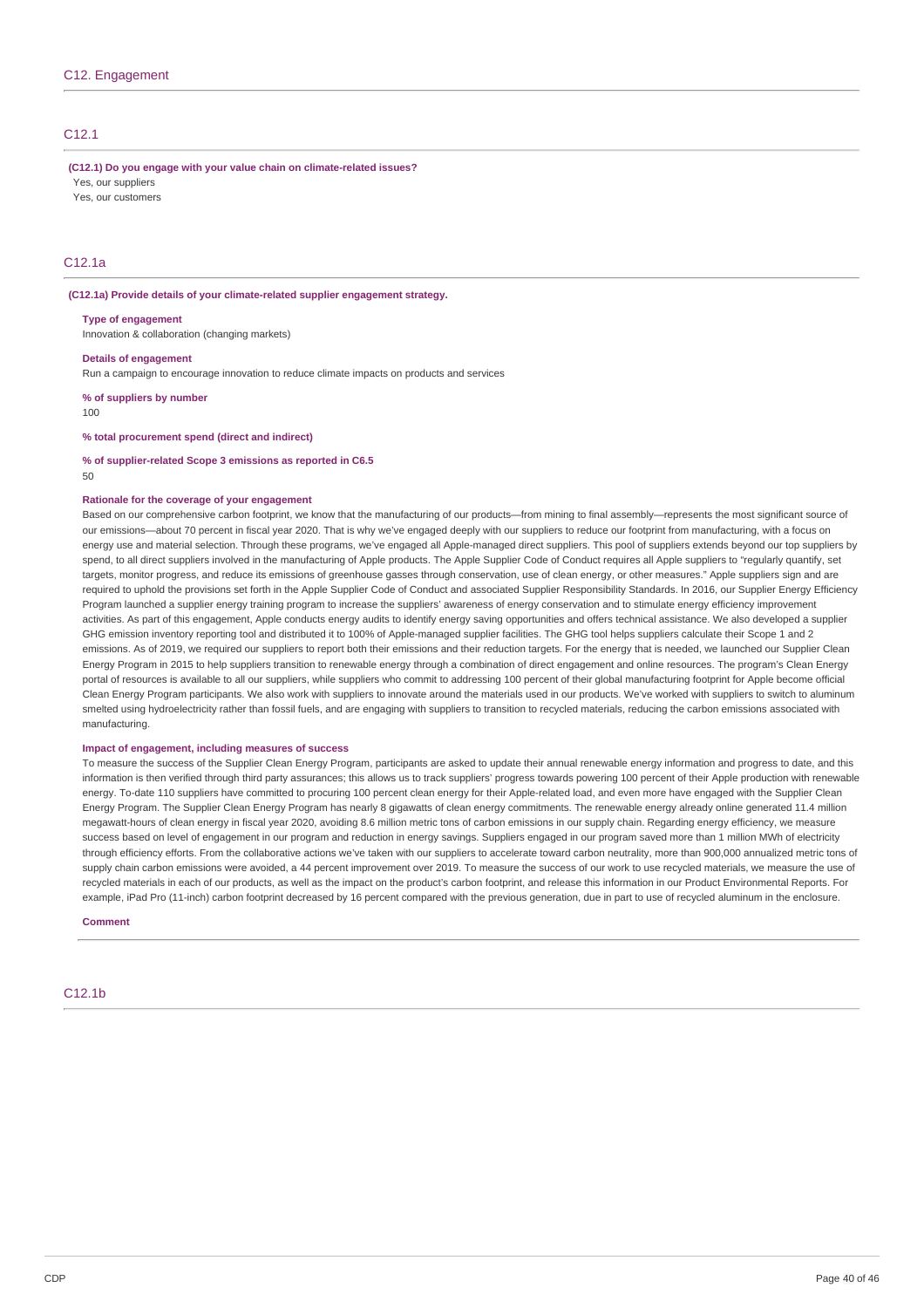#### **(C12.1b) Give details of your climate-related engagement strategy with your customers.**

**Type of engagement** Collaboration & innovation

**Details of engagement** Run a campaign to encourage innovation to reduce climate change impacts

**% of customers by number**

100

**% of customer - related Scope 3 emissions as reported in C6.5**

**Portfolio coverage (total or outstanding)**

<Not Applicable>

 $100$ 

#### **Please explain the rationale for selecting this group of customers and scope of engagement**

We engage with our customers to address emissions from use and manufacturing of our products. To address the impact from product use, we aim to reduce energy consumption associated with the use of products. We do so by designing more efficient power supplies to bring electricity from the wall to the device, more efficient hardware, and smarter power management software. To address the impact of use of services, our data centers are powered by 100% renewable energy and we are requiring third-party computing services to adopt a 100% renewable energy strategy for their Apple energy use. And to avoid greenhouse gas emissions from extraction of new raw materials, we also encourage our customers to return Apple products that have reached the end of their life for recycling. Through Apple Trade In, customers can trade in eligible devices for credit toward a purchase or an Apple Store Gift Card. If a device is not eligible for credit, we recycle it for free. We also offer and participate in product take-back and recycling collection programs for 99 percent of the countries where we sell products—and we hold our recyclers to high standards. Beyond product collection, we're working to enhance recycling technology. We designed disassembly robots, Daisy and Dave, to take apart iPhone devices and components so that recyclers can recover more important materials and at a higher quality than traditional recycling technologies. We communicate to our customers about product energy efficiency and recycling options both on our website and through Product Environmental Reports. These reports, released for core products at launch, also communicate the full lifecycle carbon footprint of the product to customers. These engagements and communications target emissions from product use and select manufacturing emissions (through promoting use of recycled rather than newly-extracted materials. We selected this group of customers—all those who use our energy efficient products and/or have products for which we offer recycling—in order to best address the emissions relating to customers.

### **Impact of engagement, including measures of success**

We use U.S. Environmental Protection Agency's ENERGY STAR standards to measure our progress on product energy efficiency. We measure our success by continuing to meet this standard as we introduce new products: In fiscal year 2020, 100 percent of our eligible products received an ENERGY STAR rating for superior energy efficiency. And we disclose how each product's energy performance compares to the ENERGY STAR standard in our Product Environmental Reports. We also measure success by our ability to decrease overall product energy use as well. Through our efforts to improve energy efficiency, the average product energy use across all major product lines has declined by more than 70 percent since 2008. Engagement success for end of life initiatives is measured by tracking the quantity of products returned to us through our programs and re-directed to refurbishing or recycling for recovery of materials. In fiscal year 2020, we sent 10.4 million devices to be refurbished for new users. And we directed 39,000 metric tons of e-waste—including devices returned to us by customers—to recycling globally in 2020. The recovery and reuse of materials helps avoid greenhouse gas emissions resulting from extraction of raw materials.

### C12.3

(C12.3) Do you engage in activities that could either directly or indirectly influence public policy on climate-related issues through any of the following? Direct engagement with policy makers

Trade associations **Other**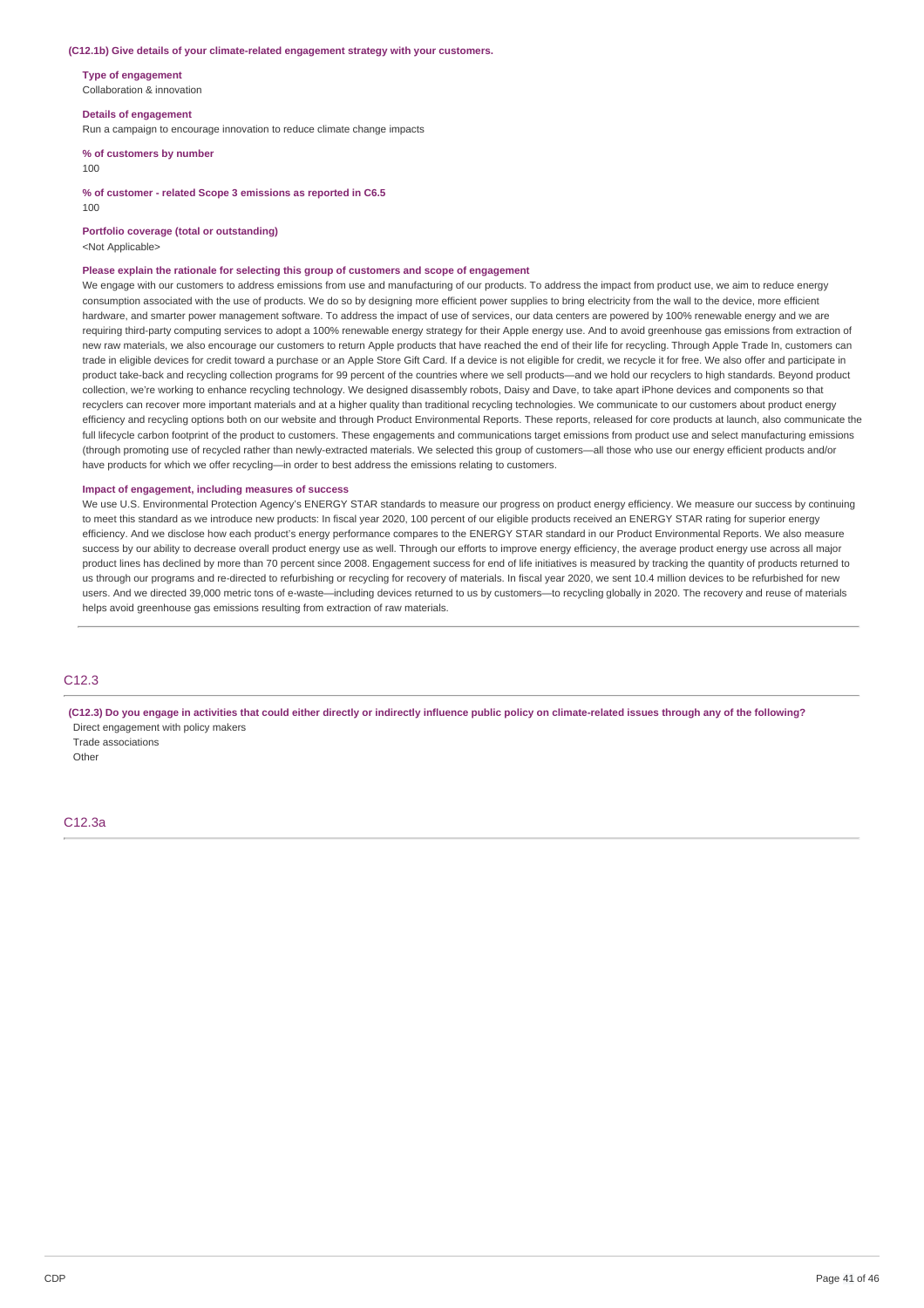#### **(C12.3a) On what issues have you been engaging directly with policy makers?**

| Focus of<br>legislation                                            | position              | Corporate Details of engagement                                                                                                                                                                                                                                                                                                                                                                                                                                                                                                                                                                                     | <b>Proposed legislative solution</b>                                                                                                                |
|--------------------------------------------------------------------|-----------------------|---------------------------------------------------------------------------------------------------------------------------------------------------------------------------------------------------------------------------------------------------------------------------------------------------------------------------------------------------------------------------------------------------------------------------------------------------------------------------------------------------------------------------------------------------------------------------------------------------------------------|-----------------------------------------------------------------------------------------------------------------------------------------------------|
| Energy<br>efficiency                                               | Support<br>with minor | We are engaged with the California Energy Commission to develop energy efficiency standards for computers and monitors. Our engagement centers<br>on ensuring the energy efficiency standards that are being developed are strong, clear, and actionable. Through our efforts to improve energy<br>exceptions efficiency, the average product energy use across all major product lines has declined by more than 70 percent since 2008. And Apple products are<br>consistently ranked by ENERGY STAR, which sets specifications that typically reflect the 25 percent most energy-efficient devices on the market. | Enhanced California energy<br>efficiency standards for<br>computers and monitors.                                                                   |
| Clean<br>energy<br>generation                                      | Support               | Apple filed comments with the Japanese government, calling for the development of a renewable energy credit trading system better designed for<br>market involvement and offering more detailed project data to accompany credits. Also, in Japan, we became the first of several multinationals to join<br>the Japan Climate Leader's Partnership, which aligns business objectives with environmental goals. Apple is an Executive Member and participates in<br>Advisory Working groups. Apple supported JCLP and RE100 letters to the Government supporting more ambitious climate and energy targets.          | Development of a renewable<br>energy credit trading system                                                                                          |
| Clean<br>energy<br>generation                                      | Support               | In Vietnam, we advocated for government action to enable companies to purchase renewable energy.                                                                                                                                                                                                                                                                                                                                                                                                                                                                                                                    | Advocating for a direct power<br>purchase agreement to enable<br>companies to purchase new<br>renewable electricity                                 |
| Clean<br>energy<br>generation                                      | Oppose                | Apple urged the United States Environmental Protection Agency (EPA) not to not withdraw the Clean Power Plan, which would have reduced<br>greenhouse gas emissions from the electricity sector. Apple filed briefs and spoke out against policies to withdraw the clean power plan.                                                                                                                                                                                                                                                                                                                                 | Retain existing Clean Power Plan                                                                                                                    |
| Clean<br>energy<br>generation                                      | Support               | We joined China's Green Electricity Consumption Cooperative, a group of business and NGOs working with the Chinese government, in June 2017 to<br>promote renewable energy procurement in China.                                                                                                                                                                                                                                                                                                                                                                                                                    | Provided feedback on China's<br>renewable energy certificate<br>market design following the<br>launch of the voluntary green<br>certificate market. |
| Other,<br>please<br>specify<br>(regulation<br>of GHG<br>emissions) | Support               | Apple is a signatory of "America Is All In", which supports the United States federal government in pursuing the newly announced national climate target Support the U.S. re-entry into the<br>of 50-52% emissions reductions by 2030. "We are all in" is a consortium of organizations engaging with the Biden administration on U.S. re-entry into<br>the Paris Agreement.                                                                                                                                                                                                                                        | Paris Agreement.                                                                                                                                    |
| Clean<br>energy<br>generation                                      | Support               | Support the creation of RE100's 'policy asks' in support of clean energy in India.                                                                                                                                                                                                                                                                                                                                                                                                                                                                                                                                  | Advocating for more consistent<br>policy for corporate renewable<br>energy and clearer approval<br>pathways for open access<br>projects.            |

### C12.3b

**(C12.3b) Are you on the board of any trade associations or do you provide funding beyond membership?** Yes

### C12.3c

(C12.3c) Enter the details of those trade associations that are likely to take a position on climate change legislation.

### **Trade association**

Information Technology Industry Council

#### **Is your position on climate change consistent with theirs?**

Consistent

### **Please explain the trade association's position**

The Information Technology Industry Council (ITI) has a clear position supporting innovation leading to increased energy efficiency and the promotion of clean, renewable energy sources, as indicated on their website (https://www.itic.org/policy/energy): "ITI and our members seek to continuously improve the energy efficiency landscape in the U.S. and globally to leverage energy-efficient technologies. ITI works on behalf of our member companies to advocate for policies that advance both intelligent efficiency and product efficiency... On energy efficiency, ITI unites the tech sector and the NGO community to advance policies that drive sustainable economic growth through technology-enabled energy and product efficiency innovation. ITI works proactively with the Environmental Protection Agency as an active partner in and advisor to the ENERGY STAR program.

#### **How have you influenced, or are you attempting to influence their position?**

Our position and their positions are in alignment; we are not attempting to influence their position.

#### **Trade association**

Japan Climate Leadership Partners

#### **Is your position on climate change consistent with theirs?**

Consistent

#### **Please explain the trade association's position**

JCLP advocates that companies should work aggressively to decarbonize their operations, and should speak up on climate policy. It is a coalition of Japanese companies, and companies that do business in Japan.

#### **How have you influenced, or are you attempting to influence their position?**

We are the first non-Japanese members, and are active in leadership, participating in the Executive Committee and the Advocacy Working Group.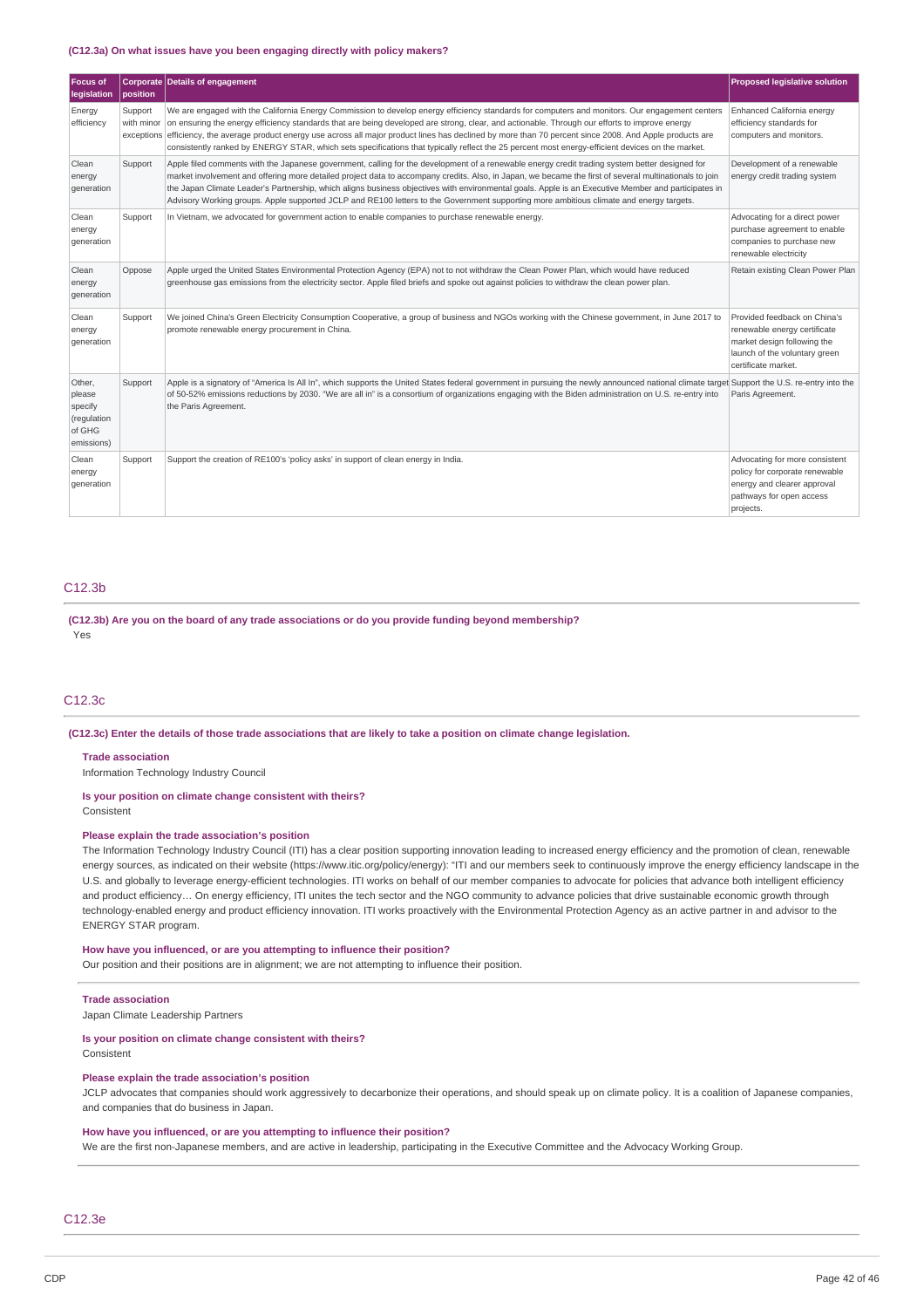#### **(C12.3e) Provide details of the other engagement activities that you undertake.**

We engage with industry, sustainability, and cross-sector organizations to share knowledge while learning from subject-matter experts in strategic areas. We prioritize associations that share our values, passion, and deeply held belief that companies can make a difference.

Great relationships are built over time. So we have renewed our commitments to Ceres, Corporate Eco Forum, the World Business Council for Sustainable Development (WBCSD), and the GreenBiz Executive Network, among others. We continue to serve as a member of several organizations, including the Japan Climate Leaders Partnership, and the Green Electricity Consumption Cooperative as a Board Member Company. We are also a member of RE100's advisory committee, which serves as the guiding body of the RE100 campaign through providing expert insight and advice relating to current plans, proposals and external opportunities. And in 2020, we received the RE100 award for "best green catalyst" due to our work engaging our suppliers on renewable energy. We believe that sharing our vision and our commitment can make a difference well beyond Apple's business. To increase our impact, our team presented at several notable events and hosted multi-stakeholder engagements. Last year in Seoul, we hosted members of RE100, a global initiative of some of the world's most influential businesses committed to 100 percent renewable electricity. In Vietnam, we advocated for government action to enable companies to purchase renewable energy. Also, in Japan, we became the first of several multinationals to join the Japan Climate Leader's Partnership, which aligns business objectives with environmental goals. In 2020, Lisa Jackson spoke at TED Countdown, a global initiative to champion and accelerate solutions to the climate crisis, and at the World Economic Forum Sustainable Development Impact Summit. In addition, our CEO Tim Cook addressed the United Nations' Climate Ambition Summit, resoundingly reinforcing our commitment to transition to a carbon neutral economy and create inclusive opportunities.

### C12.3f

### (C12.3f) What processes do you have in place to ensure that all of your direct and indirect activities that influence policy are consistent with your overall climate **change strategy?**

Apple's Vice President of Environment, Policy and Social Initiatives, Lisa Jackson, oversees Apple's worldwide governmental affairs team to ensure alignment of policyinfluencing activities with our climate change strategy. Ms. Jackson reviews all significant legislative, public policy, and communications initiatives related to climate and environment, as well as all substantive participation requests for environmental advocacy. Apple believes that its clear and forceful position on climate action—through direct communications to employees and the broader public from both Ms. Jackson and Apple's CEO Tim Cook—leaves no ambiguity among its policy teams about Apple's stance on climate change. This clear direction from leadership also enables a unified approach to climate action regardless of employees' geographic location or business division. Apple works with various groups including those listed in C12.3c, to drive U.S. state, federal, and foreign-government policies that support climate action, such as increased access to renewable energy. When deciding whether to join or maintain membership in a trade association, that trade association's position and activity on climate change is a factor Apple considers. If direct or indirect engagement activities become inconsistent with our overall climate change strategy, we may disengage. For example, in 2009, Apple resigned its membership at the U.S. Chamber of Commerce directly as a result of the Chamber's public statements opposing the regulation of GHG emissions and its opposition to climate change legislation.

### C12.4

(C12.4) Have you published information about your organization's response to climate change and GHG emissions performance for this reporting year in places **other than in your CDP response? If so, please attach the publication(s).**

**Publication**

In mainstream reports

**Status** Complete

**Attach the document** Proxy\_Statement\_2020.pdf

**Page/Section reference**

Page 9

**Content elements**

Strategy Emission targets Other metrics

#### **Comment**

Includes our high-level strategy to look across both products and facilities, with a link to our environment website and full strategy disclosure. It includes renewable energy use targets to reduce emissions both for facilities and supply chain. And it speaks to our commitment to using recycled materials, which also supports the reduction of our overall carbon footprint.

#### **Publication**

In mainstream reports

**Status** Complete

**Attach the document** Apple\_10-K\_2020.pdf

**Page/Section reference**

Page 8, 13

**Content elements** Risks & opportunities

**Comment**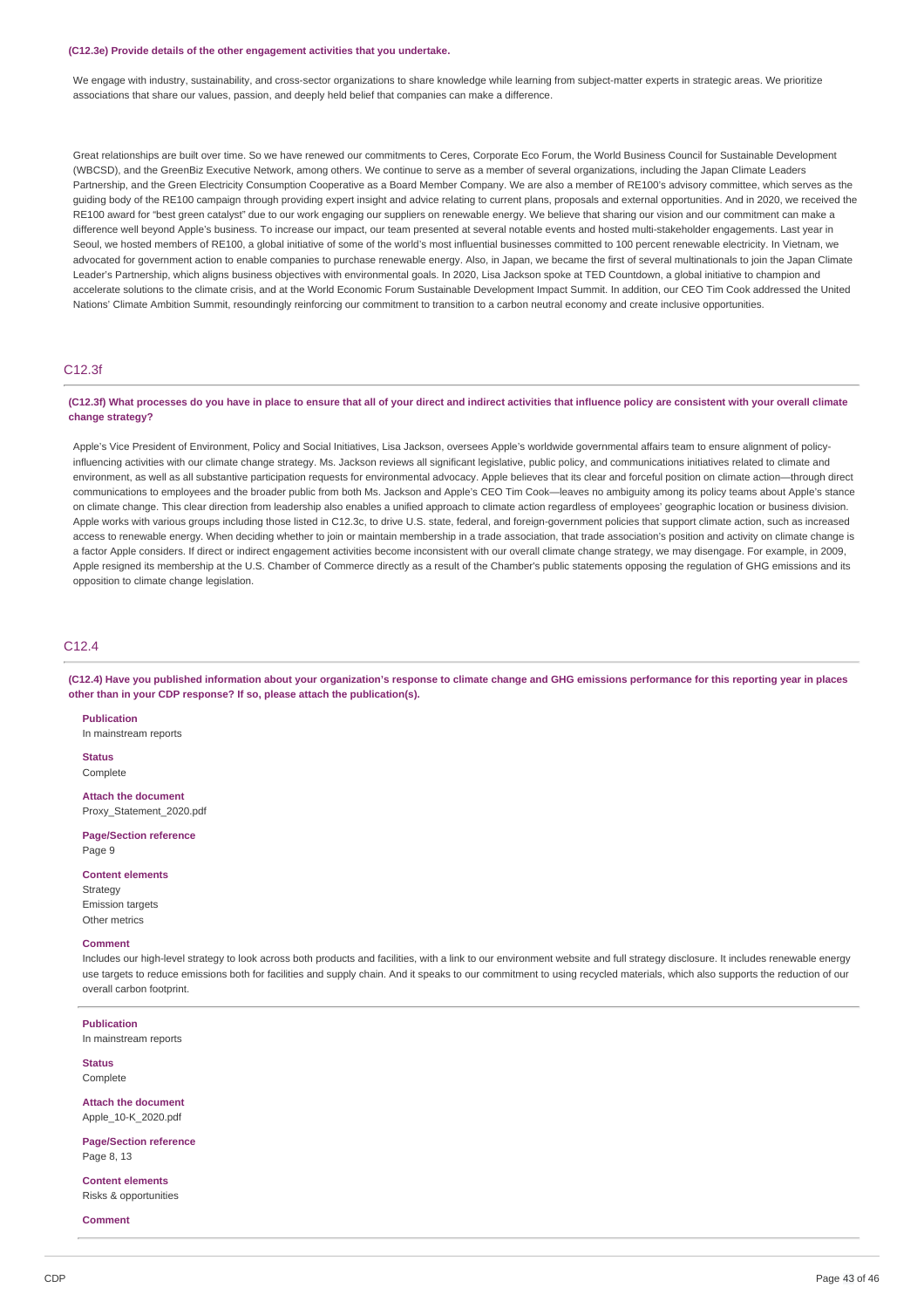### **Publication**

In voluntary sustainability report

### **Status**

Complete

**Attach the document** Apple\_SR\_2021\_Progress\_Report\_Select Pages.pdf

#### **Page/Section reference** Pages 1-21

**c c c elements** Strategy Risks & opportunities Emissions figures

# Other metrics **Comment**

**Publication** In voluntary communications

**Status** Complete

**Attach the document** Apple-ESG-Index 2020.pdf

**Page/Section reference** Pages all

**Content elements** Emissions figures Other metrics

**Comment** 

#### **Publication** In voluntary communications

**Status** Complete

**Attach the document** Apple-Supplier-Responsibility-Standards.pdf

#### **Page/Section reference** Pages 38-40, 66-83

**c c c elements** Governance

#### **Comment**

**Publication** In voluntary sustainability report

**Status** Complete

**Attach the document** Apple\_Watch\_Series6\_PER\_sept2020.pdf

**Page/Section reference** Page 2-9

# **c c c elements**

Strategy Emissions figures Other metrics

### **Comment**

**P u blic a tio n** In voluntary sustainability report

**Status** Complete

**Attach the document** Apple Environmental Progress Report 2021.pdf

**Page/Section reference** 

All

**c c c e n e n e n e n e n e n e n e n e n e n e n e n e n e n e n e n e n e n e n e n e n e n e n e n e n e n e** Governance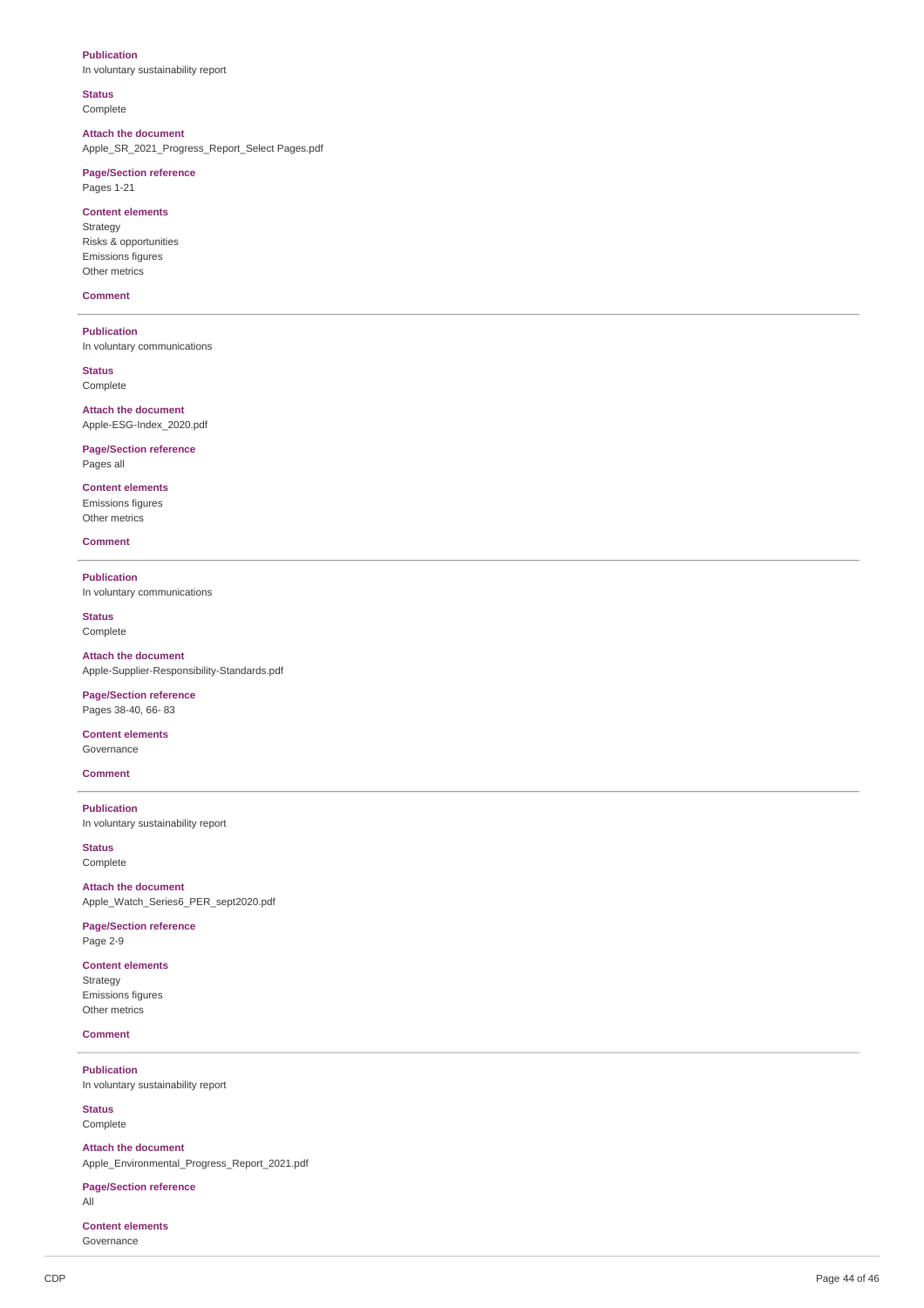### **Comment**

# C<sub>15</sub>. Signoff

### C-FI

(C-FI) Use this field to provide any additional information or context that you feel is relevant to your organization's response. Please note that this field is optional **and is not scored.**

### C15.1

**(C15.1) Provide details for the person that has signed off (approved) your CDP climate change response.**

|       | <b>Job title</b>                                         | Corresponding job category         |
|-------|----------------------------------------------------------|------------------------------------|
| Row 1 | Vice President, Environment, Policy & Social Initiatives | Chief Sustainability Officer (CSO) |

#### SC. Supply chain module

### SC0.0

#### **(SC0.0) If you would like to do so, please provide a separate introduction to this module.**

We have a number of programs to reduce product-related emissions. We recently announced our goal to become carbon neutral across our entire business, manufacturing supply chain, and product life cycle by 2030. Apple is already carbon neutral today for its global corporate operations, and this new commitment means that by 2030, every Apple device sold will have net zero climate impact. This goal builds on Apple's prior success powering all of our facilities worldwide with 100 percent renewable energy, which is another example of our substantive, visible commitment to mitigating climate change. As part of its carbon neutrality goal, Apple also plans to transition its entire supply chain to 100 percent renewable energy, which will significantly reduce our Scope 3 emissions from manufacturing products. The Supplier Clean Energy Program now has nearly 8 gigawatts of clean energy commitments, of which more than 4 gigawatts was operational in 2020. The renewable energy already online generated 11.4 million megawatt-hours of clean energy in fiscal year 2020, avoiding 8.6 million metric tons of carbon emissions in our supply chain.

Our Product Environmental Reports include product-level carbon emissions data for each major product release. These are available at: https://www.apple.com/environment/#reports-product

# SC0.1

### **(SC0.1) What is your company's annual revenue for the stated reporting period?**

|                                                                                           | <b>Annual Revenue</b>                                                                                                                          |
|-------------------------------------------------------------------------------------------|------------------------------------------------------------------------------------------------------------------------------------------------|
| Row 1                                                                                     |                                                                                                                                                |
|                                                                                           |                                                                                                                                                |
|                                                                                           |                                                                                                                                                |
|                                                                                           |                                                                                                                                                |
| <b>SC0.2</b>                                                                              |                                                                                                                                                |
|                                                                                           |                                                                                                                                                |
| (SC0.2) Do you have an ISIN for your company that you would be willing to share with CDP? |                                                                                                                                                |
|                                                                                           |                                                                                                                                                |
|                                                                                           |                                                                                                                                                |
| SC1.1                                                                                     |                                                                                                                                                |
|                                                                                           |                                                                                                                                                |
|                                                                                           |                                                                                                                                                |
|                                                                                           | (SC1.1) Allocate your emissions to your customers listed below according to the goods or services you have sold them in this reporting period. |

### SC1.2